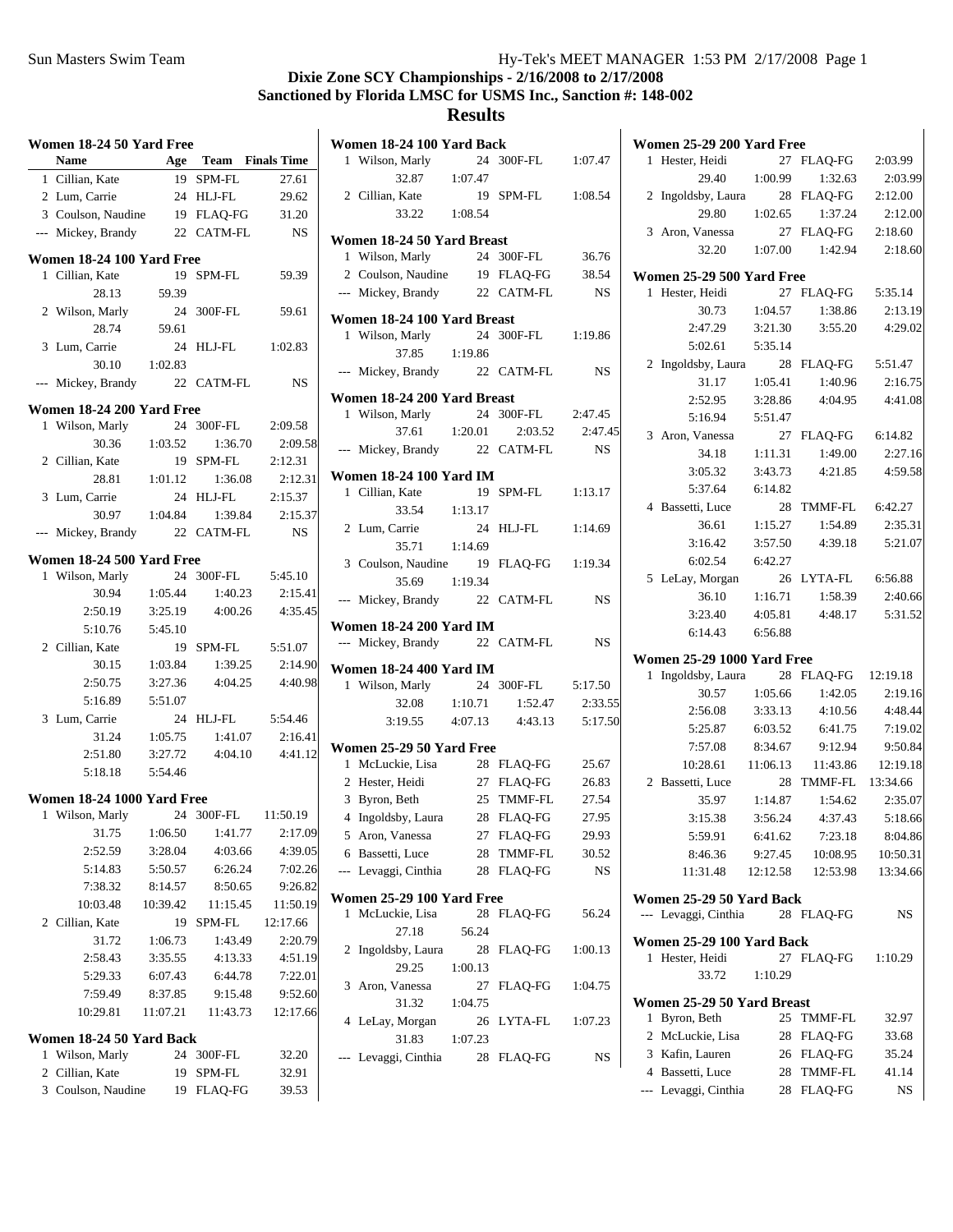|   | Women 25-29 100 Yard Breast                        |               |                               |         | V |
|---|----------------------------------------------------|---------------|-------------------------------|---------|---|
| 1 | Byron, Beth                                        | 25            | TMMF-FL 1:10.96               |         |   |
|   |                                                    | 33.74 1:10.96 |                               |         |   |
|   | 2 McLuckie, Lisa                                   | 28            | FLAQ-FG                       | 1:13.29 |   |
|   | 34.30                                              | 1:13.29       |                               |         |   |
|   | 3 Kafin, Lauren                                    | 26            | FLAQ-FG                       | 1:18.89 |   |
|   |                                                    | 37.33 1:18.89 |                               |         |   |
|   | 4 LeLay, Morgan                                    | 26            | LYTA-FL                       | 1:30.02 | V |
|   | 41.89                                              | 1:30.02       |                               |         |   |
|   | 5 Bassetti, Luce                                   |               | 28 TMMF-FL 1:31.59            |         |   |
|   |                                                    | 43.22 1:31.59 |                               |         |   |
|   | Women 25-29 200 Yard Breast                        |               |                               |         |   |
|   | 1 Byron, Beth                                      |               | 25 TMMF-FL 2:33.33            |         |   |
|   |                                                    | 34.67 1:13.91 | 1:53.46                       | 2:33.33 |   |
|   | 2 McLuckie, Lisa                                   |               | 28 FLAQ-FG                    | 2:37.13 |   |
|   |                                                    |               | 35.68 1:15.53 1:55.34         | 2:37.13 |   |
|   | 3 Kafin, Lauren                                    |               | 26 FLAQ-FG 2:45.50            |         |   |
|   |                                                    |               | 37.54 1:19.27 2:02.14         | 2:45.50 |   |
|   |                                                    |               |                               |         |   |
|   | Women 25-29 50 Yard Fly                            |               |                               |         |   |
|   | 1 Byron, Beth                                      |               | 25 TMMF-FL                    | 29.25   |   |
|   | 2 Aron, Vanessa                                    |               | 27 FLAQ-FG                    | 34.21   |   |
|   | <b>Women 25-29 100 Yard Fly</b>                    |               |                               |         |   |
|   | 1 Hester, Heidi                                    |               | 27 FLAQ-FG 1:10.96            |         |   |
|   | 32.67                                              | 1:10.96       |                               |         |   |
|   |                                                    |               |                               |         |   |
|   | <b>Women 25-29 100 Yard IM</b><br>1 McLuckie, Lisa |               | 28 FLAQ-FG 1:05.75            |         |   |
|   | 2 Byron, Beth                                      | 25            | TMMF-FL                       | 1:06.23 |   |
|   | 31.46                                              | 1:06.23       |                               |         |   |
|   | 3 Kafin, Lauren                                    |               | 26 FLAQ-FG 1:10.56            |         |   |
|   | 33.70                                              | 1:10.56       |                               |         |   |
|   | 4 Bassetti, Luce                                   |               | 28 TMMF-FL                    | 1:18.76 |   |
|   | 37.52                                              | 1:18.76       |                               |         |   |
|   | 5 Aron, Vanessa                                    | 27            | FLAO-FG 1:19.05               |         |   |
|   | 38.57                                              | 1:19.05       |                               |         |   |
|   |                                                    |               |                               |         |   |
|   | <b>Women 25-29 200 Yard IM</b>                     |               |                               |         |   |
|   | 1 Byron, Beth                                      |               | 25 TMMF-FL 2:23.10            |         |   |
|   | 29.77 1:08.37                                      |               | 1:48.51  2:23.10              |         |   |
|   | 2 Kafin, Lauren                                    |               | 26 FLAQ-FG 2:33.04            |         |   |
|   | 33.59                                              | 1:13.34       | 1:57.00                       | 2:33.04 |   |
|   | 3 LeLay, Morgan                                    |               | 26 LYTA-FL 2:56.29            |         |   |
|   | 38.39                                              |               | 1:25.07 2:16.97               | 2:56.29 | V |
|   | <b>Women 25-29 400 Yard IM</b>                     |               |                               |         |   |
| 1 | Hester, Heidi                                      |               | 27 FLAQ-FG                    | 5:10.72 |   |
|   | 34.06                                              | 1:12.60       | 1:52.16                       | 2:31.65 |   |
|   | 3:17.87                                            | 4:04.11       | 4:37.42                       | 5:10.72 |   |
|   | 2 Kafin, Lauren                                    |               | 26 FLAQ-FG 5:18.65            |         |   |
|   |                                                    | 34.14 1:13.10 | 1:55.25                       | 2:36.44 |   |
|   |                                                    |               | $3:20.05$ $4:04.28$ $4:42.05$ | 5:18.65 |   |
|   |                                                    |               |                               |         |   |
| 1 | Women 30-34 50 Yard Free<br>Lawton, Megan          |               | 30 SWIM-FL                    | 33.59   |   |
|   |                                                    |               |                               |         |   |

|   | Women 30-34 100 Yard Free                     |                 |                                                                |          |
|---|-----------------------------------------------|-----------------|----------------------------------------------------------------|----------|
|   | 1 Moran, Danielle 30 FLAQ-FG 1:05.30<br>32.05 | 1:05.30         |                                                                |          |
|   | 2 Deering, Tara 30 TMMF-FL 1:05.47            |                 |                                                                |          |
|   | 3 Lawton, Megan 30 SWIM-FL 1:12.27            | 31.72 1:05.47   |                                                                |          |
|   |                                               | 33.17 1:12.27   |                                                                |          |
|   | Women 30-34 200 Yard Free                     |                 |                                                                |          |
|   | 1 Moran, Danielle 30 FLAQ-FG 2:33.23          |                 |                                                                |          |
|   | 34.42                                         |                 | $1:12.86$ $1:53.30$                                            | 2:33.23  |
|   | 2 Lawton, Megan                               |                 | 30 SWIM-FL 2:43.14                                             |          |
|   |                                               |                 | 37.61  1:19.81  2:02.27                                        | 2:43.14  |
|   | Women 30-34 500 Yard Free                     |                 |                                                                |          |
|   | 1 Deering, Tara                               |                 | 30 TMMF-FL 6:21.67                                             |          |
|   |                                               | $35.24$ 1:13.48 | 1:52.79                                                        | 2:32.59  |
|   | 3:12.23                                       | 3:52.00         | 4:30.62                                                        | 5:08.07  |
|   | 5:45.84 6:21.67                               |                 |                                                                |          |
|   | 2 Moran, Danielle                             |                 | 30 FLAQ-FG 6:26.18                                             |          |
|   | 34.82                                         | 1:12.24         | 1:51.30                                                        | 2:29.94  |
|   |                                               |                 | 3:09.29 3:48.16 4:28.16 5:08.15                                |          |
|   | 5:48.20 6:26.18                               |                 |                                                                |          |
|   | --- Lawton, Megan 30 SWIM-FL                  |                 |                                                                | NS.      |
|   | Women 30-34 1000 Yard Free                    |                 |                                                                |          |
|   | 1 Moran, Danielle                             |                 | 30 FLAQ-FG 13:24.92                                            |          |
|   |                                               | 35.98 1:15.20   | $1:55.73$ $2:35.85$                                            |          |
|   | 3:16.41                                       | 3:57.41         | 4:37.83                                                        | 5:19.68  |
|   | 6:01.39                                       | 6:42.70         | 7:23.53                                                        | 8:04.64  |
|   |                                               |                 | 8:45.63 9:26.37 10:07.35 10:47.35                              |          |
|   |                                               |                 | 11:27.26  12:07.18  12:46.94                                   | 13:24.92 |
|   | 2 Lawton, Megan                               |                 | 30 SWIM-FL 15:29.42                                            |          |
|   |                                               |                 | 41.24 1:29.22 2:17.13 3:04.97                                  |          |
|   |                                               |                 | 3:51.14  4:39.57  5:26.22  6:13.47                             |          |
|   |                                               |                 | 6:59.35 7:45.86 8:32.36 9:20.03                                |          |
|   |                                               |                 | $10:06.53 \qquad 10:53.59 \qquad 11:39.57 \qquad 12:26.38$     |          |
|   |                                               |                 | 13:12.31  13:57.94  14:44.67  15:29.42                         |          |
|   | 3 Sherman, Heather 33 FLAQ-FG 15:29.54        |                 |                                                                |          |
|   |                                               |                 | 39.21 1:23.46 2:09.93 2:57.37<br>44.36 4:31.42 5:19.55 6:07.10 |          |
|   | 3:44.36                                       |                 |                                                                |          |
|   | 6:54.58                                       | 7:42.45         | 8:30.15                                                        | 9:16.93  |
|   | 10:04.07                                      | 10:52.14        | 11:38.94                                                       | 12:25.82 |
|   | 13:12.95                                      | 13:59.69        | 14:45.57                                                       | 15:29.54 |
|   | Women 30-34 50 Yard Back                      |                 |                                                                |          |
| 1 | Moran, Danielle                               |                 | 30 FLAQ-FG                                                     | 37.67    |
|   | Women 30-34 50 Yard Breast                    |                 |                                                                |          |
|   | 1 Sherman, Heather                            |                 | 33 FLAQ-FG                                                     | 47.48    |
|   | 2 Moran, Danielle                             |                 | 30 FLAQ-FG                                                     | 49.55    |
|   | Women 30-34 100 Yard Breast                   |                 |                                                                |          |
| 1 | McCracken, Kate                               | 31              | UNAF-FL                                                        | 1:18.90  |
|   | 37.43                                         | 1:18.90         |                                                                |          |
|   | 2 Sherman, Heather                            |                 | 33 FLAQ-FG                                                     | 1:46.85  |
|   | 50.65                                         | 1:46.85         |                                                                |          |

| Women 30-34 200 Yard Breast                                  |                    |                                           |                 |
|--------------------------------------------------------------|--------------------|-------------------------------------------|-----------------|
| 1 Sherman, Heather 33 FLAQ-FG 3:57.72<br>53.10 3:57.72       |                    |                                           |                 |
| Women 30-34 50 Yard Fly<br>1 Deering, Tara                   |                    | 30 TMMF-FL 34.72                          |                 |
| <b>Women 30-34 100 Yard IM</b><br>1 Moran, Danielle<br>38.09 | 1:25.52            | 30 FLAQ-FG 1:25.52                        |                 |
| Women 35-39 50 Yard Free<br>1 Gerali, Jennifer               |                    | 35 SWIM-FL                                | 32.56           |
| <b>Women 35-39 100 Yard Free</b>                             |                    |                                           |                 |
| 1 LeClair, Dale                                              |                    | 38 GOLD-FG                                | 59.38           |
| 29.15 59.38                                                  |                    |                                           |                 |
| 2 Cattermole, Wendy 39 SYSM-FL 1:07.38                       |                    |                                           |                 |
| 3 Gerali, Jennifer 35 SWIM-FL 1:14.38                        |                    |                                           |                 |
| 34.61 1:14.38<br>4 Gnerre, Beverly 37 SYSM-FL 1:15.52        |                    |                                           |                 |
| 35.91  1:15.52                                               |                    |                                           |                 |
|                                                              |                    |                                           |                 |
| <b>Women 35-39 200 Yard Free</b><br>1 Ness, Karen            |                    | 39 TMMF-FL 2:50.93                        |                 |
|                                                              |                    | 38.88 1:22.83 2:07.56                     | 2:50.93         |
|                                                              |                    |                                           |                 |
| <b>Women 35-39 500 Yard Free</b>                             |                    |                                           |                 |
| 1 Ness, Karen                                                |                    | 39 TMMF-FL 7:35.21                        |                 |
| 40.44                                                        | 1:25.68            | 2:12.59                                   | 2:58.92         |
| 3:45.48<br>6:50.47                                           | 4:31.94<br>7:35.21 |                                           | 5:18.39 6:04.45 |
|                                                              |                    |                                           |                 |
| <b>Women 35-39 1000 Yard Free</b>                            |                    |                                           |                 |
| 1 Ness, Karen<br>38.86 1:23.28                               |                    | 39 TMMF-FL 15:07.39                       | 2:08.70 2:54.64 |
|                                                              |                    | 3:39.88 4:25.99 5:12.02 5:57.69           |                 |
| 6:43.88                                                      | 7:30.63            |                                           | 8:16.66 9:02.49 |
|                                                              |                    | 9:48.96  10:35.25  11:21.11  12:06.45     |                 |
|                                                              |                    | 12:52.29   13:37.75   14:23.41   15:07.39 |                 |
|                                                              |                    |                                           |                 |
| Women 35-39 50 Yard Back<br>1 Visser, Linda                  |                    | 37 UNAF-FL 31.33                          |                 |
| 2 Ness, Karen                                                |                    | 39 TMMF-FL 43.60                          |                 |
| 3 Gerali, Jennifer                                           |                    | 35 SWIM-FL 45.23                          |                 |
| Women 35-39 100 Yard Back                                    |                    |                                           |                 |
| 1 Gnerre, Beverly                                            |                    | 37 SYSM-FL 1:32.11                        |                 |
| 44.87                                                        | 1:32.11            |                                           |                 |
| 2 Ness, Karen                                                |                    | 39 TMMF-FL 1:33.86                        |                 |
| 44.67 1:33.86                                                |                    |                                           |                 |
| <b>Women 35-39 200 Yard Back</b>                             |                    |                                           |                 |
| 1 Visser, Linda                                              |                    | 37 UNAF-FL 2:24.39                        |                 |
| 34.64 1:11.00                                                |                    | 1:47.79                                   | 2:24.39         |
| 2 Ness, Karen                                                |                    | 39 TMMF-FL 3:17.18                        |                 |
|                                                              |                    | 46.04 1:35.65 2:27.37                     | 3:17.18         |
| Women 35-39 50 Yard Breast                                   |                    |                                           |                 |
| 1 Visser, Linda                                              |                    | 37 UNAF-FL 33.80                          |                 |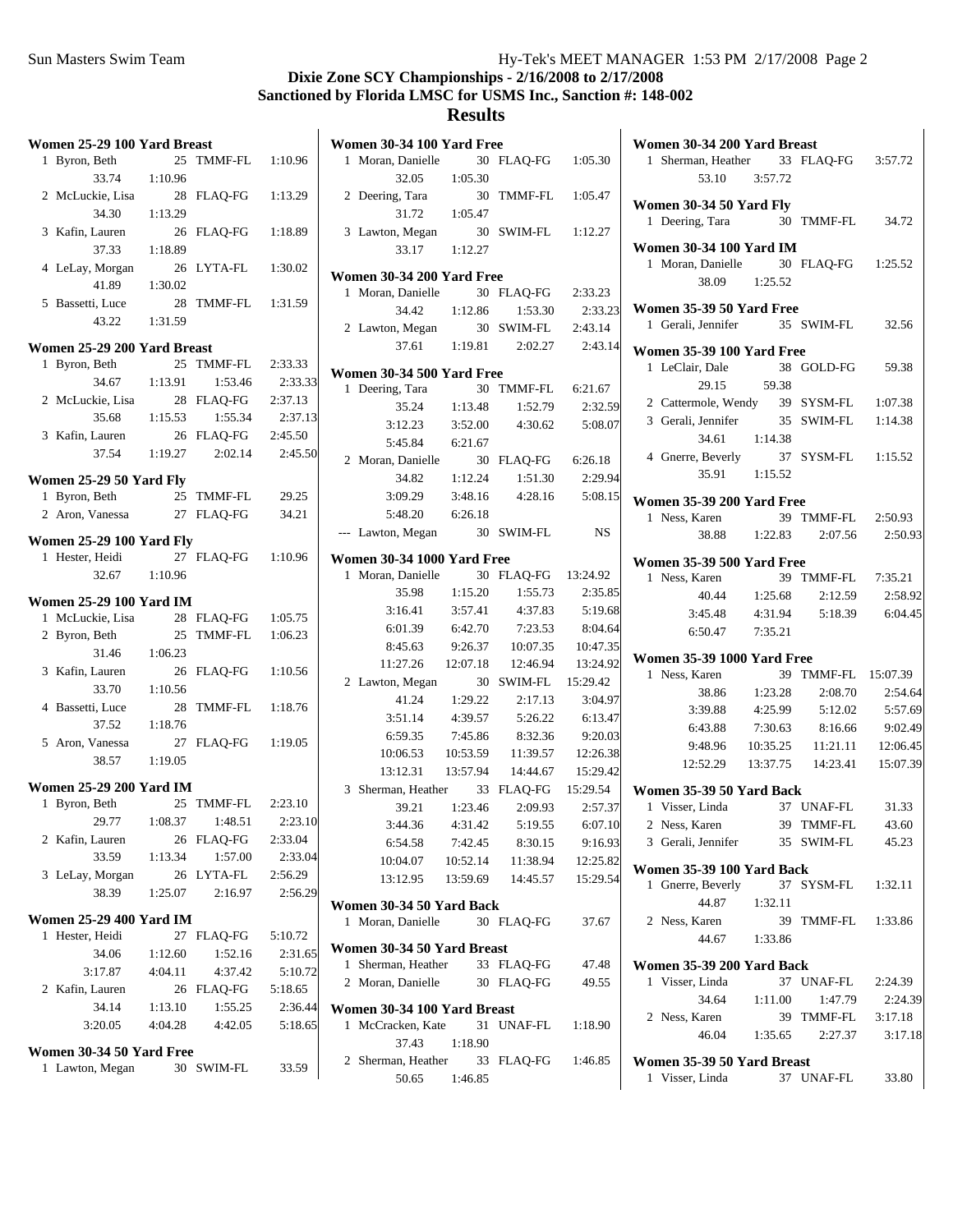| (Women 35-39 50 Yard Breast)                   |         |    |                 |                |
|------------------------------------------------|---------|----|-----------------|----------------|
| 2 LeClair, Dale                                |         |    | 38 GOLD-FG      | 38.21          |
| 3 Gerali, Jennifer 35 SWIM-FL                  |         |    |                 | 48.91          |
| Women 35-39 100 Yard Breast                    |         |    |                 |                |
| 1 Visser, Linda                                |         | 37 | UNAF-FL         | 1:13.08        |
| 34.87                                          | 1:13.08 |    |                 |                |
| 2 LeClair, Dale                                |         |    | 38 GOLD-FG      | 1:22.60        |
| 39.50                                          | 1:22.60 |    |                 |                |
| 3 Cattermole, Wendy 39 SYSM-FL                 |         |    |                 | 1:23.03        |
| 39.77                                          | 1:23.03 |    |                 |                |
| 4 Ness, Karen                                  |         |    | 39 TMMF-FL      | 1:43.53        |
| 49.38                                          | 1:43.53 |    |                 |                |
| 5 Gerali, Jennifer                             |         |    | 35 SWIM-FL      | 1:47.97        |
| 52.22                                          | 1:47.97 |    |                 |                |
|                                                |         |    |                 |                |
| Women 35-39 200 Yard Breast<br>1 Visser, Linda |         |    | 37 UNAF-FL      | 2:35.45        |
| 35.02                                          | 1:14.06 |    | 1:54.93         | 2:35.45        |
| 2 LeClair, Dale                                |         |    | 38 GOLD-FG      | 2:58.55        |
| 41.96                                          | 1:28.20 |    | 2:14.07         | 2:58.55        |
|                                                |         |    |                 |                |
| <b>Women 35-39 50 Yard Fly</b>                 |         |    |                 |                |
| 1 Visser, Linda                                |         |    | 37 UNAF-FL      | 28.42          |
| 2 Cattermole, Wendy 39 SYSM-FL                 |         |    | 37 SYSM-FL      | 34.13          |
| 3 Gnerre, Beverly<br>4 Ness, Karen             |         |    | 39 TMMF-FL      | 42.99<br>44.36 |
|                                                |         |    |                 |                |
| <b>Women 35-39 100 Yard Fly</b>                |         |    |                 |                |
| 1 Visser, Linda                                |         |    | 37 UNAF-FL      | 1:04.94        |
| 30.24 1:04.94                                  |         |    |                 |                |
| --- Ness, Karen                                |         |    | 39 TMMF-FL      | NS             |
| --- Gnerre, Beverly 37 SYSM-FL                 |         |    |                 | <b>NS</b>      |
| <b>Women 35-39 200 Yard Fly</b>                |         |    |                 |                |
| 1 LeClair, Dale                                |         |    | 38 GOLD-FG      | 2:46.34        |
| 37.33 1:20.36                                  |         |    | 2:04.11         | 2:46.34        |
| <b>Women 35-39 100 Yard IM</b>                 |         |    |                 |                |
| 1 Visser, Linda                                |         |    | 37 UNAF-FL      | 1:05.21        |
| 30.64 1:05.21                                  |         |    |                 |                |
| 2 Ness, Karen                                  |         | 39 | TMMF-FL         | 1:32.56        |
| 44.07                                          | 1:32.56 |    |                 |                |
| <b>Women 35-39 200 Yard IM</b>                 |         |    |                 |                |
| 1 Visser, Linda                                |         |    | 37 UNAF-FL      | 2:24.06        |
| $31.28$ 1:10.97                                |         |    | 1:50.84         | 2:24.06        |
| 2 Cattermole, Wendy 39 SYSM-FL 2:49.65         |         |    |                 |                |
| 37.36                                          | 1:24.35 |    | 2:10.85         | 2:49.65        |
| 3 Gnerre, Beverly                              |         |    | 37 SYSM-FL      | 3:11.95        |
| 43.74                                          |         |    | 1:34.35 2:30.01 | 3:11.95        |
| <b>Women 35-39 400 Yard IM</b>                 |         |    |                 |                |
| 1 Visser, Linda                                |         |    | 37 UNAF-FL      | 5:02.22        |
| 32.31                                          | 1:09.94 |    | 1:49.63         | 2:28.74        |
| 3:11.13                                        | 3:52.87 |    | 4:28.62         | 5:02.22        |
| 2 LeClair, Dale                                |         |    | 38 GOLD-FG      | 5:34.94        |
| 35.97                                          | 1:17.07 |    | 2:02.41         | 2:45.53        |
| 3:34.54                                        | 4:22.23 |    | 4:59.60         | 5:34.94        |
|                                                |         |    |                 |                |

|   | Women 40-44 50 Yard Free                                  |         |                    |           |
|---|-----------------------------------------------------------|---------|--------------------|-----------|
| 1 | Moore, Paige                                              |         | 41 UNAF-FL         | 27.16     |
|   | 2 Bender, Kristin                                         | 43      | CATM-FL            | 31.34     |
|   | 3 Cleary, Katherine                                       |         | 42 SPM-FL          | 32.20     |
|   | 4 Montgomery, Courtna 43 GOLD-FG                          |         |                    | 32.45     |
|   | 5 Zappa, Flavia                                           | 40      | SPM-FL             | 40.91     |
|   | --- Stiberth, Amanda                                      | 42      | $ELG$ - $IL$       | <b>NS</b> |
|   | Women 40-44 100 Yard Free                                 |         |                    |           |
|   | 1 Bender, Kristin                                         | - 43    | CATM-FL            | 1:11.87   |
|   | 33.17<br>1:11.87                                          |         |                    |           |
|   | 2 Montgomery, Courtna 43 GOLD-FG                          |         |                    | 1:17.01   |
|   | 37.17 1:17.01                                             |         |                    |           |
|   | --- Cleary, Katherine 42 SPM-FL                           |         |                    | <b>NS</b> |
|   | Women 40-44 200 Yard Free                                 |         |                    |           |
|   | 1 Moore, Paige                                            |         | 41 UNAF-FL         | 2:21.79   |
|   | 33.09<br>1:09.37                                          |         | 1:45.85            | 2:21.79   |
|   | 2 Montgomery, Courtna: 43 GOLD-FG                         |         |                    | 2:41.70   |
|   | 37.47<br>1:20.12                                          |         | 2:03.17            | 2:41.70   |
|   | Women 40-44 50 Yard Back                                  |         |                    |           |
| 1 | Moore, Paige                                              | 41      | UNAF-FL            | 33.52     |
|   | 2 Baugh, Inge                                             | 40      | <b>FLAQ-FG</b>     | 35.12     |
|   | 3 Cleary, Katherine                                       | 42      | SPM-FL             | 36.85     |
|   | 4 Montgomery, Courtna 43 GOLD-FG                          |         |                    | 39.40     |
|   | 5 Bender, Kristin                                         | 43      | CATM-FL            | 43.54     |
|   | 6 Zappa, Flavia                                           | 40      | SPM-FL             | 1:00.10   |
|   | --- Stiberth, Amanda                                      | 42      | $ELG$ - $IL$       | <b>NS</b> |
|   | Women 40-44 100 Yard Back                                 |         |                    |           |
| 1 | Baugh, Inge                                               | 40      | FLAQ-FG            | 1:22.56   |
|   | 39.92 1:22.56                                             |         |                    |           |
|   | 2 Montgomery, Courtna: 43                                 |         | GOLD-FG            | 1:30.28   |
|   | 43.19                                                     | 1:30.28 |                    |           |
|   | --- Bender, Kristin                                       |         | 43 CATM-FL         | NS        |
|   | --- Cleary, Katherine                                     | 42      | SPM-FL             | NS        |
|   |                                                           |         |                    |           |
|   | Women 40-44 200 Yard Back<br>1 Cleary, Katherine          |         | 42 SPM-FL          | 2:54.02   |
|   | 40.04<br>1:24.28                                          |         | 2:09.32            | 2:54.02   |
|   | 2 Montgomery, Courtna 43 GOLD-FG                          |         |                    | 3:09.08   |
|   |                                                           |         |                    |           |
|   | 42.41                                                     | 1:30.50 | 2:21.69            | 3:09.08   |
|   | Women 40-44 50 Yard Breast                                |         |                    |           |
|   | 1 Baugh, Inge                                             |         | 40 FLAQ-FG         | 37.67     |
|   | 2 Stiberth, Amanda                                        |         | 42 ELG-IL          | 38.72     |
|   | 3 Bender, Kristin                                         |         | 43 CATM-FL         | 44.20     |
|   | Women 40-44 100 Yard Breast                               |         |                    |           |
|   | 1 Baugh, Inge                                             |         | 40 FLAQ-FG 1:26.86 |           |
|   | 40.01 1:26.86                                             |         |                    |           |
|   | Women 40-44 200 Yard Breast                               |         |                    |           |
|   | 1 Baugh, Inge                                             |         | 40 FLAQ-FG         | 3:08.42   |
|   | 40.76 1:29.00                                             |         | 2:19.86            | 3:08.42   |
|   |                                                           |         |                    |           |
| 1 | Women 40-44 50 Yard Fly<br>Montgomery, Courtna 43 GOLD-FG |         |                    | 38.27     |
|   |                                                           |         |                    |           |

|              | Women 40-44 200 Yard Fly        |         |    |                               |            |
|--------------|---------------------------------|---------|----|-------------------------------|------------|
|              | 1 Zappa, Flavia                 |         |    | 40 SPM-FL 4:32.15             |            |
|              |                                 |         |    | $57.38$ $2:06.56$ $3:19.95$   | 4:32.15    |
|              | <b>Women 40-44 100 Yard IM</b>  |         |    |                               |            |
|              | 1 Stiberth, Amanda 42 ELG-IL    |         |    |                               | 1:18.41    |
|              | 37.63 1:18.41                   |         |    |                               |            |
|              | 2 Baugh, Inge                   |         |    | 40 FLAQ-FG                    | 1:19.02    |
|              | 35.34 1:19.02                   |         |    |                               |            |
|              | 3 Cleary, Katherine 42 SPM-FL   |         |    |                               | 1:22.08    |
|              | 37.76 1:22.08                   |         |    |                               |            |
|              | --- Zappa, Flavia               |         |    | 40 SPM-FL                     | <b>NS</b>  |
|              | <b>Women 40-44 200 Yard IM</b>  |         |    |                               |            |
|              | 1 Baugh, Inge                   |         |    | 40 FLAQ-FG 3:00.45            |            |
|              |                                 |         |    | $1:27.20$ $2:18.80$           | 3:00.45    |
|              | <b>Women 40-44 400 Yard IM</b>  |         |    |                               |            |
|              | 1 Zappa, Flavia                 |         |    | 40 SPM-FL                     | 8:33.36    |
|              |                                 |         |    | $1:03.32$ $2:14.11$ $3:27.68$ | 4:40.97    |
|              | 5:46.46 6:52.62                 |         |    | 7:45.85                       | 8:33.36    |
|              | Women 45-49 50 Yard Free        |         |    |                               |            |
|              | 1 Bronson, Jennifer 45 UNAF-FL  |         |    |                               | 29.90      |
|              | 2 Sinclair, Lisa                |         |    | 47 TMMF-FL                    | 31.72      |
|              | 3 De Young, Gretchen 47 FLA-FL  |         |    |                               | 32.26      |
|              | 4 Bennett, Sarah                |         |    | 45 FLAQ-FG                    | 33.39      |
|              | --- Henne, Jean                 |         |    | 49 WIN-FL                     | <b>NS</b>  |
|              | Women 45-49 100 Yard Free       |         |    |                               |            |
|              | 1 Bronson, Jennifer 45 UNAF-FL  |         |    |                               | 1:08.67    |
|              | 33.24                           | 1:08.67 |    |                               |            |
|              | 2 De Young, Gretchen 47 FLA-FL  |         |    |                               | 1:13.57    |
|              | 34.46 1:13.57                   |         |    |                               |            |
|              | 3 Sinclair, Lisa                |         |    | 47 TMMF-FL 1:13.77            |            |
|              | 35.38                           | 1:13.77 |    |                               |            |
|              | 4 Bennett, Sarah                |         |    | 45 FLAQ-FG                    | 1:13.98    |
|              | 35.99                           | 1:13.98 |    |                               |            |
|              | --- Henne, Jean                 |         |    | 49 WIN-FL                     | <b>NS</b>  |
|              | --- Goyert, Nancy               |         |    | 48 ATAC-FL                    | <b>NS</b>  |
|              | Women 45-49 200 Yard Free       |         |    |                               |            |
| $\mathbf{1}$ | Steinmann, Sharon 49            |         |    | SPM-FL                        | 2:28.03    |
|              | 33.43                           | 1:10.36 |    | 1:49.28                       | 2:28.03    |
|              | 2 Bennett, Sarah                |         |    | 45 FLAQ-FG                    | 2:41.05    |
|              | 37.63                           | 1:18.18 |    | 2:00.23                       | 2:41.05    |
|              | 3 De Young, Gretchen 47 FLA-FL  |         |    |                               | 2:54.10    |
|              | 35.30                           | 1:18.41 |    | 2:06.85                       | 2:54.10    |
|              | --- Govert, Nancy               |         |    | 48 ATAC-FL                    | <b>NS</b>  |
|              | Women 45-49 500 Yard Free       |         |    |                               |            |
| 1            | Sinclair, Lisa                  |         | 47 | TMMF-FL 7:29.24               |            |
|              | 38.96                           | 1:23.08 |    | 2:08.60                       | 2:54.44    |
|              | 3:40.10 4:26.31                 |         |    | 5:12.35                       | 5:58.47    |
|              | 6:44.47 7:29.24                 |         |    |                               |            |
|              | --- Steinmann, Sharon 49 SPM-FL |         |    |                               | <b>SCR</b> |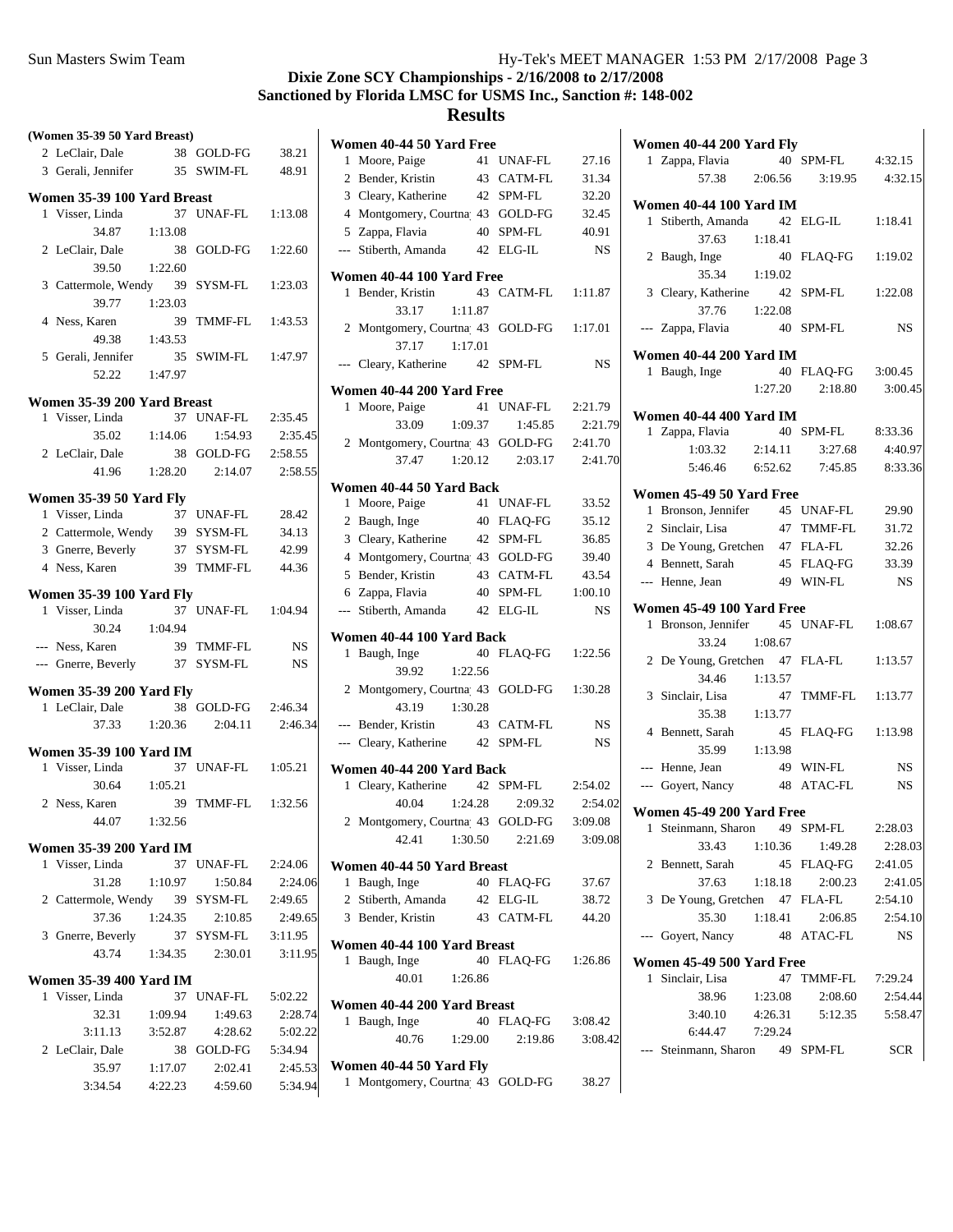## **Dixie Zone SCY Championships - 2/16/2008 to 2/17/2008 Sanctioned by Florida LMSC for USMS Inc., Sanction #: 148-002**

| <b>Women 45-49 1000 Yard Free</b> |                                                 |         |    |                    |           |  |
|-----------------------------------|-------------------------------------------------|---------|----|--------------------|-----------|--|
|                                   | 1 Steinmann, Sharon                             |         |    | 49 SPM-FL          | 13:08.64  |  |
|                                   | 35.22                                           | 1:13.16 |    | 1:51.94            | 2:31.40   |  |
|                                   | 3:10.73                                         | 3:50.28 |    | 4:30.15            | 5:09.85   |  |
|                                   | 5:49.65                                         | 6:29.40 |    | 7:09.12            | 7:49.20   |  |
|                                   | 8:29.23                                         | 9:09.54 |    | 9:49.41            | 10:29.46  |  |
|                                   | 11:09.55                                        |         |    | 11:49.65 12:29.50  | 13:08.64  |  |
|                                   | 2 Von Spiegelfeld, Ann 46 FHA-FL                |         |    |                    | 14:02.74  |  |
|                                   | 37.58                                           | 1:18.66 |    | 2:01.08            | 2:44.27   |  |
|                                   | 3:27.51                                         | 4:10.96 |    | 4:53.86            | 5:36.48   |  |
|                                   | 6:19.48                                         | 7:02.36 |    | 7:45.12            | 8:27.40   |  |
|                                   | 9:09.86                                         | 9:52.29 |    | 10:34.63           | 11:17.17  |  |
|                                   | 11:59.59  12:40.81  13:22.46                    |         |    |                    | 14:02.74  |  |
|                                   |                                                 |         |    |                    |           |  |
|                                   | Women 45-49 50 Yard Back<br>1 Bronson, Jennifer |         |    | 45 UNAF-FL         | 38.48     |  |
|                                   | 2 De Young, Gretchen 47 FLA-FL                  |         |    |                    |           |  |
|                                   |                                                 |         |    | 45 FLAQ-FG         | 39.98     |  |
|                                   | 3 Bennett, Sarah                                |         |    |                    | 41.44     |  |
|                                   | --- Goyert, Nancy                               |         |    | 48 ATAC-FL         | <b>NS</b> |  |
|                                   | Women 45-49 100 Yard Back                       |         |    |                    |           |  |
|                                   | 1 De Young, Gretchen 47 FLA-FL                  |         |    |                    | 1:28.28   |  |
|                                   | 41.71                                           | 1:28.28 |    |                    |           |  |
|                                   | 2 Bennett, Sarah                                |         |    | 45 FLAQ-FG         | 1:29.68   |  |
|                                   | 44.29                                           | 1:29.68 |    |                    |           |  |
|                                   | 3 Tsagaris, Jean                                |         |    | 49 TBAF-FL         | 1:29.69   |  |
|                                   | 44.13                                           | 1:29.69 |    |                    |           |  |
|                                   | 4 Bronson, Jennifer                             |         |    | 45 UNAF-FL         | 1:31.13   |  |
|                                   | --- Goyert, Nancy                               |         |    | 48 ATAC-FL         | <b>NS</b> |  |
|                                   | Women 45-49 200 Yard Back                       |         |    |                    |           |  |
| 1.                                | Bennett, Sarah                                  |         |    | 45 FLAQ-FG 3:06.23 |           |  |
|                                   | 44.27                                           | 1:30.67 |    | 2:18.54            | 3:06.23   |  |
|                                   | --- Goyert, Nancy                               |         |    | 48 ATAC-FL         | <b>NS</b> |  |
|                                   |                                                 |         |    |                    |           |  |
|                                   | Women 45-49 50 Yard Breast                      |         |    |                    |           |  |
|                                   | 1 Bennett, Sarah                                |         |    | 45 FLAQ-FG         | 41.97     |  |
|                                   | 2 Sinclair, Lisa                                |         |    | 47 TMMF-FL         | 45.37     |  |
|                                   | --- Goyert, Nancy                               |         |    | 48 ATAC-FL         | <b>NS</b> |  |
|                                   | Women 45-49 100 Yard Breast                     |         |    |                    |           |  |
| 1                                 | Bennett, Sarah                                  |         | 45 | FLAO-FG            | 1:32.39   |  |
|                                   | 44.57                                           | 1:32.39 |    |                    |           |  |
|                                   | 2 Casto, Janet                                  |         |    | 47 ACTT-FL         | 1:40.25   |  |
|                                   | 45.55                                           | 1:40.25 |    |                    |           |  |
|                                   | 3 Tsagaris, Jean                                |         |    | 49 TBAF-FL         | 1:44.07   |  |
|                                   | 50.10                                           | 1:44.07 |    |                    |           |  |
|                                   | --- Goyert, Nancy                               |         |    | 48 ATAC-FL         | NS        |  |
|                                   |                                                 |         |    |                    |           |  |
|                                   | Women 45-49 200 Yard Breast                     |         |    |                    |           |  |
| 1                                 | Bennett, Sarah                                  |         | 45 | FLAQ-FG            | 3:16.06   |  |
|                                   | 45.62                                           | 1:35.60 |    | 2:25.85            | 3:16.06   |  |
|                                   | 2 Casto, Janet                                  |         |    | 47 ACTT-FL         | 3:40.29   |  |
|                                   | 47.90                                           | 1:42.87 |    | 2:40.82            | 3:40.29   |  |
|                                   | --- Goyert, Nancy                               |         |    | 48 ATAC-FL         | <b>NS</b> |  |
|                                   | Women 45-49 50 Yard Fly                         |         |    |                    |           |  |
|                                   | 1 Bronson, Jennifer                             |         |    | 45 UNAF-FL         | 33.91     |  |
|                                   | 2 De Young, Gretchen 47 FLA-FL                  |         |    |                    | 37.58     |  |

|   | 3 Tsagaris, Jean                                      | 49       | <b>TBAF-FL</b>            | 39.90              |
|---|-------------------------------------------------------|----------|---------------------------|--------------------|
|   | --- Goyert, Nancy                                     | 48       | ATAC-FL                   | <b>NS</b>          |
|   | --- Henne, Jean                                       | 49       | WIN-FL                    | <b>NS</b>          |
|   | <b>Women 45-49 100 Yard IM</b>                        |          |                           |                    |
| 1 | Bronson, Jennifer<br>37.17<br>1:19.92                 | 45       | UNAF-FL                   | 1:19.92            |
|   | 2 Sinclair, Lisa<br>39.28<br>1:25.29                  | 47       | TMMF-FL                   | 1:25.29            |
|   | 3 De Young, Gretchen 47 FLA-FL<br>1:25.35             |          |                           | 1:25.35            |
|   | 38.88<br>--- Henne, Jean                              |          | 49 WIN-FL                 | <b>NS</b>          |
|   | --- Goyert, Nancy                                     |          | 48 ATAC-FL                | <b>NS</b>          |
|   |                                                       |          |                           |                    |
| 1 | <b>Women 45-49 200 Yard IM</b><br>Bennett, Sarah      | 45       | FLAQ-FG                   | 3:10.54            |
|   | 47.51<br>1:37.12                                      |          | 2:30.27                   | 3:10.54            |
|   | 2 De Young, Gretchen 47                               |          | FLA-FL                    | 3:13.78            |
|   | 1:25.99<br>38.54                                      |          | 2:27.26                   | 3:13.78            |
|   | --- Steinmann, Sharon 49 SPM-FL                       |          |                           | <b>NS</b>          |
|   |                                                       |          |                           |                    |
|   | <b>Women 45-49 400 Yard IM</b><br>1 Steinmann, Sharon | 49       | SPM-FL                    | 5:55.40            |
|   | 37.63<br>1:23.25                                      |          | 2:08.77                   |                    |
|   | 3:45.29 4:37.26                                       |          | 5:16.81                   | 5:55.40            |
|   |                                                       |          |                           |                    |
|   | Women 50-54 50 Yard Free<br>1 Sargeant, Pat           |          | 54 UNAF-FL                | 26.35              |
|   | 2 Scheer, Gloria Anna 51 TBAF-FL                      |          |                           | 30.46              |
|   | 3 Lasher, Cynthia                                     | 51       | VASF-FL                   | 30.80              |
|   | 4 Forre, Lena                                         |          | 51 FLAQ-FG                | 34.40              |
|   |                                                       | 50       |                           |                    |
|   | 5 McGarvey, Cynthia                                   |          | SARF-FL                   | 36.07              |
|   | 6 Burr, Ann<br>--- Kelly, Christine                   | 50<br>53 | SCSF-FL<br><b>SUNF-FL</b> | 39.71<br><b>NS</b> |
|   |                                                       |          |                           |                    |
|   | Women 50-54 100 Yard Free                             |          |                           |                    |
| 1 | Burr, Ann<br>43.16 1:31.66                            | 50       | SCSF-FL                   | 1:31.66            |
|   | 2 Shellenberger, Janet                                |          | 54 SUNF-FL                | 1:50.41            |
|   | 52.71<br>1:50.41                                      |          |                           |                    |
|   | --- McGarvey, Cynthia 50 SARF-FL                      |          |                           | <b>NS</b>          |
|   | --- Kelly, Christine 53 SUNF-FL                       |          |                           | <b>NS</b>          |
|   | Women 50-54 200 Yard Free                             |          |                           |                    |
| 1 | Sargeant, Pat                                         |          | 54 UNAF-FL                | 2:10.97            |
|   | 30.99                                                 | 1:04.68  | 1:38.39                   | 2:10.97            |
|   | 2 McGarvey, Cynthia 50 SARF-FL                        |          |                           | 3:17.51            |
|   | 45.96                                                 | 1:36.49  | 2:28.81                   | 3:17.51            |
|   | Women 50-54 500 Yard Free                             |          |                           |                    |
|   | 1 Harrelson, Jo Ann                                   |          | 52 SPM-FL                 | 6:43.99            |
|   | 35.25<br>1:15.13                                      |          | 1:55.92                   | 2:36.52            |
|   | 3:17.71<br>3:58.83                                    |          | 4:40.27                   | 5:21.97            |
|   | 6:43.99<br>6:03.27                                    |          |                           |                    |
|   | --- Shellenberger, Janet 54 SUNF-FL                   |          |                           | <b>SCR</b>         |
|   |                                                       |          |                           |                    |

| <b>Women 50-54 1000 Yard Free</b>               |                         |           |  |  |  |
|-------------------------------------------------|-------------------------|-----------|--|--|--|
| 1 Harrelson, Jo Ann                             | 52 SPM-FL 13:29.53      |           |  |  |  |
| 36.25<br>1:16.06                                | 1:56.34                 | 2:36.65   |  |  |  |
| 3:16.64<br>3:57.06                              | 4:37.67                 | 5:18.32   |  |  |  |
| 5:59.17<br>6:39.90                              | 7:20.51                 | 8:01.33   |  |  |  |
| 8:42.18<br>9:23.32                              | 10:04.66                | 10:45.87  |  |  |  |
| 11:27.23                                        | 12:08.03 12:48.96       | 13:29.53  |  |  |  |
| 2 Shellenberger, Janet 54                       | SUNF-FL                 | 20:44.45  |  |  |  |
| 56.74<br>2:02.84                                | 3:04.52                 | 4:07.76   |  |  |  |
| 5:10.13<br>6:12.61                              | 7:16.46                 | 8:19.13   |  |  |  |
| 10:26.14<br>9:23.03                             | 11:27.92                | 12:30.01  |  |  |  |
| 13:32.99<br>14:35.48                            | 15:37.80                | 16:40.73  |  |  |  |
| 17:42.41<br>18:44.22                            | 19:46.03                | 20:44.45  |  |  |  |
| Women 50-54 50 Yard Back                        |                         |           |  |  |  |
| 1 Sargeant, Pat                                 | 54 UNAF-FL              | 34.14     |  |  |  |
| 2 Scheer, Gloria Anna 51 TBAF-FL                |                         | 39.02     |  |  |  |
| 3 Lasher, Cynthia                               | 51 VASF-FL              | 39.29     |  |  |  |
| 4 Forre, Lena                                   | 51 FLAQ-FG              | 40.41     |  |  |  |
| --- Dawson, Karleen                             | 50 SYSM-FL              | <b>NS</b> |  |  |  |
| Women 50-54 100 Yard Back                       |                         |           |  |  |  |
| Sargeant, Pat<br>1                              | 54 UNAF-FL              | 1:12.44   |  |  |  |
| 35.08 1:12.44                                   |                         |           |  |  |  |
| 2 Dawson, Karleen 50 SYSM-FL                    |                         | 1:20.22   |  |  |  |
| 38.83<br>1:20.22                                |                         |           |  |  |  |
| 3 McIntyre, Janice<br>51                        | TMMF-FL                 | 1:26.15   |  |  |  |
| 42.08<br>1:26.15                                |                         |           |  |  |  |
|                                                 |                         |           |  |  |  |
| Women 50-54 200 Yard Back<br>Sargeant, Pat<br>1 | 54 UNAF-FL              | 2:34.76   |  |  |  |
| 1:16.34<br>36.98                                | 1:55.52                 | 2:34.76   |  |  |  |
| 2 Lasher, Cynthia                               | 51 VASF-FL              | 3:01.45   |  |  |  |
| 1:28.68<br>42.91                                | 2:15.94                 | 3:01.45   |  |  |  |
| 3 Harrelson, Jo Ann 52 SPM-FL                   |                         | 3:11.32   |  |  |  |
| 44.92 1:34.29 2:23.31                           |                         | 3:11.32   |  |  |  |
|                                                 |                         |           |  |  |  |
| Women 50-54 50 Yard Breast                      |                         |           |  |  |  |
| 1 Lasher, Cynthia                               | 51 VASF-FL              | 42.04     |  |  |  |
| 2 Harrelson, Jo Ann                             | 52 SPM-FL<br>50 SARF-FL | 43.29     |  |  |  |
| McGarvey, Cynthia<br>3<br>4 Burr, Ann           |                         | 47.10     |  |  |  |
|                                                 | 50 SCSF-FL              | 48.66     |  |  |  |
| Women 50-54 100 Yard Breast                     |                         |           |  |  |  |
| Harrelson, Jo Ann<br>1                          | 52<br>SPM-FL            | 1:30.05   |  |  |  |
| 41.42<br>1:30.05                                |                         |           |  |  |  |
| 2 Dawson, Karleen                               | 50 SYSM-FL              | 1:30.62   |  |  |  |
| 43.26<br>1:30.62                                |                         |           |  |  |  |
| McIntyre, Janice<br>3                           | 51<br>TMMF-FL           | 1:36.31   |  |  |  |
| 45.75<br>1:36.31                                |                         |           |  |  |  |
| 4 Shellenberger, Janet 54 SUNF-FL               |                         | 2:07.39   |  |  |  |
| 1:00.43<br>2:07.39                              |                         |           |  |  |  |
| --- McGarvey, Cynthia 50 SARF-FL                |                         | NS        |  |  |  |
| Women 50-54 200 Yard Breast                     |                         |           |  |  |  |
| 1 Harrelson, Jo Ann                             | 52 SPM-FL               | 3:13.60   |  |  |  |
| 42.28 1:32.52 2:23.66                           |                         | 3:13.60   |  |  |  |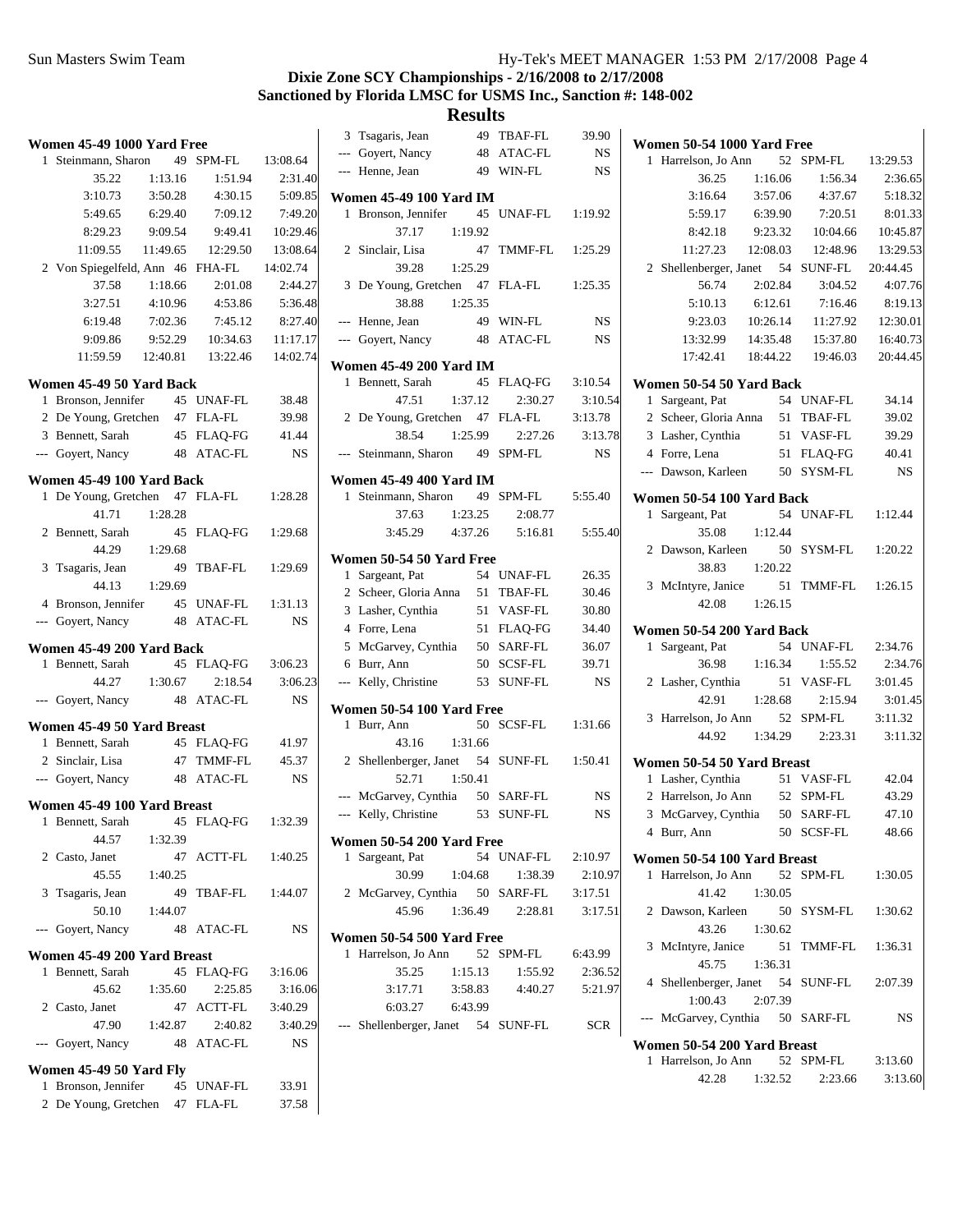### **Results**

|                        |                                                                                                  |                                                                                                                                                                                                                                                                                                                                                                                                                                                                                                                                                                                                                                                                                        |                                                                                                                                                                                                                              |                                                                                                                                                                                                                                                                                                                                                              |                                                                                                                                                                                                                                                                                                                            |                                                                                                                                                                                                                                                                                                                                                                                                                                                                                                                                                                                                                                                                                                         | 4 Wilson, Meegan                                                                                                                                                                                                                                               | 59 300F-FL                                                                                                                                                                                                                                                                                                                                                                                                                                                      | 37.87                                                                                                                                                                                                                                                                                                                                                                                                                                                                                                                                                                                                                                                                                                                         |
|------------------------|--------------------------------------------------------------------------------------------------|----------------------------------------------------------------------------------------------------------------------------------------------------------------------------------------------------------------------------------------------------------------------------------------------------------------------------------------------------------------------------------------------------------------------------------------------------------------------------------------------------------------------------------------------------------------------------------------------------------------------------------------------------------------------------------------|------------------------------------------------------------------------------------------------------------------------------------------------------------------------------------------------------------------------------|--------------------------------------------------------------------------------------------------------------------------------------------------------------------------------------------------------------------------------------------------------------------------------------------------------------------------------------------------------------|----------------------------------------------------------------------------------------------------------------------------------------------------------------------------------------------------------------------------------------------------------------------------------------------------------------------------|---------------------------------------------------------------------------------------------------------------------------------------------------------------------------------------------------------------------------------------------------------------------------------------------------------------------------------------------------------------------------------------------------------------------------------------------------------------------------------------------------------------------------------------------------------------------------------------------------------------------------------------------------------------------------------------------------------|----------------------------------------------------------------------------------------------------------------------------------------------------------------------------------------------------------------------------------------------------------------|-----------------------------------------------------------------------------------------------------------------------------------------------------------------------------------------------------------------------------------------------------------------------------------------------------------------------------------------------------------------------------------------------------------------------------------------------------------------|-------------------------------------------------------------------------------------------------------------------------------------------------------------------------------------------------------------------------------------------------------------------------------------------------------------------------------------------------------------------------------------------------------------------------------------------------------------------------------------------------------------------------------------------------------------------------------------------------------------------------------------------------------------------------------------------------------------------------------|
| 2 Shellenberger, Janet |                                                                                                  | 4:29.82                                                                                                                                                                                                                                                                                                                                                                                                                                                                                                                                                                                                                                                                                |                                                                                                                                                                                                                              |                                                                                                                                                                                                                                                                                                                                                              |                                                                                                                                                                                                                                                                                                                            |                                                                                                                                                                                                                                                                                                                                                                                                                                                                                                                                                                                                                                                                                                         | 5 Amesbury, Eileen                                                                                                                                                                                                                                             | 57 SYSM-FL                                                                                                                                                                                                                                                                                                                                                                                                                                                      | 44.09                                                                                                                                                                                                                                                                                                                                                                                                                                                                                                                                                                                                                                                                                                                         |
| 2:08.19                | 3:20.32                                                                                          | 4:29.82                                                                                                                                                                                                                                                                                                                                                                                                                                                                                                                                                                                                                                                                                |                                                                                                                                                                                                                              |                                                                                                                                                                                                                                                                                                                                                              |                                                                                                                                                                                                                                                                                                                            |                                                                                                                                                                                                                                                                                                                                                                                                                                                                                                                                                                                                                                                                                                         | 6 Tittle, Kathleen                                                                                                                                                                                                                                             | 56 VASF-FL                                                                                                                                                                                                                                                                                                                                                                                                                                                      | 48.44                                                                                                                                                                                                                                                                                                                                                                                                                                                                                                                                                                                                                                                                                                                         |
|                        |                                                                                                  |                                                                                                                                                                                                                                                                                                                                                                                                                                                                                                                                                                                                                                                                                        |                                                                                                                                                                                                                              |                                                                                                                                                                                                                                                                                                                                                              |                                                                                                                                                                                                                                                                                                                            |                                                                                                                                                                                                                                                                                                                                                                                                                                                                                                                                                                                                                                                                                                         | 7 Coleman, Jeanne                                                                                                                                                                                                                                              | 56 ACTT-FL                                                                                                                                                                                                                                                                                                                                                                                                                                                      | 50.49                                                                                                                                                                                                                                                                                                                                                                                                                                                                                                                                                                                                                                                                                                                         |
|                        |                                                                                                  |                                                                                                                                                                                                                                                                                                                                                                                                                                                                                                                                                                                                                                                                                        |                                                                                                                                                                                                                              |                                                                                                                                                                                                                                                                                                                                                              |                                                                                                                                                                                                                                                                                                                            |                                                                                                                                                                                                                                                                                                                                                                                                                                                                                                                                                                                                                                                                                                         |                                                                                                                                                                                                                                                                |                                                                                                                                                                                                                                                                                                                                                                                                                                                                 |                                                                                                                                                                                                                                                                                                                                                                                                                                                                                                                                                                                                                                                                                                                               |
|                        |                                                                                                  |                                                                                                                                                                                                                                                                                                                                                                                                                                                                                                                                                                                                                                                                                        |                                                                                                                                                                                                                              |                                                                                                                                                                                                                                                                                                                                                              |                                                                                                                                                                                                                                                                                                                            |                                                                                                                                                                                                                                                                                                                                                                                                                                                                                                                                                                                                                                                                                                         |                                                                                                                                                                                                                                                                |                                                                                                                                                                                                                                                                                                                                                                                                                                                                 |                                                                                                                                                                                                                                                                                                                                                                                                                                                                                                                                                                                                                                                                                                                               |
|                        |                                                                                                  |                                                                                                                                                                                                                                                                                                                                                                                                                                                                                                                                                                                                                                                                                        |                                                                                                                                                                                                                              |                                                                                                                                                                                                                                                                                                                                                              |                                                                                                                                                                                                                                                                                                                            |                                                                                                                                                                                                                                                                                                                                                                                                                                                                                                                                                                                                                                                                                                         |                                                                                                                                                                                                                                                                |                                                                                                                                                                                                                                                                                                                                                                                                                                                                 | 1:24.61                                                                                                                                                                                                                                                                                                                                                                                                                                                                                                                                                                                                                                                                                                                       |
|                        |                                                                                                  |                                                                                                                                                                                                                                                                                                                                                                                                                                                                                                                                                                                                                                                                                        |                                                                                                                                                                                                                              |                                                                                                                                                                                                                                                                                                                                                              |                                                                                                                                                                                                                                                                                                                            |                                                                                                                                                                                                                                                                                                                                                                                                                                                                                                                                                                                                                                                                                                         |                                                                                                                                                                                                                                                                |                                                                                                                                                                                                                                                                                                                                                                                                                                                                 |                                                                                                                                                                                                                                                                                                                                                                                                                                                                                                                                                                                                                                                                                                                               |
|                        |                                                                                                  |                                                                                                                                                                                                                                                                                                                                                                                                                                                                                                                                                                                                                                                                                        |                                                                                                                                                                                                                              |                                                                                                                                                                                                                                                                                                                                                              |                                                                                                                                                                                                                                                                                                                            |                                                                                                                                                                                                                                                                                                                                                                                                                                                                                                                                                                                                                                                                                                         |                                                                                                                                                                                                                                                                |                                                                                                                                                                                                                                                                                                                                                                                                                                                                 | 1:26.14                                                                                                                                                                                                                                                                                                                                                                                                                                                                                                                                                                                                                                                                                                                       |
|                        |                                                                                                  |                                                                                                                                                                                                                                                                                                                                                                                                                                                                                                                                                                                                                                                                                        |                                                                                                                                                                                                                              |                                                                                                                                                                                                                                                                                                                                                              |                                                                                                                                                                                                                                                                                                                            |                                                                                                                                                                                                                                                                                                                                                                                                                                                                                                                                                                                                                                                                                                         |                                                                                                                                                                                                                                                                |                                                                                                                                                                                                                                                                                                                                                                                                                                                                 |                                                                                                                                                                                                                                                                                                                                                                                                                                                                                                                                                                                                                                                                                                                               |
|                        |                                                                                                  |                                                                                                                                                                                                                                                                                                                                                                                                                                                                                                                                                                                                                                                                                        |                                                                                                                                                                                                                              |                                                                                                                                                                                                                                                                                                                                                              |                                                                                                                                                                                                                                                                                                                            |                                                                                                                                                                                                                                                                                                                                                                                                                                                                                                                                                                                                                                                                                                         |                                                                                                                                                                                                                                                                |                                                                                                                                                                                                                                                                                                                                                                                                                                                                 | 1:31.04                                                                                                                                                                                                                                                                                                                                                                                                                                                                                                                                                                                                                                                                                                                       |
|                        |                                                                                                  | 1:22.97                                                                                                                                                                                                                                                                                                                                                                                                                                                                                                                                                                                                                                                                                |                                                                                                                                                                                                                              |                                                                                                                                                                                                                                                                                                                                                              |                                                                                                                                                                                                                                                                                                                            | 6:43.75                                                                                                                                                                                                                                                                                                                                                                                                                                                                                                                                                                                                                                                                                                 |                                                                                                                                                                                                                                                                |                                                                                                                                                                                                                                                                                                                                                                                                                                                                 |                                                                                                                                                                                                                                                                                                                                                                                                                                                                                                                                                                                                                                                                                                                               |
| 1:22.97                |                                                                                                  |                                                                                                                                                                                                                                                                                                                                                                                                                                                                                                                                                                                                                                                                                        | 36.06                                                                                                                                                                                                                        | 1:15.96                                                                                                                                                                                                                                                                                                                                                      | 1:58.06                                                                                                                                                                                                                                                                                                                    | 2:40.06                                                                                                                                                                                                                                                                                                                                                                                                                                                                                                                                                                                                                                                                                                 |                                                                                                                                                                                                                                                                |                                                                                                                                                                                                                                                                                                                                                                                                                                                                 | 1:55.36                                                                                                                                                                                                                                                                                                                                                                                                                                                                                                                                                                                                                                                                                                                       |
|                        |                                                                                                  | 1:28.44                                                                                                                                                                                                                                                                                                                                                                                                                                                                                                                                                                                                                                                                                | 3:21.95                                                                                                                                                                                                                      | 4:03.34                                                                                                                                                                                                                                                                                                                                                      | 4:44.40                                                                                                                                                                                                                                                                                                                    | 5:25.32                                                                                                                                                                                                                                                                                                                                                                                                                                                                                                                                                                                                                                                                                                 |                                                                                                                                                                                                                                                                |                                                                                                                                                                                                                                                                                                                                                                                                                                                                 |                                                                                                                                                                                                                                                                                                                                                                                                                                                                                                                                                                                                                                                                                                                               |
| 1:28.44                |                                                                                                  |                                                                                                                                                                                                                                                                                                                                                                                                                                                                                                                                                                                                                                                                                        | 6:05.38                                                                                                                                                                                                                      | 6:43.75                                                                                                                                                                                                                                                                                                                                                      |                                                                                                                                                                                                                                                                                                                            |                                                                                                                                                                                                                                                                                                                                                                                                                                                                                                                                                                                                                                                                                                         |                                                                                                                                                                                                                                                                |                                                                                                                                                                                                                                                                                                                                                                                                                                                                 |                                                                                                                                                                                                                                                                                                                                                                                                                                                                                                                                                                                                                                                                                                                               |
|                        |                                                                                                  | 1:30.43                                                                                                                                                                                                                                                                                                                                                                                                                                                                                                                                                                                                                                                                                |                                                                                                                                                                                                                              |                                                                                                                                                                                                                                                                                                                                                              |                                                                                                                                                                                                                                                                                                                            |                                                                                                                                                                                                                                                                                                                                                                                                                                                                                                                                                                                                                                                                                                         | 1 Quill, Catherine                                                                                                                                                                                                                                             | 57 ELG-IL                                                                                                                                                                                                                                                                                                                                                                                                                                                       | 3:06.79                                                                                                                                                                                                                                                                                                                                                                                                                                                                                                                                                                                                                                                                                                                       |
| 1:30.43                |                                                                                                  |                                                                                                                                                                                                                                                                                                                                                                                                                                                                                                                                                                                                                                                                                        |                                                                                                                                                                                                                              |                                                                                                                                                                                                                                                                                                                                                              |                                                                                                                                                                                                                                                                                                                            |                                                                                                                                                                                                                                                                                                                                                                                                                                                                                                                                                                                                                                                                                                         | 42.27                                                                                                                                                                                                                                                          | 2:19.16                                                                                                                                                                                                                                                                                                                                                                                                                                                         | 3:06.7                                                                                                                                                                                                                                                                                                                                                                                                                                                                                                                                                                                                                                                                                                                        |
|                        |                                                                                                  |                                                                                                                                                                                                                                                                                                                                                                                                                                                                                                                                                                                                                                                                                        |                                                                                                                                                                                                                              |                                                                                                                                                                                                                                                                                                                                                              |                                                                                                                                                                                                                                                                                                                            |                                                                                                                                                                                                                                                                                                                                                                                                                                                                                                                                                                                                                                                                                                         |                                                                                                                                                                                                                                                                |                                                                                                                                                                                                                                                                                                                                                                                                                                                                 |                                                                                                                                                                                                                                                                                                                                                                                                                                                                                                                                                                                                                                                                                                                               |
|                        |                                                                                                  |                                                                                                                                                                                                                                                                                                                                                                                                                                                                                                                                                                                                                                                                                        |                                                                                                                                                                                                                              |                                                                                                                                                                                                                                                                                                                                                              |                                                                                                                                                                                                                                                                                                                            |                                                                                                                                                                                                                                                                                                                                                                                                                                                                                                                                                                                                                                                                                                         |                                                                                                                                                                                                                                                                |                                                                                                                                                                                                                                                                                                                                                                                                                                                                 |                                                                                                                                                                                                                                                                                                                                                                                                                                                                                                                                                                                                                                                                                                                               |
|                        |                                                                                                  |                                                                                                                                                                                                                                                                                                                                                                                                                                                                                                                                                                                                                                                                                        |                                                                                                                                                                                                                              |                                                                                                                                                                                                                                                                                                                                                              |                                                                                                                                                                                                                                                                                                                            |                                                                                                                                                                                                                                                                                                                                                                                                                                                                                                                                                                                                                                                                                                         |                                                                                                                                                                                                                                                                |                                                                                                                                                                                                                                                                                                                                                                                                                                                                 | 1:23.18                                                                                                                                                                                                                                                                                                                                                                                                                                                                                                                                                                                                                                                                                                                       |
|                        |                                                                                                  |                                                                                                                                                                                                                                                                                                                                                                                                                                                                                                                                                                                                                                                                                        |                                                                                                                                                                                                                              |                                                                                                                                                                                                                                                                                                                                                              |                                                                                                                                                                                                                                                                                                                            |                                                                                                                                                                                                                                                                                                                                                                                                                                                                                                                                                                                                                                                                                                         |                                                                                                                                                                                                                                                                |                                                                                                                                                                                                                                                                                                                                                                                                                                                                 |                                                                                                                                                                                                                                                                                                                                                                                                                                                                                                                                                                                                                                                                                                                               |
|                        |                                                                                                  |                                                                                                                                                                                                                                                                                                                                                                                                                                                                                                                                                                                                                                                                                        |                                                                                                                                                                                                                              |                                                                                                                                                                                                                                                                                                                                                              |                                                                                                                                                                                                                                                                                                                            |                                                                                                                                                                                                                                                                                                                                                                                                                                                                                                                                                                                                                                                                                                         |                                                                                                                                                                                                                                                                |                                                                                                                                                                                                                                                                                                                                                                                                                                                                 | 1:25.06                                                                                                                                                                                                                                                                                                                                                                                                                                                                                                                                                                                                                                                                                                                       |
|                        |                                                                                                  | 1:21.24                                                                                                                                                                                                                                                                                                                                                                                                                                                                                                                                                                                                                                                                                |                                                                                                                                                                                                                              |                                                                                                                                                                                                                                                                                                                                                              |                                                                                                                                                                                                                                                                                                                            | 1:22.12                                                                                                                                                                                                                                                                                                                                                                                                                                                                                                                                                                                                                                                                                                 |                                                                                                                                                                                                                                                                |                                                                                                                                                                                                                                                                                                                                                                                                                                                                 |                                                                                                                                                                                                                                                                                                                                                                                                                                                                                                                                                                                                                                                                                                                               |
| 1:21.24                |                                                                                                  |                                                                                                                                                                                                                                                                                                                                                                                                                                                                                                                                                                                                                                                                                        | 40.29                                                                                                                                                                                                                        | 1:22.12                                                                                                                                                                                                                                                                                                                                                      |                                                                                                                                                                                                                                                                                                                            |                                                                                                                                                                                                                                                                                                                                                                                                                                                                                                                                                                                                                                                                                                         |                                                                                                                                                                                                                                                                |                                                                                                                                                                                                                                                                                                                                                                                                                                                                 | 1:25.16                                                                                                                                                                                                                                                                                                                                                                                                                                                                                                                                                                                                                                                                                                                       |
|                        |                                                                                                  |                                                                                                                                                                                                                                                                                                                                                                                                                                                                                                                                                                                                                                                                                        | 2 Hirr, Patrice                                                                                                                                                                                                              |                                                                                                                                                                                                                                                                                                                                                              |                                                                                                                                                                                                                                                                                                                            | 1:28.55                                                                                                                                                                                                                                                                                                                                                                                                                                                                                                                                                                                                                                                                                                 |                                                                                                                                                                                                                                                                |                                                                                                                                                                                                                                                                                                                                                                                                                                                                 |                                                                                                                                                                                                                                                                                                                                                                                                                                                                                                                                                                                                                                                                                                                               |
|                        |                                                                                                  |                                                                                                                                                                                                                                                                                                                                                                                                                                                                                                                                                                                                                                                                                        |                                                                                                                                                                                                                              |                                                                                                                                                                                                                                                                                                                                                              |                                                                                                                                                                                                                                                                                                                            |                                                                                                                                                                                                                                                                                                                                                                                                                                                                                                                                                                                                                                                                                                         |                                                                                                                                                                                                                                                                |                                                                                                                                                                                                                                                                                                                                                                                                                                                                 | 1:36.76                                                                                                                                                                                                                                                                                                                                                                                                                                                                                                                                                                                                                                                                                                                       |
|                        |                                                                                                  |                                                                                                                                                                                                                                                                                                                                                                                                                                                                                                                                                                                                                                                                                        |                                                                                                                                                                                                                              |                                                                                                                                                                                                                                                                                                                                                              |                                                                                                                                                                                                                                                                                                                            |                                                                                                                                                                                                                                                                                                                                                                                                                                                                                                                                                                                                                                                                                                         | 44.59                                                                                                                                                                                                                                                          |                                                                                                                                                                                                                                                                                                                                                                                                                                                                 |                                                                                                                                                                                                                                                                                                                                                                                                                                                                                                                                                                                                                                                                                                                               |
|                        |                                                                                                  |                                                                                                                                                                                                                                                                                                                                                                                                                                                                                                                                                                                                                                                                                        |                                                                                                                                                                                                                              |                                                                                                                                                                                                                                                                                                                                                              |                                                                                                                                                                                                                                                                                                                            |                                                                                                                                                                                                                                                                                                                                                                                                                                                                                                                                                                                                                                                                                                         |                                                                                                                                                                                                                                                                |                                                                                                                                                                                                                                                                                                                                                                                                                                                                 |                                                                                                                                                                                                                                                                                                                                                                                                                                                                                                                                                                                                                                                                                                                               |
|                        |                                                                                                  |                                                                                                                                                                                                                                                                                                                                                                                                                                                                                                                                                                                                                                                                                        |                                                                                                                                                                                                                              |                                                                                                                                                                                                                                                                                                                                                              |                                                                                                                                                                                                                                                                                                                            |                                                                                                                                                                                                                                                                                                                                                                                                                                                                                                                                                                                                                                                                                                         |                                                                                                                                                                                                                                                                |                                                                                                                                                                                                                                                                                                                                                                                                                                                                 | 3:02.96                                                                                                                                                                                                                                                                                                                                                                                                                                                                                                                                                                                                                                                                                                                       |
|                        |                                                                                                  |                                                                                                                                                                                                                                                                                                                                                                                                                                                                                                                                                                                                                                                                                        |                                                                                                                                                                                                                              |                                                                                                                                                                                                                                                                                                                                                              |                                                                                                                                                                                                                                                                                                                            |                                                                                                                                                                                                                                                                                                                                                                                                                                                                                                                                                                                                                                                                                                         |                                                                                                                                                                                                                                                                |                                                                                                                                                                                                                                                                                                                                                                                                                                                                 | 3:02.9                                                                                                                                                                                                                                                                                                                                                                                                                                                                                                                                                                                                                                                                                                                        |
|                        |                                                                                                  |                                                                                                                                                                                                                                                                                                                                                                                                                                                                                                                                                                                                                                                                                        |                                                                                                                                                                                                                              |                                                                                                                                                                                                                                                                                                                                                              |                                                                                                                                                                                                                                                                                                                            |                                                                                                                                                                                                                                                                                                                                                                                                                                                                                                                                                                                                                                                                                                         |                                                                                                                                                                                                                                                                |                                                                                                                                                                                                                                                                                                                                                                                                                                                                 |                                                                                                                                                                                                                                                                                                                                                                                                                                                                                                                                                                                                                                                                                                                               |
|                        |                                                                                                  |                                                                                                                                                                                                                                                                                                                                                                                                                                                                                                                                                                                                                                                                                        |                                                                                                                                                                                                                              |                                                                                                                                                                                                                                                                                                                                                              |                                                                                                                                                                                                                                                                                                                            |                                                                                                                                                                                                                                                                                                                                                                                                                                                                                                                                                                                                                                                                                                         |                                                                                                                                                                                                                                                                |                                                                                                                                                                                                                                                                                                                                                                                                                                                                 |                                                                                                                                                                                                                                                                                                                                                                                                                                                                                                                                                                                                                                                                                                                               |
|                        |                                                                                                  |                                                                                                                                                                                                                                                                                                                                                                                                                                                                                                                                                                                                                                                                                        |                                                                                                                                                                                                                              |                                                                                                                                                                                                                                                                                                                                                              |                                                                                                                                                                                                                                                                                                                            |                                                                                                                                                                                                                                                                                                                                                                                                                                                                                                                                                                                                                                                                                                         |                                                                                                                                                                                                                                                                |                                                                                                                                                                                                                                                                                                                                                                                                                                                                 | 6:23.43                                                                                                                                                                                                                                                                                                                                                                                                                                                                                                                                                                                                                                                                                                                       |
|                        |                                                                                                  | 6:08.92                                                                                                                                                                                                                                                                                                                                                                                                                                                                                                                                                                                                                                                                                |                                                                                                                                                                                                                              |                                                                                                                                                                                                                                                                                                                                                              |                                                                                                                                                                                                                                                                                                                            |                                                                                                                                                                                                                                                                                                                                                                                                                                                                                                                                                                                                                                                                                                         |                                                                                                                                                                                                                                                                |                                                                                                                                                                                                                                                                                                                                                                                                                                                                 | 3:11.3                                                                                                                                                                                                                                                                                                                                                                                                                                                                                                                                                                                                                                                                                                                        |
| 1:29.29                |                                                                                                  |                                                                                                                                                                                                                                                                                                                                                                                                                                                                                                                                                                                                                                                                                        | 45.26                                                                                                                                                                                                                        |                                                                                                                                                                                                                                                                                                                                                              | 2:25.28                                                                                                                                                                                                                                                                                                                    | 3:23.09                                                                                                                                                                                                                                                                                                                                                                                                                                                                                                                                                                                                                                                                                                 |                                                                                                                                                                                                                                                                |                                                                                                                                                                                                                                                                                                                                                                                                                                                                 | 6:23.4                                                                                                                                                                                                                                                                                                                                                                                                                                                                                                                                                                                                                                                                                                                        |
| 4:45.93                | 5:27.97                                                                                          |                                                                                                                                                                                                                                                                                                                                                                                                                                                                                                                                                                                                                                                                                        |                                                                                                                                                                                                                              |                                                                                                                                                                                                                                                                                                                                                              |                                                                                                                                                                                                                                                                                                                            |                                                                                                                                                                                                                                                                                                                                                                                                                                                                                                                                                                                                                                                                                                         | 2 Wilson, Meegan                                                                                                                                                                                                                                               | 59 300F-FL                                                                                                                                                                                                                                                                                                                                                                                                                                                      | 6:46.67                                                                                                                                                                                                                                                                                                                                                                                                                                                                                                                                                                                                                                                                                                                       |
|                        |                                                                                                  |                                                                                                                                                                                                                                                                                                                                                                                                                                                                                                                                                                                                                                                                                        |                                                                                                                                                                                                                              |                                                                                                                                                                                                                                                                                                                                                              |                                                                                                                                                                                                                                                                                                                            |                                                                                                                                                                                                                                                                                                                                                                                                                                                                                                                                                                                                                                                                                                         | 43.37                                                                                                                                                                                                                                                          | 2:33.37                                                                                                                                                                                                                                                                                                                                                                                                                                                         | 3:30.8                                                                                                                                                                                                                                                                                                                                                                                                                                                                                                                                                                                                                                                                                                                        |
|                        |                                                                                                  |                                                                                                                                                                                                                                                                                                                                                                                                                                                                                                                                                                                                                                                                                        |                                                                                                                                                                                                                              |                                                                                                                                                                                                                                                                                                                                                              |                                                                                                                                                                                                                                                                                                                            |                                                                                                                                                                                                                                                                                                                                                                                                                                                                                                                                                                                                                                                                                                         | 4:22.90                                                                                                                                                                                                                                                        | 6:02.78                                                                                                                                                                                                                                                                                                                                                                                                                                                         | 6:46.6                                                                                                                                                                                                                                                                                                                                                                                                                                                                                                                                                                                                                                                                                                                        |
|                        |                                                                                                  |                                                                                                                                                                                                                                                                                                                                                                                                                                                                                                                                                                                                                                                                                        |                                                                                                                                                                                                                              |                                                                                                                                                                                                                                                                                                                                                              |                                                                                                                                                                                                                                                                                                                            |                                                                                                                                                                                                                                                                                                                                                                                                                                                                                                                                                                                                                                                                                                         |                                                                                                                                                                                                                                                                |                                                                                                                                                                                                                                                                                                                                                                                                                                                                 |                                                                                                                                                                                                                                                                                                                                                                                                                                                                                                                                                                                                                                                                                                                               |
|                        |                                                                                                  |                                                                                                                                                                                                                                                                                                                                                                                                                                                                                                                                                                                                                                                                                        |                                                                                                                                                                                                                              |                                                                                                                                                                                                                                                                                                                                                              |                                                                                                                                                                                                                                                                                                                            |                                                                                                                                                                                                                                                                                                                                                                                                                                                                                                                                                                                                                                                                                                         |                                                                                                                                                                                                                                                                |                                                                                                                                                                                                                                                                                                                                                                                                                                                                 | 33.25                                                                                                                                                                                                                                                                                                                                                                                                                                                                                                                                                                                                                                                                                                                         |
|                        |                                                                                                  |                                                                                                                                                                                                                                                                                                                                                                                                                                                                                                                                                                                                                                                                                        |                                                                                                                                                                                                                              |                                                                                                                                                                                                                                                                                                                                                              |                                                                                                                                                                                                                                                                                                                            |                                                                                                                                                                                                                                                                                                                                                                                                                                                                                                                                                                                                                                                                                                         |                                                                                                                                                                                                                                                                |                                                                                                                                                                                                                                                                                                                                                                                                                                                                 | 33.87                                                                                                                                                                                                                                                                                                                                                                                                                                                                                                                                                                                                                                                                                                                         |
|                        |                                                                                                  |                                                                                                                                                                                                                                                                                                                                                                                                                                                                                                                                                                                                                                                                                        |                                                                                                                                                                                                                              |                                                                                                                                                                                                                                                                                                                                                              |                                                                                                                                                                                                                                                                                                                            |                                                                                                                                                                                                                                                                                                                                                                                                                                                                                                                                                                                                                                                                                                         |                                                                                                                                                                                                                                                                |                                                                                                                                                                                                                                                                                                                                                                                                                                                                 | 37.70                                                                                                                                                                                                                                                                                                                                                                                                                                                                                                                                                                                                                                                                                                                         |
|                        |                                                                                                  | 35.66                                                                                                                                                                                                                                                                                                                                                                                                                                                                                                                                                                                                                                                                                  | 44.34                                                                                                                                                                                                                        | 1:30.50                                                                                                                                                                                                                                                                                                                                                      |                                                                                                                                                                                                                                                                                                                            |                                                                                                                                                                                                                                                                                                                                                                                                                                                                                                                                                                                                                                                                                                         |                                                                                                                                                                                                                                                                |                                                                                                                                                                                                                                                                                                                                                                                                                                                                 | 37.86                                                                                                                                                                                                                                                                                                                                                                                                                                                                                                                                                                                                                                                                                                                         |
|                        |                                                                                                  | 36.94                                                                                                                                                                                                                                                                                                                                                                                                                                                                                                                                                                                                                                                                                  |                                                                                                                                                                                                                              |                                                                                                                                                                                                                                                                                                                                                              |                                                                                                                                                                                                                                                                                                                            | 1:52.10                                                                                                                                                                                                                                                                                                                                                                                                                                                                                                                                                                                                                                                                                                 |                                                                                                                                                                                                                                                                |                                                                                                                                                                                                                                                                                                                                                                                                                                                                 | 38.60                                                                                                                                                                                                                                                                                                                                                                                                                                                                                                                                                                                                                                                                                                                         |
|                        |                                                                                                  | 37.54                                                                                                                                                                                                                                                                                                                                                                                                                                                                                                                                                                                                                                                                                  | 51.81                                                                                                                                                                                                                        | 1:52.10                                                                                                                                                                                                                                                                                                                                                      |                                                                                                                                                                                                                                                                                                                            |                                                                                                                                                                                                                                                                                                                                                                                                                                                                                                                                                                                                                                                                                                         |                                                                                                                                                                                                                                                                |                                                                                                                                                                                                                                                                                                                                                                                                                                                                 |                                                                                                                                                                                                                                                                                                                                                                                                                                                                                                                                                                                                                                                                                                                               |
|                        |                                                                                                  |                                                                                                                                                                                                                                                                                                                                                                                                                                                                                                                                                                                                                                                                                        | --- Walker, Deb                                                                                                                                                                                                              |                                                                                                                                                                                                                                                                                                                                                              |                                                                                                                                                                                                                                                                                                                            | $_{\rm NS}$                                                                                                                                                                                                                                                                                                                                                                                                                                                                                                                                                                                                                                                                                             |                                                                                                                                                                                                                                                                |                                                                                                                                                                                                                                                                                                                                                                                                                                                                 | 43.99                                                                                                                                                                                                                                                                                                                                                                                                                                                                                                                                                                                                                                                                                                                         |
|                        |                                                                                                  |                                                                                                                                                                                                                                                                                                                                                                                                                                                                                                                                                                                                                                                                                        |                                                                                                                                                                                                                              |                                                                                                                                                                                                                                                                                                                                                              |                                                                                                                                                                                                                                                                                                                            |                                                                                                                                                                                                                                                                                                                                                                                                                                                                                                                                                                                                                                                                                                         |                                                                                                                                                                                                                                                                |                                                                                                                                                                                                                                                                                                                                                                                                                                                                 |                                                                                                                                                                                                                                                                                                                                                                                                                                                                                                                                                                                                                                                                                                                               |
|                        |                                                                                                  |                                                                                                                                                                                                                                                                                                                                                                                                                                                                                                                                                                                                                                                                                        |                                                                                                                                                                                                                              |                                                                                                                                                                                                                                                                                                                                                              |                                                                                                                                                                                                                                                                                                                            |                                                                                                                                                                                                                                                                                                                                                                                                                                                                                                                                                                                                                                                                                                         | 1 Webb, Linda                                                                                                                                                                                                                                                  | 62 FLAQ-FG                                                                                                                                                                                                                                                                                                                                                                                                                                                      | 1:20.15                                                                                                                                                                                                                                                                                                                                                                                                                                                                                                                                                                                                                                                                                                                       |
|                        |                                                                                                  |                                                                                                                                                                                                                                                                                                                                                                                                                                                                                                                                                                                                                                                                                        |                                                                                                                                                                                                                              |                                                                                                                                                                                                                                                                                                                                                              |                                                                                                                                                                                                                                                                                                                            |                                                                                                                                                                                                                                                                                                                                                                                                                                                                                                                                                                                                                                                                                                         | 38.13                                                                                                                                                                                                                                                          |                                                                                                                                                                                                                                                                                                                                                                                                                                                                 |                                                                                                                                                                                                                                                                                                                                                                                                                                                                                                                                                                                                                                                                                                                               |
|                        |                                                                                                  |                                                                                                                                                                                                                                                                                                                                                                                                                                                                                                                                                                                                                                                                                        |                                                                                                                                                                                                                              |                                                                                                                                                                                                                                                                                                                                                              |                                                                                                                                                                                                                                                                                                                            |                                                                                                                                                                                                                                                                                                                                                                                                                                                                                                                                                                                                                                                                                                         | 2 Bradley, Marianne                                                                                                                                                                                                                                            | 64 SUNF-FL                                                                                                                                                                                                                                                                                                                                                                                                                                                      | 1:30.22                                                                                                                                                                                                                                                                                                                                                                                                                                                                                                                                                                                                                                                                                                                       |
|                        |                                                                                                  |                                                                                                                                                                                                                                                                                                                                                                                                                                                                                                                                                                                                                                                                                        |                                                                                                                                                                                                                              |                                                                                                                                                                                                                                                                                                                                                              |                                                                                                                                                                                                                                                                                                                            |                                                                                                                                                                                                                                                                                                                                                                                                                                                                                                                                                                                                                                                                                                         | 41.84                                                                                                                                                                                                                                                          |                                                                                                                                                                                                                                                                                                                                                                                                                                                                 |                                                                                                                                                                                                                                                                                                                                                                                                                                                                                                                                                                                                                                                                                                                               |
|                        |                                                                                                  |                                                                                                                                                                                                                                                                                                                                                                                                                                                                                                                                                                                                                                                                                        |                                                                                                                                                                                                                              |                                                                                                                                                                                                                                                                                                                                                              |                                                                                                                                                                                                                                                                                                                            |                                                                                                                                                                                                                                                                                                                                                                                                                                                                                                                                                                                                                                                                                                         | 3 Delaney, Florence                                                                                                                                                                                                                                            | 63 SUNF-FL                                                                                                                                                                                                                                                                                                                                                                                                                                                      | 1:43.02                                                                                                                                                                                                                                                                                                                                                                                                                                                                                                                                                                                                                                                                                                                       |
|                        |                                                                                                  |                                                                                                                                                                                                                                                                                                                                                                                                                                                                                                                                                                                                                                                                                        |                                                                                                                                                                                                                              |                                                                                                                                                                                                                                                                                                                                                              |                                                                                                                                                                                                                                                                                                                            |                                                                                                                                                                                                                                                                                                                                                                                                                                                                                                                                                                                                                                                                                                         | 47.29                                                                                                                                                                                                                                                          |                                                                                                                                                                                                                                                                                                                                                                                                                                                                 |                                                                                                                                                                                                                                                                                                                                                                                                                                                                                                                                                                                                                                                                                                                               |
|                        |                                                                                                  |                                                                                                                                                                                                                                                                                                                                                                                                                                                                                                                                                                                                                                                                                        | 1 Quill, Catherine                                                                                                                                                                                                           |                                                                                                                                                                                                                                                                                                                                                              |                                                                                                                                                                                                                                                                                                                            | 36.50                                                                                                                                                                                                                                                                                                                                                                                                                                                                                                                                                                                                                                                                                                   |                                                                                                                                                                                                                                                                |                                                                                                                                                                                                                                                                                                                                                                                                                                                                 |                                                                                                                                                                                                                                                                                                                                                                                                                                                                                                                                                                                                                                                                                                                               |
|                        |                                                                                                  |                                                                                                                                                                                                                                                                                                                                                                                                                                                                                                                                                                                                                                                                                        | 2 Hirr, Patrice                                                                                                                                                                                                              |                                                                                                                                                                                                                                                                                                                                                              |                                                                                                                                                                                                                                                                                                                            | 36.87                                                                                                                                                                                                                                                                                                                                                                                                                                                                                                                                                                                                                                                                                                   |                                                                                                                                                                                                                                                                |                                                                                                                                                                                                                                                                                                                                                                                                                                                                 |                                                                                                                                                                                                                                                                                                                                                                                                                                                                                                                                                                                                                                                                                                                               |
|                        |                                                                                                  |                                                                                                                                                                                                                                                                                                                                                                                                                                                                                                                                                                                                                                                                                        |                                                                                                                                                                                                                              |                                                                                                                                                                                                                                                                                                                                                              |                                                                                                                                                                                                                                                                                                                            | 36.93                                                                                                                                                                                                                                                                                                                                                                                                                                                                                                                                                                                                                                                                                                   |                                                                                                                                                                                                                                                                |                                                                                                                                                                                                                                                                                                                                                                                                                                                                 | 3:43.18<br>2.42.1                                                                                                                                                                                                                                                                                                                                                                                                                                                                                                                                                                                                                                                                                                             |
|                        | Women 50-54 50 Yard Fly<br>1:32.49<br>DQ.<br>1:28.80<br>1:16.10<br>1:21.03<br>1:25.84<br>1:37.55 | (Women 50-54 200 Yard Breast)<br>54 SUNF-FL<br>54 UNAF-FL<br>51 VASF-FL<br>51 FLAQ-FG<br>50 SYSM-FL<br>51 TMMF-FL<br><b>Women 50-54 100 Yard Fly</b><br>51 VASF-FL<br>51 FLAQ-FG<br>52 SPM-FL<br><b>Women 50-54 200 Yard Fly</b><br>52 SPM-FL<br>2:23.85<br><b>Women 50-54 100 Yard IM</b><br>51 VASF-FL<br>51 FLAQ-FG<br><b>Women 50-54 200 Yard IM</b><br>54 UNAF-FL<br>1:59.47<br>52 SPM-FL<br>2:17.39<br><b>Women 50-54 400 Yard IM</b><br>52 SPM-FL<br>2:18.93<br>50 SYSM-FL<br>Women 55-59 50 Yard Free<br>58 SWIM-FL<br>56 VASF-FL<br>59 300F-FL<br>57 SYSM-FL<br>56 VASF-FL<br>59 VASF-FL<br>Women 55-59 100 Yard Free<br>59 300F-FL<br>57 SYSM-FL<br>56 VASF-FL<br>56 ACTT-FL | 29.77<br>35.68<br>37.67<br>39.10<br>39.88<br>3:20.26<br>3:20.26<br>DQ<br>2:32.45<br>2:32.45<br>2:58.32<br>2:58.32<br>3:08.24<br>6:08.92<br><b>SCR</b><br>31.41<br>32.82<br>34.11<br>1:16.10<br>1:21.03<br>1:25.84<br>1:37.55 | 1 Wilson, Meegan<br>38.20<br>2 Greb, Connie<br>35.81<br>3 Kelly, Alice<br>44.34<br>4 Tittle, Kathleen<br>40.98<br>2 Hirr, Patrice<br>3 Quill, Catherine<br>42.19<br>46.78<br>--- Walker, Deb<br>41.34<br>2 Hirr, Patrice<br>1 Wilson, Meegan<br>2 Quill, Catherine<br>1 Wilson, Meegan<br>1 Wilson, Meegan<br>2 Quill, Catherine<br>48.50<br>--- Walker, Deb | 1:20.13<br>1:18.79<br>1:33.97<br>1:30.72<br>1 Moore, Meredith<br>1 Moore, Meredith<br>4 Amesbury, Eileen<br>1 Moore, Meredith<br>1:28.55<br>3 Amesbury, Eileen<br>1:34.84<br>1 Moore, Meredith<br>1:25.85<br>1:35.81<br>3 Amesbury, Eileen<br>2 Coleman, Jeanne<br>1:43.08<br>Women 55-59 50 Yard Fly<br>3 Moore, Meredith | Women 55-59 200 Yard Free<br>59 300F-FL<br>2:04.14<br>56 VASF-FL<br>2:05.35<br>59 VASF-FL<br>2:26.51<br>56 VASF-FL<br>2:24.04<br>Women 55-59 500 Yard Free<br>58 SWIM-FL<br>Women 55-59 50 Yard Back<br>58 SWIM-FL<br>58 VASF-FL<br>57 ELG-IL<br>57 SYSM-FL<br>Women 55-59 100 Yard Back<br>58 SWIM-FL<br>58 VASF-FL<br>57 SYSM-FL<br>56 SARF-FL<br>Women 55-59 200 Yard Back<br>58 SWIM-FL<br>2:11.23<br>58 VASF-FL<br>Women 55-59 50 Yard Breast<br>59 300F-FL<br>57 ELG-IL<br>57 SYSM-FL<br><b>Women 55-59 100 Yard Breast</b><br>59 300F-FL<br>56 ACTT-FL<br>56 SARF-FL<br>Women 55-59 200 Yard Breast<br>59 300F-FL<br>57 ELG-IL<br>2:39.55<br>56 SARF-FL<br>57 ELG-IL<br>58 VASF-FL<br>58 SWIM-FL | 2:46.09<br>2:46.09<br>2:51.75<br>2:51.75<br>3:15.38<br>3:15.38<br>3:15.78<br>3:15.78<br>37.29<br>39.40<br>40.46<br>43.11<br>1:34.84<br><b>NS</b><br>2:56.25<br>2:56.25<br>3:23.09<br>41.23<br>46.01<br>50.85<br>1:30.50<br>3:12.61<br>3:34.27<br>3:34.27<br>NS | 1 Quill, Catherine<br>41.84<br>2 Hirr, Patrice<br>40.54<br>3 Wilson, Meegan<br>43.86<br>4 Tittle, Kathleen<br>52.06<br>1 Moore, Meredith<br>38.71<br>2 Hirr, Patrice<br>40.98<br>3 Wilson, Meegan<br>42.27<br>4 Amesbury, Eileen<br>1 Quill, Catherine<br>40.12<br>1 Quill, Catherine<br>42.30<br>4:06.93<br>1 Kranpitz, Nancy<br>2 Webb, Linda<br>3 Bradley, Marianne<br>4 Patterson, Patricia<br>5 Kuna, Marney<br>6 Delaney, Florence<br>1 Delaney, Florence | <b>Women 55-59 100 Yard Fly</b><br>57 ELG-IL<br>1:24.61<br>58 VASF-FL<br>1:26.14<br>59 300F-FL<br>1:31.04<br>56 VASF-FL<br>1:55.36<br><b>Women 55-59 200 Yard Fly</b><br>1:31.23<br><b>Women 55-59 100 Yard IM</b><br>58 SWIM-FL<br>1:23.18<br>58 VASF-FL<br>1:25.06<br>59 300F-FL<br>1:25.16<br>57 SYSM-FL<br>1:36.76<br><b>Women 55-59 200 Yard IM</b><br>57 ELG-IL<br>1:28.74<br>2:23.67<br>Women 55-59 400 Yard IM<br>57 ELG-IL<br>1:30.09<br>2:20.18<br>5:02.05<br>5:43.02<br>1:32.20<br>5:15.36<br>Women 60-64 50 Yard Free<br>62 WMAC-W<br>62 FLAQ-FG<br>64 SUNF-FL<br>61 CATM-FL<br>63 SYSM-FL<br>63 SUNF-FL<br>Women 60-64 100 Yard Free<br>1:20.15<br>1:30.22<br>1:43.02<br>Women 60-64 200 Yard Free<br>63 SUNF-FL |

| 1 Quill, Catherine                     | 57      | ELG-IL                | 6:23.43 |
|----------------------------------------|---------|-----------------------|---------|
| 42.30                                  | 1:30.09 | 2:20.18               | 3:11.30 |
| $4:06.93$ $5:02.05$                    |         | 5:43.02               | 6:23.43 |
| 2 Wilson, Meegan                       |         | 59 300F-FL            | 6:46.67 |
| 43.37 1:32.20                          |         | 2:33.37               | 3:30.87 |
| 4:22.90                                | 5:15.36 | 6:02.78               | 6:46.67 |
| omen 60-64 50 Yard Free                |         |                       |         |
|                                        |         |                       |         |
| 1 Kranpitz, Nancy                      |         | 62 WMAC-W             | 33.25   |
| 2 Webb, Linda                          |         | 62 FLAO-FG            | 33.87   |
| 3 Bradley, Marianne 64 SUNF-FL         |         |                       | 37.70   |
| 4 Patterson, Patricia 61 CATM-FL       |         |                       | 37.86   |
| 5 Kuna, Marney                         |         | 63 SYSM-FL            | 38.60   |
| 6 Delaney, Florence 63 SUNF-FL         |         |                       | 43.99   |
| omen 60-64 100 Yard Free               |         |                       |         |
| 1 Webb, Linda                          |         | 62 FLAQ-FG 1:20.15    |         |
| 38.13 1:20.15                          |         |                       |         |
| 2 Bradley, Marianne 64 SUNF-FL         |         |                       | 1:30.22 |
| 41.84                                  | 1:30.22 |                       |         |
| 3 Delaney, Florence 63 SUNF-FL 1:43.02 |         |                       |         |
| 47.29 1:43.02                          |         |                       |         |
| omen 60-64 200 Yard Free               |         |                       |         |
| 1 Delaney, Florence 63 SUNF-FL         |         |                       | 3:43.18 |
|                                        |         | 46.85 1:44.73 2:45.10 | 3:43.18 |
|                                        |         |                       |         |
|                                        |         |                       |         |

2:19.16 3:06.79

2:23.67 3:02.96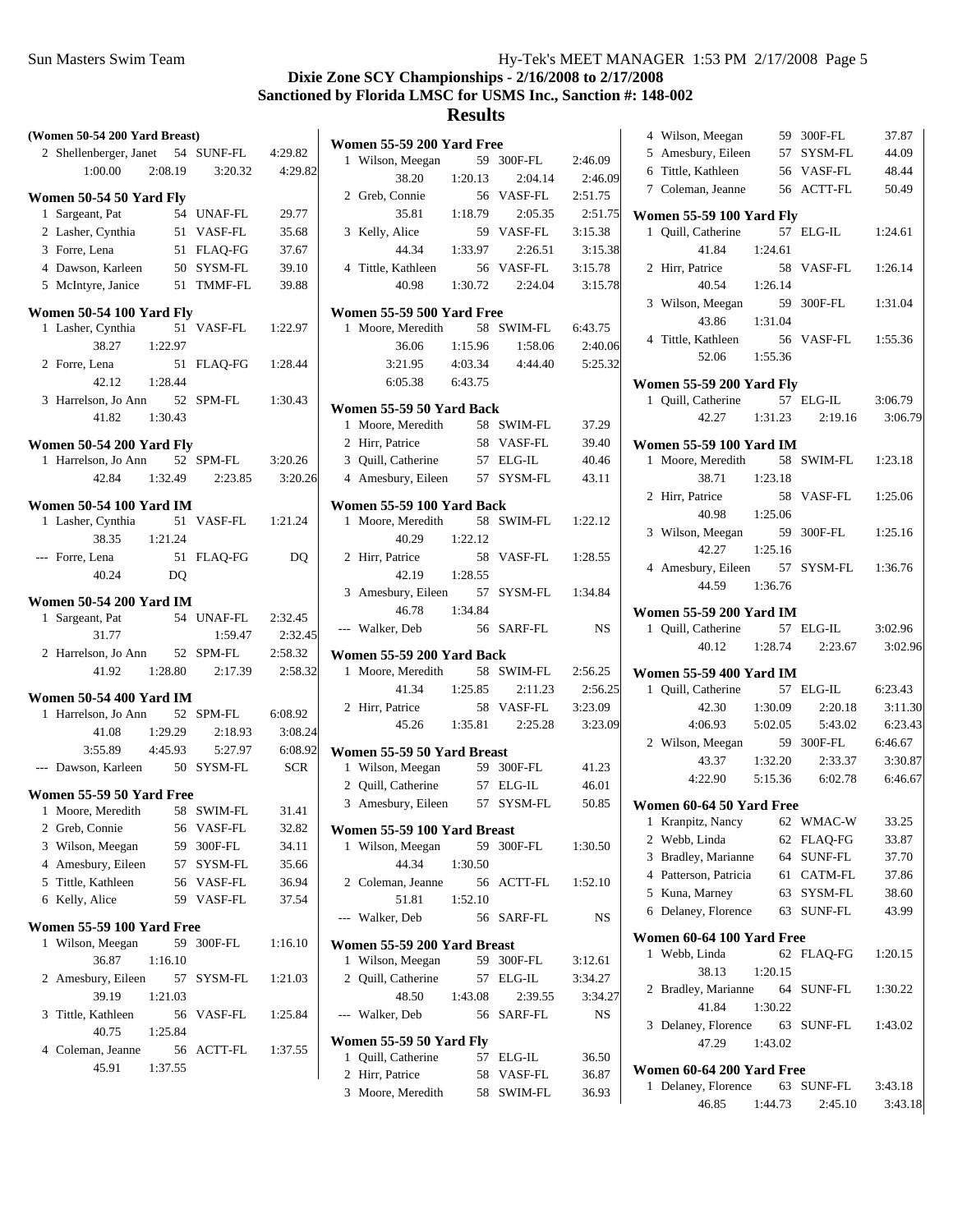| Women 60-64 500 Yard Free        |                      |           | Women 60-64 200 Yard Breast    |         |            |           | 2 Vetter, Helen<br>58.81                      | 2:02.40   | 67 SARF-FL<br>3:08.44   | 4:12.27<br>4:12.27 |
|----------------------------------|----------------------|-----------|--------------------------------|---------|------------|-----------|-----------------------------------------------|-----------|-------------------------|--------------------|
| 1 Mitchell, Jeannie              | 61 LYTA-FL           | 7:50.79   | 1 Webb, Linda                  |         | 62 FLAQ-FG | 3:31.75   | 3 Hutinger, Margie                            |           | 68 FMM-FL               | 4:18.95            |
| 42.54<br>1:28.06                 | 2:15.35              | 3:03.53   | 48.31                          | 1:42.34 | 2:38.09    | 3:31.75   |                                               | 2:06.12   | 3:12.29                 |                    |
| 3:51.85<br>4:40.22               | 5:29.06              | 6:17.11   | 2 Larsen, Babs                 |         | 60 ISF-IN  | 3:43.94   | 58.88                                         |           |                         | 4:18.95            |
| 7:05.40<br>7:50.79               |                      |           | 51.47                          | 1:49.47 | 2:46.88    | 3:43.94   | Women 65-69 500 Yard Free                     |           |                         |                    |
| 2 Webb, Linda                    | 62 FLAQ-FG           | 7:51.57   | Women 60-64 50 Yard Fly        |         |            |           | 1 Meyers, Susan                               |           | 66 ISF-IN               | 7:45.66            |
| 41.00<br>1:28.50                 | 2:17.34              | 3:06.58   | 1 Patterson, Patricia          |         | 61 CATM-FL | 42.33     | 39.57                                         | 1:23.93   | 2:10.89                 | 2:59.11            |
| 3:56.02<br>4:42.90               | 5:30.75              | 6:18.48   |                                |         |            |           | 3:47.28                                       | 4:35.51   | 5:23.29                 | 6:11.47            |
| 7:06.30<br>7:51.57               |                      |           | Women 60-64 100 Yard Fly       |         |            |           | 6:59.32                                       | 7:45.66   |                         |                    |
| 3 Delaney, Florence              | 63 SUNF-FL           | 9:44.55   | 1 Larsen, Babs                 |         | 60 ISF-IN  | 1:35.41   | 2 Steer, Sandy                                |           | 68 SPM-FL               | 10:19.32           |
| 1:44.69<br>47.85                 | 2:43.73              | 3:43.03   | 45.39                          | 1:35.41 |            |           | 55.67                                         | 1:57.57   | 3:01.22                 | 4:04.17            |
| 4:45.03<br>5:44.93               | 6:46.18              | 7:47.12   | 2 Patterson, Patricia          |         | 61 CATM-FL | 1:52.69   | 5:07.43                                       | 6:11.13   | 7:13.26                 | 8:16.35            |
| 8:48.78<br>9:44.55               |                      |           | 44.49                          | 1:52.69 |            |           | 9:19.76                                       | 10:19.32  |                         |                    |
| Women 60-64 1000 Yard Free       |                      |           | Women 60-64 200 Yard Fly       |         |            |           | 3 Hutinger, Margie                            |           | 68 FMM-FL               | 11:01.35           |
| 1 Delaney, Florence              | 63 SUNF-FL           | 20:00.05  | 1 Larsen, Babs                 |         | 60 ISF-IN  | 3:23.61   | 57.92                                         | 2:02.19   | 3:08.56                 | 4:16.13            |
| 50.47<br>1:49.47                 | 2:49.20              | 3:48.96   | 46.73                          | 1:38.29 | 2:30.69    | 3:23.61   | 5:24.34                                       | 6:31.52   | 7:38.35                 | 8:45.94            |
| 4:48.36<br>5:48.56               | 6:50.79              | 7:51.86   | 2 Kranpitz, Nancy              |         | 62 WMAC-W  | 3:32.84   | 9:54.52                                       | 11:01.35  |                         |                    |
| 8:54.98<br>9:55.66               | 10:56.66             | 11:57.70  | 48.17                          | 1:44.22 | 2:40.00    | 3:32.84   |                                               |           |                         |                    |
| 13:59.61                         |                      | 16:00.28  |                                |         |            |           | Women 65-69 50 Yard Back                      |           |                         |                    |
| 12:58.68<br>17:01.98<br>18:03.03 | 14:59.92<br>19:03.57 |           | <b>Women 60-64 100 Yard IM</b> |         |            |           | 1 Meyers, Susan                               |           | 66 ISF-IN<br>69 SWIF-FL | 42.09<br>43.98     |
|                                  |                      | 20:00.05  | 1 Webb, Linda                  |         | 62 FLAQ-FG | 1:28.75   | 2 Jebe, Margit                                |           |                         |                    |
| Women 60-64 50 Yard Back         |                      |           | 41.46                          | 1:28.75 |            |           | 3 Allen, Jean                                 |           | 67 FMM-FL               | 56.22              |
| 1 Mitchell, Jeannie              | 61 LYTA-FL           | 37.53     | 2 Mitchell, Jeannie            |         | 61 LYTA-FL | 1:30.26   | 4 Vetter, Helen                               |           | 67 SARF-FL              | 56.91              |
| 2 Kranpitz, Nancy                | 62 WMAC-W            | 43.96     | 43.06                          | 1:30.26 |            |           | Women 65-69 100 Yard Back                     |           |                         |                    |
| 3 Webb, Linda                    | 62 FLAO-FG           | 45.76     | 3 Kranpitz, Nancy              |         | 62 WMAC-W  | 1:30.56   | 1 Meyers, Susan                               |           | 66 ISF-IN               | 1:28.27            |
| 4 Hubbard, Gigi                  | 60 VASF-FL           | 46.73     | 41.60                          | 1:30.56 |            |           | 43.30                                         | 1:28.27   |                         |                    |
| 5 Bradley, Marianne              | 64 SUNF-FL           | 47.98     | 4 Hubbard, Gigi                |         | 60 VASF-FL | 1:44.93   | 2 Jebe, Margit                                |           | 69 SWIF-FL              | 1:34.13            |
| Delaney, Florence                | 63 SUNF-FL           | NS        | 48.27                          | 1:44.93 |            |           | 46.09                                         | 1:34.13   |                         |                    |
| --- Patterson, Patricia          | 61 CATM-FL           | <b>NS</b> | <b>Women 60-64 200 Yard IM</b> |         |            |           | --- Allen, Jean                               |           | 67 FMM-FL               | DQ                 |
| --- Larsen, Babs                 | 60 ISF-IN            | <b>NS</b> | 1 Webb, Linda                  |         | 62 FLAQ-FG | 3:30.99   | 1:05.95                                       | <b>DQ</b> |                         |                    |
|                                  |                      |           | 49.40                          | 1:45.80 | 2:43.41    | 3:30.99   |                                               |           |                         |                    |
| Women 60-64 100 Yard Back        |                      |           | --- Hubbard, Gigi              |         | 60 VASF-FL | <b>NS</b> | Women 65-69 200 Yard Back                     |           |                         |                    |
| 1 Mitchell, Jeannie              | 61 LYTA-FL           | 1:21.06   | --- Bradley, Marianne          |         | 64 SUNF-FL | <b>NS</b> | 1 Meyers, Susan                               |           | 66 ISF-IN               | 3:11.85            |
| 1:21.06<br>39.46                 |                      |           |                                |         |            |           | 45.03                                         | 1:32.86   | 2:22.93                 | 3:11.85            |
| 2 Larsen, Babs                   | 60 ISF-IN            | 1:31.72   | <b>Women 60-64 400 Yard IM</b> |         |            |           | 2 Hutinger, Margie                            |           | 68 FMM-FL               | 4:52.30            |
| 45.19<br>1:31.72                 |                      |           | 1 Larsen, Babs                 |         | 60 ISF-IN  | 7:08.32   | 1:04.79                                       | 2:19.96   | 3:35.33                 | 4:52.30            |
| --- Hubbard, Gigi                | 60 VASF-FL           | NS.       | 47.40                          | 1:40.29 | 2:36.44    | 3:30.43   | Women 65-69 50 Yard Breast                    |           |                         |                    |
| Women 60-64 200 Yard Back        |                      |           | 4:28.69                        | 5:27.74 | 6:17.93    | 7:08.32   | 1 Jebe, Margit                                |           | 69 SWIF-FL              | 44.68              |
| 1 Mitchell, Jeannie 61 LYTA-FL   |                      | 3:01.11   | --- Bradley, Marianne          |         | 64 SUNF-FL | <b>NS</b> | 2 Mevers, Susan                               |           | 66 ISF-IN               | 45.24              |
| 42.30<br>1:28.23                 | 2:16.07              | 3:01.11   | Women 65-69 50 Yard Free       |         |            |           | 3 Allen, Jean                                 |           | 67 FMM-FL               | 51.39              |
| 2 Larsen, Babs                   | 60 ISF-IN            | 3:15.78   | 1 Meyers, Susan                |         | 66 ISF-IN  | 34.67     | 4 Steer, Sandy                                |           | 68 SPM-FL               | 57.92              |
| 46.10<br>1:34.50                 | 2:25.49              | 3:15.78   | 2 Jebe, Margit                 |         | 69 SWIF-FL | 37.54     |                                               |           |                         |                    |
| 3 Kranpitz, Nancy                | 62 WMAC-W            | 3:22.22   | 3 Steer, Sandy                 |         | 68 SPM-FL  | 46.81     | Women 65-69 100 Yard Breast<br>1 Jebe, Margit |           | 69 SWIF-FL              | 1:36.66            |
| 47.85<br>1:39.46                 | 2:31.71              | 3:22.22   | 4 Allen, Jean                  |         | 67 FMM-FL  | 47.01     |                                               |           |                         |                    |
| 4 Hubbard, Gigi                  | 60 VASF-FL           | 3:34.64   | 5 Hutinger, Margie             |         | 68 FMM-FL  | 53.01     | 46.25                                         | 1:36.66   |                         |                    |
| 48.65<br>1:42.68                 | 2:38.52              | 3:34.64   | 6 Fuller, JoAnn                |         | 65 CATM-FL | 1:23.46   | 2 Allen, Jean                                 |           | 67 FMM-FL               | 1:54.72            |
|                                  |                      |           |                                |         |            |           | 53.61                                         | 1:54.72   |                         |                    |
| Women 60-64 50 Yard Breast       |                      |           | Women 65-69 100 Yard Free      |         |            |           | 3 Steer, Sandy                                |           | 68 SPM-FL               | 2:10.72            |
| 1 Webb, Linda                    | 62 FLAQ-FG           | 43.39     | 1 Steer, Sandy                 |         | 68 SPM-FL  | 1:44.55   | 1:02.93                                       | 2:10.72   |                         |                    |
| Women 60-64 100 Yard Breast      |                      |           | 50.10                          | 1:44.55 |            |           | Women 65-69 200 Yard Breast                   |           |                         |                    |
| 1 Webb, Linda                    | 62 FLAQ-FG           | 1:37.03   | 2 Hutinger, Margie             |         | 68 FMM-FL  | 1:59.39   | 1 Allen, Jean                                 |           | 67 FMM-FL               | 4:02.90            |
| 46.53<br>1:37.03                 |                      |           | 56.57                          | 1:59.39 |            |           | 53.58                                         | 1:55.44   | 2:59.37                 | 4:02.90            |
| 2 Mitchell, Jeannie              | 61 LYTA-FL           | 1:41.71   | Women 65-69 200 Yard Free      |         |            |           | 2 Steer, Sandy                                |           | 68 SPM-FL               | 4:45.37            |
| 48.37<br>1:41.71                 |                      |           | 1 Steer, Sandy                 |         | 68 SPM-FL  | 3:48.15   | 1:01.56                                       | 2:12.51   | 3:25.91                 | 4:45.37            |
| --- Bradley, Marianne            | 64 SUNF-FL           | <b>NS</b> | 53.37                          | 1:51.74 | 2:50.58    | 3:48.15   |                                               |           |                         |                    |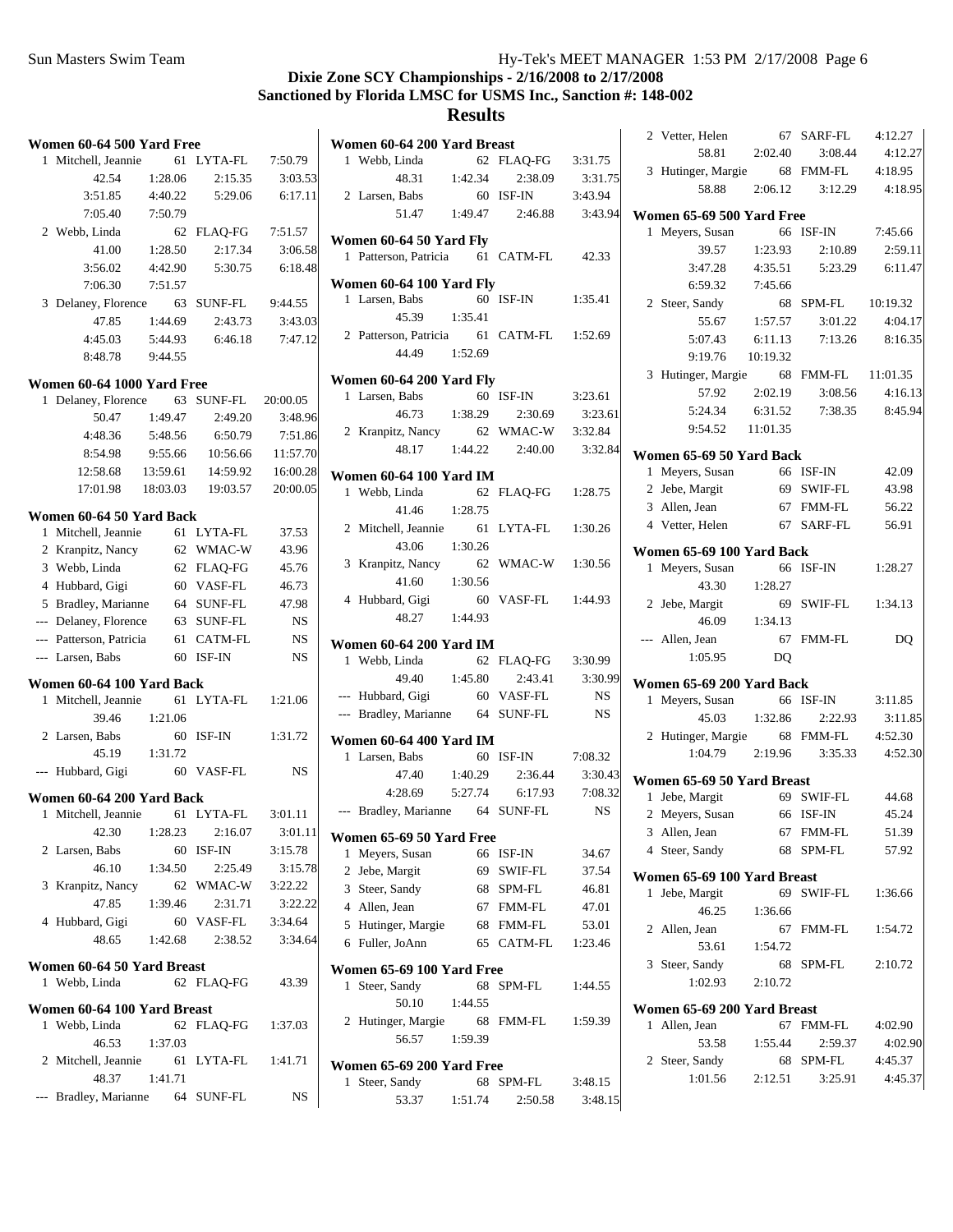### **Dixie Zone SCY Championships - 2/16/2008 to 2/17/2008 Sanctioned by Florida LMSC for USMS Inc., Sanction #: 148-002**

|                                      |                      |                    | 2 Tullman, Patricia               |          | 70 FMM-FL            | 8:24.89    | 2 Prokopi, Doris                     | 72 FMM-FL  | 52.73     |
|--------------------------------------|----------------------|--------------------|-----------------------------------|----------|----------------------|------------|--------------------------------------|------------|-----------|
| Women 65-69 50 Yard Fly              |                      |                    | 46.03                             | 1:35.63  | 2:26.36              | 3:18.19    | 3 Vijil, Rosie                       | 73 FMM-FL  | 1:03.86   |
| 1 Meyers, Susan                      | 66 ISF-IN            | 38.23              | 4:11.72                           | 5:02.69  | 5:53.54              | 6:44.55    |                                      |            |           |
| 2 Jebe, Margit                       | 69 SWIF-FL           | 45.18              | 7:35.83                           | 8:24.89  |                      |            | Women 70-74 100 Yard Breast          |            |           |
| <b>Women 65-69 100 Yard Fly</b>      |                      |                    | 3 Vijil, Rosie                    |          | 73 FMM-FL            | 13:04.21   | 1 Prokopi, Doris<br>2:02.15<br>55.34 | 72 FMM-FL  | 2:02.15   |
| 1 Meyers, Susan                      | 66 ISF-IN            | 1:37.03            | 1:11.75                           | 2:27.58  | 3:47.09              | 5:05.29    | 2 Vijil, Rosie                       | 73 FMM-FL  | 2:22.85   |
| 1:37.03<br>44.73                     |                      |                    | 6:27.05                           | 7:47.01  | 9:06.95              | 10:26.92   | 1:08.74<br>2:22.85                   |            |           |
| Women 65-69 200 Yard Fly             |                      |                    | 11:48.91                          | 13:04.21 |                      |            |                                      |            |           |
| 1 Meyers, Susan                      | 66 ISF-IN            | 3:34.98            | --- Henderson, Martha             |          | 71 FACT-FL           | <b>SCR</b> | Women 70-74 200 Yard Breast          |            |           |
| 1:39.07<br>45.55                     | 2:36.48              | 3:34.98            | <b>Women 70-74 1000 Yard Free</b> |          |                      |            | 1 Prokopi, Doris                     | 72 FMM-FL  | 4:39.38   |
| --- Vetter, Helen                    | 67 SARF-FL           | <b>NS</b>          | 1 Brown, Nancy                    |          | 71 MARY-MI 16:13.72  |            | 57.87<br>2:10.11                     | 3:26.73    | 4:39.38   |
| <b>Women 65-69 100 Yard IM</b>       |                      |                    | 43.69                             | 1:32.92  | 2:24.21              | 3:14.46    | 2 Vijil, Rosie                       | 73 FMM-FL  | 4:59.18   |
| 1 Jebe, Margit                       | 69 SWIF-FL           | 1:33.72            | 4:04.93                           | 4:54.60  | 5:44.01              | 6:33.41    | 1:07.34<br>2:24.57                   | 3:42.80    | 4:59.18   |
| 44.42<br>1:33.72                     |                      |                    | 7:22.64                           | 8:11.28  | 9:00.26              | 9:48.54    | Women 70-74 50 Yard Fly              |            |           |
| 2 Allen, Jean                        | 67 FMM-FL            | 1:50.25            | 10:37.33                          | 11:26.67 | 12:16.18             | 13:04.29   | 1 Tullman, Patricia                  | 70 FMM-FL  | 47.57     |
| 1:50.25<br>51.98                     |                      |                    | 13:52.58                          | 14:41.44 | 15:29.37             | 16:13.72   | 2 Vijil, Rosie                       | 73 FMM-FL  | 1:26.04   |
| 3 Steer, Sandy                       | 68 SPM-FL            | 2:14.02            | 2 Tullman, Patricia               |          | 70 FMM-FL            | 17:28.17   | --- Henderson, Martha                | 71 FACT-FL | <b>NS</b> |
| 1:13.54<br>2:14.02                   |                      |                    | 45.50                             | 1:36.96  | 2:28.96              | 3:21.94    | <b>Women 70-74 100 Yard Fly</b>      |            |           |
|                                      |                      |                    | 4:16.41                           | 5:10.72  | 6:03.99              | 6:57.87    | 1 Brown, Nancy                       | 71 MARY-MI | 1:44.45   |
| <b>Women 65-69 200 Yard IM</b>       |                      |                    | 7:50.98                           | 8:43.94  | 9:37.77              | 10:31.46   | 48.83<br>1:44.45                     |            |           |
| 1 Steer, Sandy<br>1:21.63<br>2:46.80 | 68 SPM-FL<br>3:59.19 | 4:58.78<br>4:58.78 | 11:23.54                          | 12:18.21 | 13:10.52             | 14:01.38   | 2 Tullman, Patricia                  | 70 FMM-FL  | 1:49.81   |
| --- Jebe, Margit                     | 69 SWIF-FL           | <b>NS</b>          | 14:52.80                          | 15:44.88 | 16:36.87             | 17:28.17   | 1:49.81<br>52.78                     |            |           |
|                                      |                      |                    | 3 Vijil, Rosie                    |          | 73 FMM-FL            | 26:12.92   | --- Henderson, Martha                | 71 FACT-FL | <b>NS</b> |
| Women 70-74 50 Yard Free             |                      |                    | 1:04.23                           | 2:16.90  | 3:35.93              | 4:51.55    | <b>Women 70-74 200 Yard Fly</b>      |            |           |
| 1 Tullman, Patricia                  | 70 FMM-FL            | 36.93              | 6:11.70                           | 7:27.80  | 8:44.46              | 10:04.25   | 1 Tullman, Patricia                  | 70 FMM-FL  | 4:13.89   |
| 2 Henderson, Martha                  | 71 FACT-FL           | 43.77              | 11:22.51                          | 12:42.32 | 14:02.19             | 15:21.75   | 56.94<br>2:00.85                     | 3:07.39    | 4:13.89   |
| 3 Tucker, Betty Lou                  | 70 UNAF-FL           | 47.30              | 16:43.49                          | 18:05.24 | 19:27.19             | 20:47.42   |                                      |            |           |
| 4 Vijil, Rosie                       | 73 FMM-FL            | 1:06.07            | 22:11.15                          | 23:32.78 | 24:53.51             | 26:12.92   | <b>Women 70-74 100 Yard IM</b>       |            |           |
| Women 70-74 100 Yard Free            |                      |                    | --- Prokopi, Doris                |          | 72 FMM-FL            | DQ         | 1 Bond, Patricia                     | 70 FMM-FL  | 1:36.32   |
| 1 Tullman, Patricia                  | 70 FMM-FL            | 1:22.55            | 52.17                             | 1:50.52  | 2:52.95              | 3:53.99    | 45.62<br>1:36.32                     |            |           |
| 1:22.55<br>39.37                     |                      |                    | 4:56.79                           | 6:00.92  | 7:05.28              | 8:09.42    | 2 Henderson, Martha                  | 71 FACT-FL | 1:53.12   |
| 2 Prokopi, Doris                     | 72 FMM-FL            | 1:45.11            | 9:12.42                           | 10:16.83 | 11:21.35             | 12:25.96   | 50.32<br>1:53.12                     |            |           |
| 1:45.11<br>48.87                     |                      |                    | 13:31.42                          | 14:35.50 | 15:39.86<br>19:55.36 | 16:44.03   | 3 Prokopi, Doris<br>2:04.20<br>59.50 | 72 FMM-FL  | 2:04.20   |
| 3 Vijil, Rosie                       | 73 FMM-FL            | 2:13.50            | 17:48.51                          | 18:53.13 |                      |            | 4 Vijil, Rosie                       | 73 FMM-FL  | 2:38.70   |
| 2:13.50<br>1:02.83                   |                      |                    | Women 70-74 50 Yard Back          |          |                      |            | 2:38.70<br>1:25.25                   |            |           |
| --- Henderson, Martha                | 71 FACT-FL           | <b>NS</b>          | 1 Bond, Patricia                  |          | 70 FMM-FL            | 44.26      |                                      |            |           |
| Women 70-74 200 Yard Free            |                      |                    | 2 Tullman, Patricia               |          | 70 FMM-FL            | 47.15      | <b>Women 70-74 200 Yard IM</b>       |            |           |
| 1 Brown, Nancy                       | 71 MARY-MI           | 2:51.94            | 3 Henderson, Martha               |          | 71 FACT-FL           | 51.19      | 1 Prokopi, Doris                     | 72 FMM-FL  | 4:25.40   |
| 39.61<br>1:23.61                     | 2:08.91              | 2:51.94            | 4 Prokopi, Doris                  |          | 72 FMM-FL            | 53.21      | 1:04.27<br>2:11.84                   | 3:25.42    | 4:25.40   |
| 2 Bond, Patricia                     | 70 FMM-FL            | 2:54.76            | Women 70-74 100 Yard Back         |          |                      |            | <b>Women 70-74 400 Yard IM</b>       |            |           |
| 40.96<br>1:25.13                     | 2:10.47              | 2:54.76            | 1 Tullman, Patricia               |          | 70 FMM-FL            | 1:41.89    | 1 Bond, Patricia                     | 70 FMM-FL  | 7:18.87   |
| 3 Tullman, Patricia                  | 70 FMM-FL            | 3:03.06            | 50.95                             | 1:41.89  |                      |            | 52.97<br>1:52.42                     | 2:46.30    | 3:37.50   |
| 39.71<br>1:23.30                     | 2:12.37              | 3:03.06            | 2 Prokopi, Doris                  |          | 72 FMM-FL            | 2:04.06    | 4:38.44<br>5:39.78                   | 6:30.86    | 7:18.87   |
| 4 Henderson, Martha                  | 71 FACT-FL           | 3:29.33            | 58.63                             | 2:04.06  |                      |            | Women 75-79 50 Yard Free             |            |           |
| 48.64<br>1:42.60                     | 2:36.36              | 3:29.33            | --- Henderson, Martha             |          | 71 FACT-FL           | NS         | 1 Vann, Marianne                     | 76 FMM-FL  | 54.52     |
| --- Vijil, Rosie                     | 73 FMM-FL            | $_{\rm NS}$        | Women 70-74 200 Yard Back         |          |                      |            | --- Homans, Margaret                 | 75 FMM-FL  | <b>NS</b> |
| Women 70-74 500 Yard Free            |                      |                    | 1 Bond, Patricia                  |          | 70 FMM-FL            | 3:12.24    |                                      |            |           |
| 1 Brown, Nancy                       | 71 MARY-MI           | 7:52.06            | 46.90                             | 1:35.45  | 2:24.44              | 3:12.24    | Women 75-79 100 Yard Free            |            |           |
| 41.88<br>1:29.41                     | 2:18.53              | 3:07.45            | 2 Henderson, Martha               |          | 71 FACT-FL           | 4:05.85    | 1 Vann, Marianne<br>54.25<br>1:55.62 | 76 FMM-FL  | 1:55.62   |
| 3:55.82<br>4:44.50                   | 5:32.80              | 6:20.95            | 58.17                             | 1:59.62  | 3:05.00              | 4:05.85    | 2 Hoskinson, Ruth                    | 78 FMM-FL  | 1:58.74   |
| 7:08.43<br>7:52.06                   |                      |                    | 3 Prokopi, Doris                  |          | 72 FMM-FL            | 4:20.38    | 57.81<br>1:58.74                     |            |           |
|                                      |                      |                    | 58.61                             | 2:02.42  | 3:12.45              | 4:20.38    | --- Homans, Margaret                 | 75 FMM-FL  | NS        |
|                                      |                      |                    | Women 70-74 50 Yard Breast        |          |                      |            |                                      |            |           |
|                                      |                      |                    | 1 Brown, Nancy                    |          | 71 MARY-MI           | 48.52      |                                      |            |           |
|                                      |                      |                    |                                   |          |                      |            |                                      |            |           |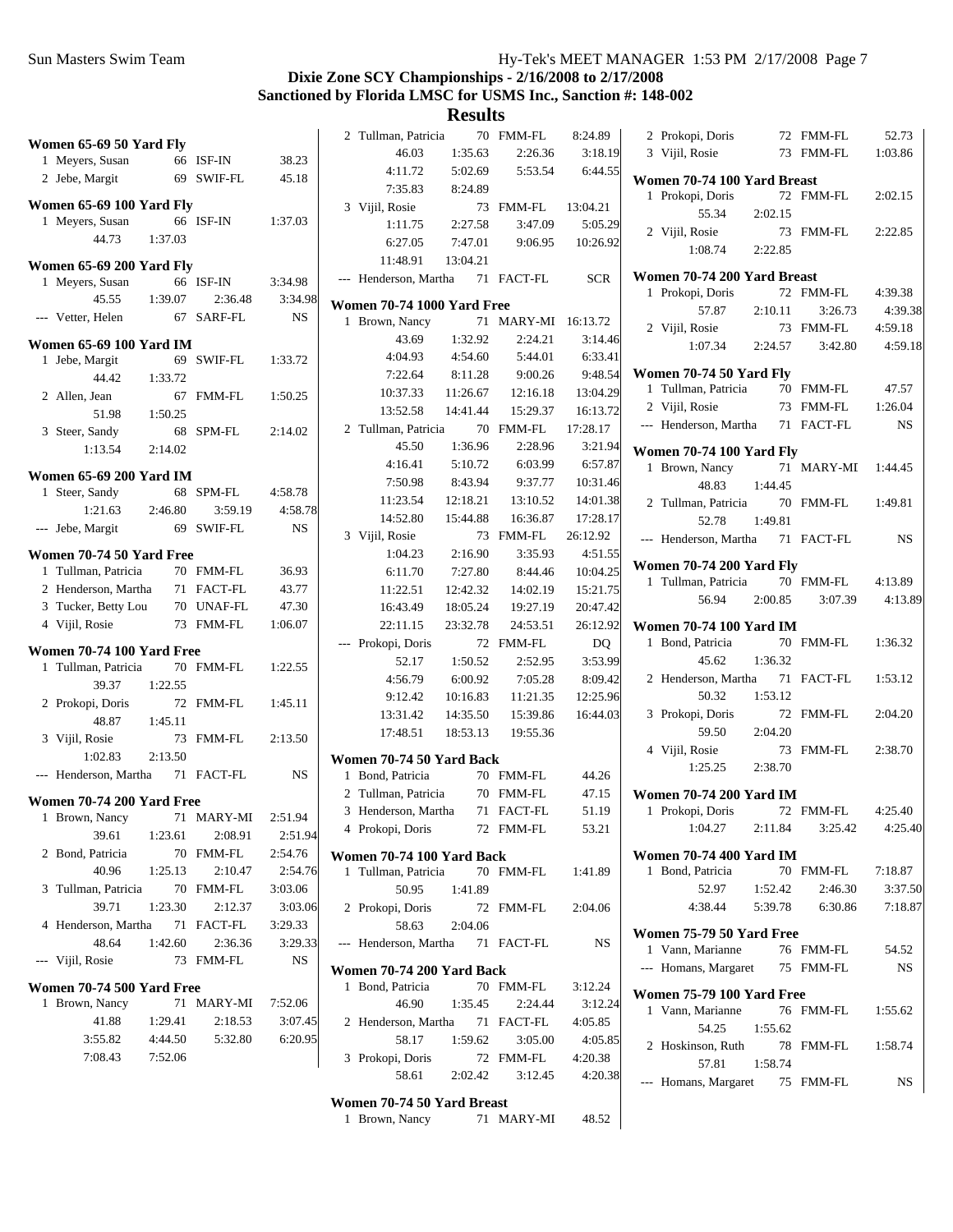|   | <b>Women 75-79 200 Yard Free</b>  |               |                                |            |
|---|-----------------------------------|---------------|--------------------------------|------------|
|   | 1 Vann, Marianne                  |               | 76 FMM-FL 4:17.57              |            |
|   |                                   | 57.53 2:03.58 | 3:08.97                        | 4:17.57    |
|   | <b>Women 75-79 500 Yard Free</b>  |               |                                |            |
|   | 1 Durstein, Nancy                 |               | 78 SUNF-FL                     | 9:24.69    |
|   | 53.91                             | 1:52.12       | 2:50.30                        | 3:47.72    |
|   | 4:45.01                           | 5:42.53       | 6:39.59                        | 7:37.63    |
|   | 8:33.54 9:24.69                   |               |                                |            |
|   | --- Hoskinson, Ruth               |               | 78 FMM-FL                      | <b>SCR</b> |
|   | <b>Women 75-79 1000 Yard Free</b> |               |                                |            |
|   | 1 Campbell, Joan                  |               | 77 SUNF-FL 19:00.41            |            |
|   | 50.97                             | 1:48.73       | 2:47.86                        | 3:47.17    |
|   |                                   | 5:44.71       | 6:42.17                        | 7:40.48    |
|   | 8:37.48                           | 9:34.68       | 10:32.56                       | 11:28.46   |
|   | 12:26.99                          | 13:23.32      | 14:19.52                       | 15:16.56   |
|   | 16:13.70                          | 17:09.85      | 18:06.33                       | 19:00.41   |
|   | 2 Durstein, Nancy                 |               | 78 SUNF-FL                     | 19:02.53   |
|   | 50.65                             |               | $1:49.10$ $2:46.75$            | 3:45.70    |
|   | 4:44.01                           |               | 5:42.51 6:40.46                | 7:39.03    |
|   | 8:35.86                           | 9:34.46       | 10:30.87                       | 11:28.65   |
|   |                                   |               | 12:25.77   13:23.73   14:20.24 | 15:17.96   |
|   |                                   |               | 16:15.34  17:13.02  18:10.33   | 19:02.53   |
|   | Women 75-79 50 Yard Back          |               |                                |            |
|   | 1 Eisele, Sylvia                  |               | 78 SWIF-FL                     | 51.98      |
|   | 2 Vann, Marianne                  |               | 76 FMM-FL                      | 1:06.42    |
|   | --- Homans, Margaret              |               | 75 FMM-FL                      | <b>NS</b>  |
|   | Women 75-79 100 Yard Back         |               |                                |            |
| 1 | Durstein, Nancy                   |               | 78 SUNF-FL                     | 1:55.97    |
|   | 55.28                             | 1:55.97       |                                |            |
|   | 2 Campbell, Joan                  | 77            | SUNF-FL                        | 1:59.09    |
|   | 59.86                             | 1:59.09       |                                |            |
|   | 3 Hoskinson, Ruth                 |               | 78 FMM-FL                      | 2:16.95    |
|   | 1:06.63                           | 2:16.95       |                                |            |
|   | 4 Vann, Marianne                  |               | 76 FMM-FL                      | 2:21.41    |
|   | 1:06.56                           | 2:21.41       |                                |            |
|   | --- Homans, Margaret 75 FMM-FL    |               |                                | <b>NS</b>  |
|   |                                   |               |                                |            |
|   | Women 75-79 200 Yard Back         |               |                                |            |
| 1 | Durstein, Nancy                   | 78            | SUNF-FL                        | 4:13.11    |
|   | 56.58                             | 2:01.17       | 3:08.90                        | 4:13.11    |
|   | --- Campbell, Joan                |               | 77 SUNF-FL                     | NS         |
|   | --- Homans, Margaret 75 FMM-FL    |               |                                | <b>NS</b>  |
|   | Women 75-79 50 Yard Breast        |               |                                |            |
| 1 | Eisele, Sylvia                    |               | 78 SWIF-FL                     | 49.60      |
|   | Women 75-79 100 Yard Breast       |               |                                |            |
|   | 1 Campbell, Joan                  |               | 77 SUNF-FL 2:18.73             |            |
|   | 1:04.95                           | 2:18.73       |                                |            |
|   |                                   |               |                                |            |
|   | Women 75-79 200 Yard Breast       |               |                                |            |
|   | 1 Campbell, Joan                  | 77            | SUNF-FL                        | 4:53.20    |
|   | 1:07.64                           |               | 2:23.67 3:40.34                | 4:53.20    |
|   | <b>Women 75-79 50 Yard Fly</b>    |               |                                |            |
| 1 | Durstein, Nancy                   |               | 78 SUNF-FL 1:01.13             |            |

|   | 2 Hoskinson, Ruth                                                    |         | 78 FMM-FL                     | 1:01.90         |
|---|----------------------------------------------------------------------|---------|-------------------------------|-----------------|
|   | <b>Women 75-79 100 Yard Fly</b>                                      |         |                               |                 |
|   | 1 Durstein, Nancy                                                    |         | 78 SUNF-FL 2:22.79            |                 |
|   | 1:05.12  2:22.79                                                     |         |                               |                 |
|   | 2 Hoskinson, Ruth                                                    |         | 78 FMM-FL 2:38.07             |                 |
|   | $1:13.01$ $2:38.07$                                                  |         |                               |                 |
|   | <b>Women 75-79 200 Yard Fly</b>                                      |         |                               |                 |
|   | 1 Campbell, Joan                                                     |         | 77 SUNF-FL 5:20.26            |                 |
|   | 1:14.86                                                              | 2:38.70 | 4:00.77                       | 5:20.26         |
|   | 2 Durstein, Nancy                                                    |         | 78 SUNF-FL 5:31.70            |                 |
|   |                                                                      |         | $1:16.92$ $2:33.98$ $4:17.87$ | 5:31.70         |
|   | <b>Women 75-79 100 Yard IM</b>                                       |         |                               |                 |
|   | 1 Eisele, Sylvia                                                     |         | 78 SWIF-FL 1:52.82            |                 |
|   | $53.34$ 1:52.82                                                      |         |                               |                 |
|   | --- Durstein, Nancy                                                  |         | 78 SUNF-FL                    | <b>DQ</b>       |
|   | 1:29.57                                                              |         |                               |                 |
|   | <b>Women 75-79 200 Yard IM</b>                                       |         |                               |                 |
|   | 1 Durstein, Nancy                                                    |         | 78 SUNF-FL  4:14.64           |                 |
|   | 1:03.06 2:09.44                                                      |         |                               | 3:22.47 4:14.64 |
|   | --- Campbell, Joan 77 SUNF-FL                                        |         |                               | NS.             |
|   | <b>Women 75-79 400 Yard IM</b>                                       |         |                               |                 |
|   | 1 Eisele, Sylvia                                                     |         | 78 SWIF-FL 8:33.21            |                 |
|   |                                                                      |         | 57.68 2:10.03 3:17.11         | 4:18.81         |
|   | 5:23.52 6:28.99                                                      |         | 7:31.20                       | 8:33.21         |
|   | 2 Durstein, Nancy                                                    |         | 78 SUNF-FL 9:15.96            |                 |
|   |                                                                      |         | $1:07.68$ $2:35.10$ $3:41.68$ | 4:53.98         |
|   | 6:12.45 7:27.37                                                      |         | 8:23.73                       | 9:15.96         |
|   | 3 Campbell, Joan $1/6$ Campbell, Joan $1/6$ Campbell, Joan $2:36.84$ |         | 77 SUNF-FL 9:16.22            |                 |
|   |                                                                      |         | 3:44.47                       | 4:54.91         |
|   |                                                                      |         | $6:08.20$ $7:22.54$ $8:19.51$ | 9:16.22         |
|   | Women 80-84 100 Yard Free                                            |         |                               |                 |
|   | 1 Troy, Jean                                                         |         | 80 FMM-FL 1:25.65             |                 |
|   | 40.62 1:25.65                                                        |         |                               |                 |
|   | Women 80-84 200 Yard Free                                            |         |                               |                 |
|   | 1 Troy, Jean                                                         |         | 80 FMM-FL 3:08.99             |                 |
|   | 41.40 1:28.85                                                        |         | 2:19.38                       | 3:08.99         |
|   | 2 Lorenzi, Betty                                                     |         | 80 SUNF-FL 3:22.56            |                 |
|   |                                                                      |         | 45.03 1:36.22 2:29.64         | 3:22.56         |
|   | Women 80-84 500 Yard Free                                            |         |                               |                 |
| 1 | Lorenzi, Betty                                                       |         | 80 SUNF-FL                    | 8:46.05         |
|   |                                                                      |         | 49.23 1:42.20 2:36.37         | 3:29.85         |
|   |                                                                      |         | 4:22.97 5:15.86 6:09.02       | 7:02.03         |
|   | 7:54.69 8:46.05                                                      |         |                               |                 |
|   | Women 80-84 50 Yard Back                                             |         |                               |                 |
|   | 1 Lorenzi, Betty                                                     |         | 80 SUNF-FL                    | 45.22           |
|   | Women 80-84 100 Yard Back                                            |         |                               |                 |
|   | 1 Lorenzi, Betty                                                     |         | 80 SUNF-FL 1:37.89            |                 |
|   | 47.72 1:37.89                                                        |         |                               |                 |
|   |                                                                      |         |                               |                 |

| Women 80-84 200 Yard Back                                 |         |                              |           |
|-----------------------------------------------------------|---------|------------------------------|-----------|
| 1 Lorenzi, Betty                                          |         | 80 SUNF-FL 3:32.40           |           |
| 48.05                                                     |         | 2:36.27                      | 3:32.40   |
| Women 80-84 100 Yard Breast<br>Troy, Jean<br>1            |         | 80 FMM-FL 2:04.41            |           |
| 59.57 2:04.41                                             |         |                              |           |
| <b>Women 80-84 100 Yard IM</b>                            |         |                              |           |
| 1 Troy, Jean                                              |         | 80 FMM-FL 1:49.51            |           |
| 53.23 1:49.51                                             |         |                              |           |
| <b>Women 80-84 200 Yard IM</b>                            |         |                              |           |
| 1 Troy, Jean                                              |         | 80 FMM-FL 3:54.26            |           |
|                                                           |         | 55.17 1:57.50 3:04.93        | 3:54.26   |
| <b>Women 80-84 400 Yard IM</b>                            |         |                              |           |
| Troy, Jean<br>1<br>59.76 2:10.79                          |         | 80 FMM-FL 8:16.02<br>3:16.24 | 4:19.96   |
| 5:27.97                                                   |         | $6:34.95$ $7:27.49$          | 8:16.02   |
|                                                           |         |                              |           |
| Women 85-89 50 Yard Free<br>1 Cederlund, Bunny 86 SPCF-FL |         |                              | 50.37     |
| 2 Reynolds, June 86 FMM-FL                                |         |                              | 51.96     |
|                                                           |         |                              |           |
| Women 85-89 100 Yard Free<br>1 Reynolds, June             |         | 86 FMM-FL 2:03.19            |           |
| 59.89                                                     | 2:03.19 |                              |           |
| --- Cederlund, Bunny 86 SPCF-FL                           |         |                              | <b>NS</b> |
| Women 85-89 200 Yard Free                                 |         |                              |           |
| --- Reynolds, June                                        |         | 86 FMM-FL                    | - NS      |
| Women 85-89 50 Yard Back                                  |         |                              |           |
| 1 Cederlund, Bunny 86 SPCF-FL                             |         |                              | 51.06     |
| Women 85-89 100 Yard Back                                 |         |                              |           |
| Reynolds, June 86 FMM-FL 2:39.72<br>1.                    |         |                              |           |
| 1:17.55 2:39.72                                           |         |                              |           |
| --- Cederlund, Bunny 86 SPCF-FL                           |         |                              | <b>NS</b> |
| Women 85-89 200 Yard Back                                 |         |                              |           |
| 1 Cederlund, Bunny 86 SPCF-FL 4:22.65                     |         |                              |           |
| 58.57                                                     | 2:05.59 | 4:22.65                      |           |
| Women 85-89 50 Yard Breast<br>Reynolds, June<br>1         | 86      | FMM-FL                       | 1:08.16   |
| Women 85-89 100 Yard Breast<br>--- Reynolds, June         |         | 86 FMM-FL                    | <b>NS</b> |
| Women 85-89 200 Yard Breast                               |         |                              |           |
| Reynolds, June<br>1                                       | 86      | FMM-FL                       | 6:11.56   |
| 1:30.79                                                   | 6:11.56 |                              |           |
| <b>Women 85-89 200 Yard Fly</b>                           |         |                              |           |
| Reynolds, June<br>1                                       | 86      | FMM-FL                       | 6:15.65   |
| 1:21.26 2:59.06                                           |         | 4:46.42                      | 6:15.65   |
|                                                           |         |                              |           |
| <b>Women 85-89 200 Yard IM</b>                            |         |                              |           |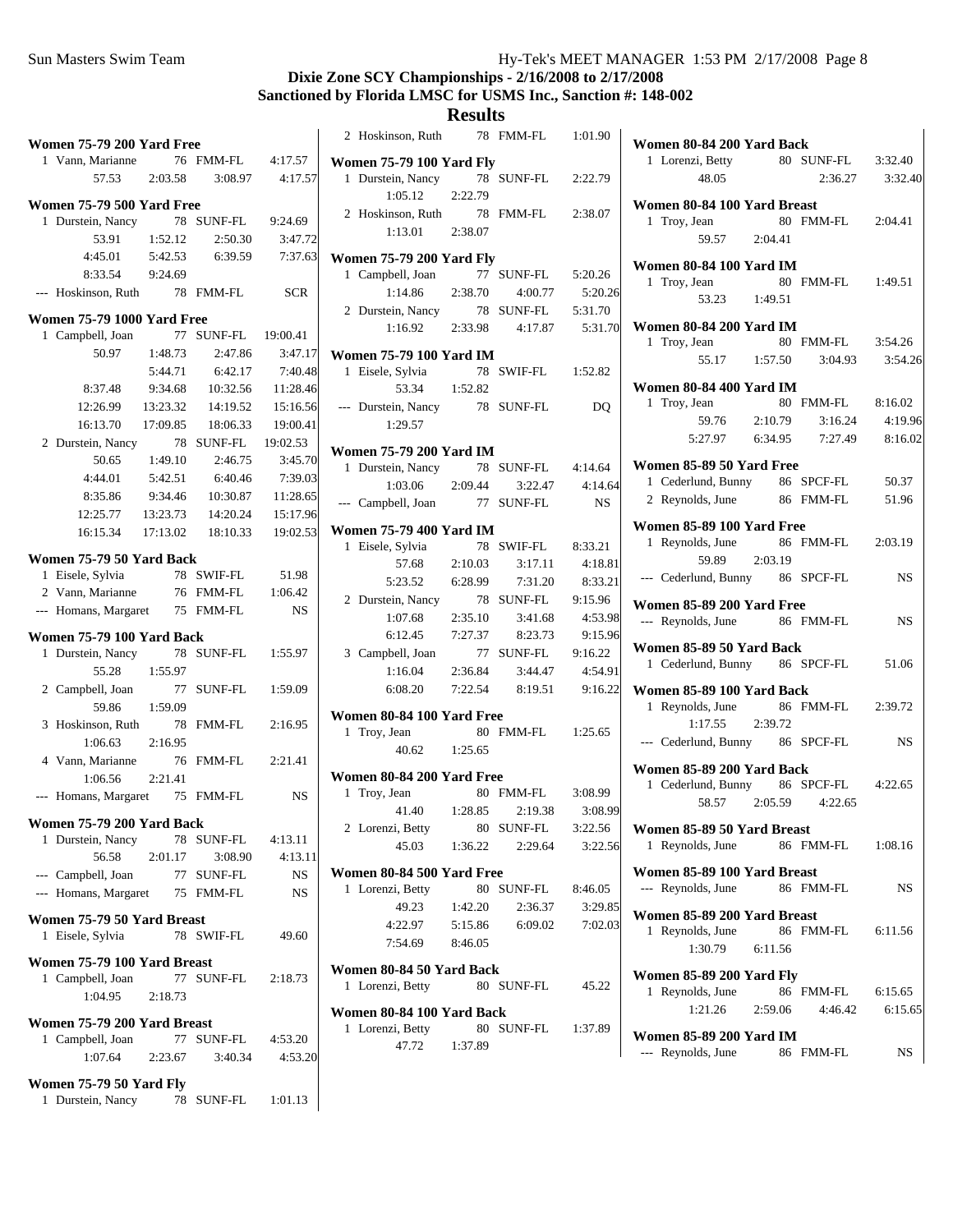## **Dixie Zone SCY Championships - 2/16/2008 to 2/17/2008 Sanctioned by Florida LMSC for USMS Inc., Sanction #: 148-002**

### **Results**

| <b>Women 85-89 400 Yard IM</b>                      |         |                       |                | Men 18-24 200 Yard Breast                                       |           |
|-----------------------------------------------------|---------|-----------------------|----------------|-----------------------------------------------------------------|-----------|
| 1 Reynolds, June                                    |         | 86 FMM-FL             | 11:43.37       | 1 Renwick, Martin<br>18 FLAQ-FG                                 | 2:16.26   |
| 1:31.99                                             | 3:13.49 | 4:45.42               | 6:11.94        | 30.35<br>1:03.88<br>1:39.27                                     | 2:16.26   |
| 7:45.07                                             | 9:21.45 | 10:36.56              | 11:43.37       | <b>Men 18-24 50 Yard Fly</b>                                    |           |
| Women 90-94 50 Yard Free                            |         |                       |                | 1 Cuticchia, Tommie<br>24 UNAT-FG                               | 25.27     |
| --- Schimpf, Kay                                    |         | 90 FMM-FL             | NS.            | 2 Renwick, Martin<br>18 FLAQ-FG                                 | 25.81     |
| Women 90-94 100 Yard Free                           |         |                       |                | 3 Rangel, Kevin<br>20 FLAQ-FG                                   | 26.29     |
| --- Schimpf, Kay                                    |         | 90 FMM-FL             | <b>NS</b>      | --- Bernard, Chris<br>21 FLAQ-FG                                | <b>NS</b> |
| Women 90-94 200 Yard Free                           |         |                       |                | <b>Men 18-24 100 Yard Fly</b>                                   |           |
| --- Schimpf, Kay                                    |         | 90 FMM-FL             | <b>NS</b>      | 1 Cuticchia, Tommie<br>24 UNAT-FG                               | 56.73     |
|                                                     |         |                       |                | 26.93<br>56.73                                                  |           |
| Women 90-94 500 Yard Free                           |         |                       |                | 2 Rangel, Kevin<br>20 FLAQ-FG                                   | 59.28     |
| --- Schimpf, Kay                                    |         | 90 FMM-FL             | <b>SCR</b>     | 27.09<br>59.28                                                  |           |
| Women 90-94 1000 Yard Free                          |         |                       |                | --- Bernard, Chris<br>21 FLAQ-FG                                | <b>NS</b> |
| --- Schimpf, Kay                                    |         | 90 FMM-FL             | NS.            | <b>Men 18-24 200 Yard Fly</b>                                   |           |
| <b>Men 18-24 50 Yard Free</b>                       |         |                       |                | 1 Cuticchia, Tommie<br>24 UNAT-FG                               | 2:09.84   |
| 1 Babaev, Pavel                                     |         | 24 SWIM-FL            | 21.44          | 28.27<br>1:00.97<br>1:34.93                                     | 2:09.84   |
| 2 Renwick, Martin                                   |         | 18 FLAQ-FG            | 23.23          | <b>Men 18-24 100 Yard IM</b>                                    |           |
| 3 Rangel, Kevin                                     |         | 20 FLAO-FG            | 24.74          | 1 Renwick, Martin<br>18 FLAQ-FG                                 | 58.04     |
| --- Bernard, Chris                                  |         | 21 FLAQ-FG            | NS.            | 26.79<br>58.04                                                  |           |
|                                                     |         |                       |                | 2 Rangel, Kevin<br>20 FLAQ-FG                                   | 1:06.48   |
| <b>Men 18-24 100 Yard Free</b><br>1 Renwick, Martin |         | 18 FLAQ-FG            | 51.13          | --- Bernard, Chris<br>21 FLAQ-FG                                | NS        |
| 23.95                                               | 51.13   |                       |                |                                                                 |           |
| 2 Cuticchia, Tommie                                 |         | 24 UNAT-FG            | 52.63          | <b>Men 18-24 200 Yard IM</b>                                    |           |
| 24.99                                               | 52.63   |                       |                | 1 Renwick, Martin<br>18 FLAQ-FG                                 | 2:09.24   |
| 3 Rangel, Kevin                                     |         | 20 FLAQ-FG            | 57.36          | 59.55<br>26.48<br>1:37.24                                       | 2:09.24   |
| 27.45                                               | 57.36   |                       |                | <b>Men 18-24 400 Yard IM</b>                                    |           |
| --- Bernard, Chris                                  |         | 21 FLAQ-FG            | NS.            | 1 Renwick, Martin<br>18 FLAQ-FG                                 | 4:38.95   |
|                                                     |         |                       |                | 27.57<br>1:00.54<br>1:37.16                                     | 2:14.62   |
| <b>Men 18-24 200 Yard Free</b>                      |         |                       |                | 2:55.36<br>3:35.77<br>4:08.78                                   | 4:38.95   |
| 1 Renwick, Martin                                   |         | 18 FLAQ-FG            | 1:53.54        | <b>Men 25-29 50 Yard Free</b>                                   |           |
| 24.82                                               | 52.62   | 1:22.30               | 1:53.54        | 1 Walker, Brady<br>25 FLAQ-FG                                   | 23.18     |
| 2 Cuticchia, Tommie<br>26.86                        |         | 24 UNAT-FG<br>1:27.73 | 1:58.16        | 2 Dobroski, Scott<br>28 SWIM-FL                                 | 23.83     |
|                                                     |         | 21 FLAO-FG            | 1:58.16<br>NS. | 3 Brauer, Jason<br>26 TBAF-FL                                   | 24.03     |
| --- Bernard, Chris                                  |         |                       |                | 4 Elkins, David<br>26 TMMF-FL                                   | 24.63     |
| Men 18-24 50 Yard Back                              |         |                       |                | 25 TMMF-FL<br>5 Maitland, Michael                               | 25.00     |
| 1 Cuticchia, Tommie                                 |         | 24 UNAT-FG            | 27.15          |                                                                 |           |
| 2 Rangel, Kevin                                     |         | 20 FLAQ-FG            | 33.04          | <b>Men 25-29 100 Yard Free</b><br>1 Walker, Brady<br>25 FLAQ-FG | 50.55     |
| --- Bernard, Chris                                  |         | 21 FLAQ-FG            | NS.            | 24.23<br>50.55                                                  |           |
| <b>Men 18-24 200 Yard Back</b>                      |         |                       |                | 2 Brauer, Jason<br>26 TBAF-FL                                   | 52.33     |
| 1 Cuticchia, Tommie                                 | 24      | UNAT-FG               | 2:08.25        | 25.60<br>52.33                                                  |           |
| 29.84                                               | 1:01.92 | 1:35.42               | 2:08.25        | 3 Dobroski, Scott<br>28 SWIM-FL                                 | 53.23     |
|                                                     |         |                       |                | 25.21<br>53.23                                                  |           |
| Men 18-24 50 Yard Breast<br>1 Renwick, Martin       |         | 18 FLAQ-FG            | 29.50          | 4 Elkins, David<br>26<br>TMMF-FL                                | 55.28     |
| --- Rangel, Kevin                                   |         | 20 FLAO-FG            | NS             | 25.85<br>55.28                                                  |           |
|                                                     |         |                       |                | 5 Rastrelli, Massimo<br>26 SYSM-FL                              | 1:06.53   |
| Men 18-24 100 Yard Breast                           |         |                       |                | 31.06<br>1:06.53                                                |           |
| 1 Renwick, Martin                                   |         | 18 FLAQ-FG            | 1:03.21        |                                                                 |           |
| 29.54                                               | 1:03.21 |                       |                | <b>Men 25-29 200 Yard Free</b>                                  |           |
|                                                     |         |                       |                | 1 Walker, Brady<br>25 FLAQ-FG                                   | 1:54.38   |
|                                                     |         |                       |                | 25.95<br>54.34<br>1:23.74                                       | 1:54.38   |
|                                                     |         |                       |                | 2 Elkins, David<br>26 TMMF-FL                                   | 2:09.09   |

| 200 Yard Breast |         |            |           | <b>Men 25-29 500 Yard Free</b>          |            |
|-----------------|---------|------------|-----------|-----------------------------------------|------------|
| ck, Martin      |         | 18 FLAQ-FG | 2:16.26   | 1 Elkins, David<br>26 TMMF-FL           | 6:19.79    |
| 30.35           | 1:03.88 | 1:39.27    | 2:16.26   | 34.41<br>1:12.07<br>1:50.21             | 2:28.82    |
| l 50 Yard Fly   |         |            |           | 3:07.56<br>4:23.31<br>3:45.14           | 5:03.26    |
| hia, Tommie     |         | 24 UNAT-FG | 25.27     | 5:43.65<br>6:19.79                      |            |
| ck, Martin      |         | 18 FLAO-FG | 25.81     | --- Rastrelli, Massimo<br>26 SYSM-FL    | <b>SCR</b> |
| l. Kevin        |         | 20 FLAQ-FG | 26.29     | <b>Men 25-29 50 Yard Back</b>           |            |
| d. Chris        |         | 21 FLAQ-FG | <b>NS</b> | 1 Walker, Brady<br>25 FLAQ-FG           | 29.19      |
|                 |         |            |           | 2 Maitland, Michael<br>25 TMMF-FL       | 32.29      |
| l 100 Yard Fly  |         |            |           |                                         |            |
| hia, Tommie     |         | 24 UNAT-FG | 56.73     | Men 25-29 50 Yard Breast                |            |
| 26.93           | 56.73   |            |           | 1 Miller, Matthew<br>29 SWIM-FL         | 30.39      |
| l, Kevin        |         | 20 FLAQ-FG | 59.28     | 2 Elkins, David<br>26 TMMF-FL           | 33.06      |
| 27.09           | 59.28   |            |           | 3 Maitland, Michael<br>25 TMMF-FL       | 33.26      |
| d, Chris        |         | 21 FLAQ-FG | <b>NS</b> | Men 25-29 100 Yard Breast               |            |
| l 200 Yard Flv  |         |            |           | 1 Maitland, Michael<br>25 TMMF-FL       | 1:14.77    |
| hia, Tommie     |         | 24 UNAT-FG | 2:09.84   | 33.87<br>1:14.77                        |            |
| 28.27           | 1:00.97 | 1:34.93    | 2:09.84   | 2 Rastrelli, Massimo<br>26 SYSM-FL      | 1:31.22    |
| 100 Yard IM     |         |            |           | 42.01<br>1:31.22                        |            |
| ck, Martin      |         | 18 FLAO-FG | 58.04     | <b>Men 25-29 50 Yard Fly</b>            |            |
| 26.79           | 58.04   |            |           | 1 Walker, Brady<br>25 FLAQ-FG           | 25.14      |
| l, Kevin        |         | 20 FLAQ-FG | 1:06.48   | 2 Dobroski, Scott<br>28 SWIM-FL         | 26.89      |
| d, Chris        |         | 21 FLAO-FG | <b>NS</b> | 3 Maitland, Michael<br>25 TMMF-FL       | 29.20      |
|                 |         |            |           |                                         |            |
| 200 Yard IM     |         |            |           | <b>Men 25-29 100 Yard Fly</b>           |            |
| ck, Martin      |         | 18 FLAQ-FG | 2:09.24   | 1 Brauer, Jason<br>26 TBAF-FL           | 57.00      |
| 26.48           | 59.55   | 1:37.24    | 2:09.24   | 26.54<br>57.00                          |            |
| 400 Yard IM     |         |            |           | 2 Walker, Brady<br>25 FLAQ-FG           | 58.64      |
| ck, Martin      |         | 18 FLAQ-FG | 4:38.95   | 27.14<br>58.64                          |            |
| 27.57           | 1:00.54 | 1:37.16    | 2:14.62   | 3 Dobroski, Scott<br>28 SWIM-FL         | 1:00.41    |
| :55.36          | 3:35.77 | 4:08.78    | 4:38.95   | 27.49<br>1:00.41                        |            |
| 50 Yard Free    |         |            |           | 26 TMMF-FL<br>4 Elkins, David           | 1:09.22    |
| r, Brady        |         | 25 FLAQ-FG | 23.18     | 30.42<br>1:09.22                        |            |
| ski, Scott      |         | 28 SWIM-FL | 23.83     | <b>Men 25-29 100 Yard IM</b>            |            |
| , Jason         |         | 26 TBAF-FL | 24.03     | 1 Miller, Matthew<br>29 SWIM-FL         | 1:00.75    |
| David           |         | 26 TMMF-FL | 24.63     | 28.94<br>1:00.75                        |            |
| nd. Michael     |         | 25 TMMF-FL | 25.00     | 2 Dobroski, Scott<br>28 SWIM-FL         | 1:01.54    |
|                 |         |            |           | 28.04<br>1:01.54                        |            |
| 100 Yard Free   |         |            |           | 3 Walker, Brady<br>25 FLAQ-FG           | 1:07.17    |
| r, Brady        |         | 25 FLAQ-FG | 50.55     | 29.36<br>1:07.17                        |            |
| 24.23           | 50.55   |            |           | 4 Maitland, Michael<br>25<br>TMMF-FL    | 1:08.90    |
| , Jason         | 26      | TBAF-FL    | 52.33     | Men 25-29 200 Yard IM                   |            |
| 25.60           | 52.33   |            |           | 1 Brauer, Jason<br><b>TBAF-FL</b><br>26 | 2:10.79    |
| ski, Scott      | 28      | SWIM-FL    | 53.23     | 28.08<br>1:40.20                        | 2:10.79    |
| 25.21           | 53.23   |            |           | 2 Dobroski, Scott<br>28 SWIM-FL         | 2:20.19    |
| , David         | 26      | TMMF-FL    | 55.28     | 29.49<br>1:49.15                        | 2:20.19    |
| 25.85           | 55.28   |            |           |                                         |            |
| lli, Massimo    | 26      | SYSM-FL    | 1:06.53   | <b>Men 25-29 400 Yard IM</b>            |            |
| 31.06           | 1:06.53 |            |           | 1 Brauer, Jason<br>26<br>TBAF-FL        | 4:48.60    |
| ) 200 Yard Free |         |            |           | 30.41<br>1:05.25<br>1:43.52             | 2:23.32    |
| r, Brady        |         | 25 FLAQ-FG | 1:54.38   | 3:02.91<br>3:42.53<br>4:16.00           | 4:48.60    |
| 25.95           | 54.34   | 1:23.74    | 1:54.38   | <b>Men 30-34 50 Yard Free</b>           |            |
| , David         | 26      | TMMF-FL    | 2:09.09   | 1 Sottile, Domenico<br>30 FLAQ-FG       | 22.72      |
| 28.11           | 58.84   | 1:32.87    | 2:09.09   | 2 Dulmer, John<br>34 SWIM-FL            | 27.94      |
|                 |         |            |           |                                         |            |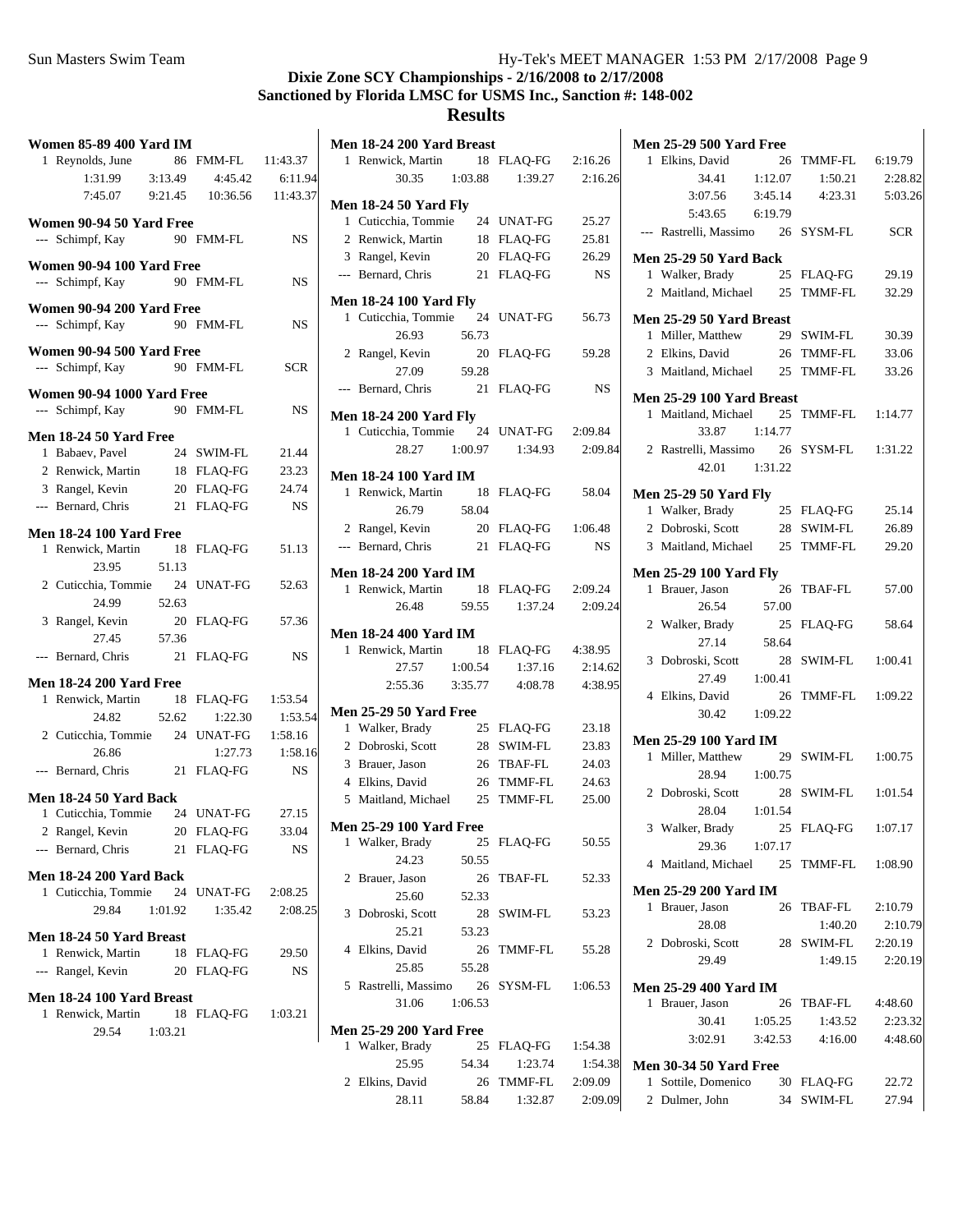| (Men 30-34 50 Yard Free)                         |         |                |           |
|--------------------------------------------------|---------|----------------|-----------|
| 3 Morse, Patrick                                 |         | 30 FLAO-FG     | 29.08     |
| --- Madrigal, Francisco 31 SYSM-FL               |         |                | <b>NS</b> |
| --- O'Neill, Timothy                             |         | 33 SWIM-FL     | <b>NS</b> |
| <b>Men 30-34 100 Yard Free</b>                   |         |                |           |
| 1 O'Neill, Timothy                               | 33      | SWIM-FL        | 48.15     |
| 23.20                                            | 48.15   |                |           |
| 2 Sottile, Domenico                              | 30      | <b>FLAQ-FG</b> | 52.94     |
| 24.40                                            | 52.94   |                |           |
| 3 Dulmer, John                                   | 34      | <b>SWIM-FL</b> | 1:01.29   |
| 30.05                                            | 1:01.29 |                |           |
| 4 Madrigal, Francisco 31 SYSM-FL                 |         |                | 1:07.00   |
| 32.07                                            | 1:07.00 |                |           |
| 5 Morse, Patrick                                 | 30      | <b>FLAQ-FG</b> | 1:08.46   |
| <b>Men 30-34 200 Yard Free</b>                   |         |                |           |
| 1 O'Neill, Timothy                               | 33      | SWIM-FL        | 1:49.28   |
| 25.74                                            | 53.53   | 1:21.50        | 1:49.28   |
| 2 Dulmer, John                                   |         | 34 SWIM-FL     | 2:21.70   |
| 31.82 1:06.14                                    |         | 1:42.85        | 2:21.70   |
| --- Madrigal, Francisco 31 SYSM-FL               |         |                | <b>NS</b> |
| <b>Men 30-34 500 Yard Free</b>                   |         |                |           |
| 1 Hooper, Matt                                   | 34      | FLAO-FG        | 4:54.70   |
| 27.18                                            | 56.93   | 1:26.57        | 1:57.11   |
| 2:27.27                                          | 2:57.33 | 3:27.36        | 3:57.21   |
| 4:26.81                                          | 4:54.70 |                |           |
| 2 Madrigal, Francisco 31 SYSM-FL                 |         |                | 7:12.94   |
| 34.13                                            | 1:13.90 | 1:57.74        | 2:42.69   |
| 3:28.70                                          |         | 4:59.97        | 5:46.69   |
| 6:31.70 7:12.94                                  |         |                |           |
| <b>Men 30-34 1000 Yard Free</b>                  |         |                |           |
| 1 Hooper, Matt                                   | 34      | FLAQ-FG        | 10:03.86  |
| 27.89                                            | 58.48   | 1:29.63        | 2:00.32   |
| 2:31.15                                          | 3:01.63 | 3:32.15        | 4:03.19   |
| 4:33.96                                          | 5:04.40 | 5:35.00        | 6:05.54   |
| 6:35.94                                          | 7:06.57 | 7:36.96        | 8:07.12   |
| 8:37.14                                          | 9:07.22 | 9:36.66        | 10:03.86  |
| --- Madrigal, Francisco 31 SYSM-FL               |         |                | <b>NS</b> |
|                                                  |         |                |           |
| Men 30-34 50 Yard Back<br>Sottile, Domenico<br>1 |         |                |           |
|                                                  |         | 30 FLAQ-FG     | 28.46     |
| <b>Men 30-34 100 Yard Back</b>                   |         |                |           |
| 1 Hooper, Matt                                   | 34      | FLAQ-FG        | 56.61     |
| 27.69                                            | 56.61   |                |           |
| <b>Men 30-34 200 Yard Back</b>                   |         |                |           |
| 1 Hooper, Matt                                   | 34      | FLAQ-FG        | 2:02.37   |
| 29.21                                            | 1:00.67 | 1:31.71        | 2:02.37   |
| Men 30-34 50 Yard Breast                         |         |                |           |
| 1 Sottile, Domenico                              |         | 30 FLAQ-FG     | 30.73     |
| 2 Morse, Patrick                                 |         | 30 FLAQ-FG     | 38.20     |
| --- Madrigal, Francisco                          |         | 31 SYSM-FL     | NS        |
|                                                  |         |                |           |

|                     | Men 30-34 100 Yard Breast          |                |           |
|---------------------|------------------------------------|----------------|-----------|
| 1                   | Hooper, Matt<br>34                 | FLAQ-FG        | 1:06.32   |
|                     | 31.05<br>1:06.32                   |                |           |
|                     | 2 Madrigal, Francisco 31 SYSM-FL   |                | 1:31.10   |
|                     | 41.72<br>1:31.10                   |                |           |
|                     | Men 30-34 200 Yard Breast          |                |           |
|                     | 34<br>1 Hooper, Matt               | FLAQ-FG        | 2:25.05   |
|                     | 33.06<br>1:10.88                   | 1:48.38        | 2:25.05   |
|                     | 2 Madrigal, Francisco 31           | SYSM-FL        | 3:12.93   |
|                     | 40.60<br>1:29.28                   | 2:20.49        | 3:12.93   |
|                     | <b>Men 30-34 50 Yard Fly</b>       |                |           |
| 1                   | Sottile, Domenico<br>30            | FLAQ-FG        | 25.38     |
|                     | 2 Dulmer, John<br>34               | <b>SWIM-FL</b> | 30.66     |
|                     | 3 Madrigal, Francisco<br>31        | SYSM-FL        | 34.24     |
|                     | --- O'Neill, Timothy<br>33         | <b>SWIM-FL</b> | <b>NS</b> |
|                     |                                    |                |           |
|                     | <b>Men 30-34 100 Yard Fly</b>      |                |           |
|                     | 34<br>1 Hooper, Matt               | FLAQ-FG        | 53.63     |
|                     | 25.25 53.63                        |                |           |
|                     | 34<br>2 Dulmer, John               | SWIM-FL        | 1:12.10   |
|                     | 31.69 1:12.10                      |                |           |
|                     | <b>Men 30-34 200 Yard Fly</b>      |                |           |
|                     | 1 Hooper, Matt<br>34               | FLAQ-FG        | 2:03.04   |
|                     | 27.68<br>59.85                     | 1:31.74        | 2:03.04   |
|                     | <b>Men 30-34 100 Yard IM</b>       |                |           |
|                     | 1 Sottile, Domenico<br>30          | FLAQ-FG        | 1:00.80   |
|                     | 1:00.80<br>27.26                   |                |           |
|                     |                                    |                |           |
|                     | <b>Men 30-34 400 Yard IM</b>       |                |           |
|                     | 1 Hooper, Matt<br>34               | FLAQ-FG        | 4:27.07   |
|                     | 1:00.57<br>28.11                   | 1:35.58        | 2:08.66   |
|                     | 3:25.28<br>2:46.79                 | 3:57.36        | 4:27.07   |
|                     | <b>Men 35-39 50 Yard Free</b>      |                |           |
|                     | 1 Herman, Eric<br>36               | SPM-FL         | 23.13     |
|                     | 2 Watkins, Hugh<br>36              | SWIM-FL        | 25.84     |
|                     | 3 Fugiwara, Eduardo<br>37          | FLAQ-FG        | 29.08     |
|                     | --- Harrington, Patrick<br>36      | <b>FLAQ-FG</b> | <b>NS</b> |
|                     | <b>Men 35-39 100 Yard Free</b>     |                |           |
| 1                   | Herman, Eric<br>36                 | SPM-FL         | 50.35     |
|                     | 24.57<br>50.35                     |                |           |
| 2                   | Butcher, Paul<br>39                | SYSM-FL        | 58.06     |
|                     | 27.51<br>58.06                     |                |           |
| $\mathfrak{Z}$      | Fugiwara, Eduardo<br>37            | FLAQ-FG        | 1:04.97   |
|                     | 31.68<br>1:04.97                   |                |           |
|                     | --- Harrington, Patrick 36 FLAQ-FG |                | NS        |
|                     | --- Watkins, Hugh<br>36            | SWIM-FL        | NS        |
|                     | <b>Men 35-39 200 Yard Free</b>     |                |           |
|                     | 1 Herman, Eric<br>36               | SPM-FL         | 1:56.38   |
|                     | 27.21<br>57.41                     | 1:27.62        | 1:56.38   |
| 2                   | Watkins, Hugh<br>36                | SWIM-FL        | 2:06.42   |
|                     | 29.23<br>1:00.57                   | 1:33.06        | 2:06.42   |
| $\qquad \qquad - -$ | Harrington, Patrick 36             | FLAQ-FG        | NS        |
|                     |                                    |                |           |

| <b>Men 35-39 500 Yard Free</b>                    |         |                |           |
|---------------------------------------------------|---------|----------------|-----------|
| 1 Herman, Eric                                    | 36      | SPM-FL         | 5:18.32   |
| 28.28                                             | 59.60   | 1:32.39        | 2:05.00   |
| 2:37.90                                           | 3:11.16 | 3:42.98        | 4:15.16   |
| 4:47.14                                           | 5:18.32 |                |           |
| 2 Keller, Clayton                                 | 36      | SUNF-FL        | 7:45.06   |
| 47.47                                             | 1:36.43 |                | 3:15.94   |
| 4:03.38                                           | 4:49.37 | 5:36.06        | 6:21.11   |
| 7:04.87                                           | 7:45.06 |                |           |
| --- Butcher, Paul                                 | 39      | <b>SYSM-FL</b> | <b>NS</b> |
| <b>Men 35-39 50 Yard Back</b>                     |         |                |           |
| 1 Watkins, Hugh                                   |         | 36 SWIM-FL     | 31.07     |
| 2 Fugiwara, Eduardo 37 FLAQ-FG                    |         |                | 37.81     |
| <b>Men 35-39 100 Yard Back</b>                    |         |                |           |
| --- Watkins, Hugh                                 | 36      | SWIM-FL        | <b>NS</b> |
| Men 35-39 50 Yard Breast                          |         |                |           |
| 1 Herman, Eric                                    |         | 36 SPM-FL      | 34.23     |
| 2 Fugiwara, Eduardo 37 FLAQ-FG                    |         |                | 37.34     |
| Men 35-39 100 Yard Breast                         |         |                |           |
| Doolittle, John<br>1                              | 38      | SPM-FL         | 1:08.11   |
| 32.35                                             | 1:08.11 |                |           |
| 2 Butcher, Paul                                   | 39      | SYSM-FL        | 1:12.56   |
| 34.00                                             | 1:12.56 |                |           |
| 3 Fugiwara, Eduardo                               |         | 37 FLAQ-FG     | 1:24.21   |
|                                                   |         |                |           |
| 40.30                                             | 1:24.21 |                |           |
|                                                   |         |                |           |
| Men 35-39 200 Yard Breast<br>Doolittle, John<br>1 |         | 38 SPM-FL      | 2:29.87   |
| 35.24                                             | 1:13.66 | 1:52.03        | 2:29.87   |
| 2 Fugiwara, Eduardo 37 FLAQ-FG                    |         |                | 3:00.75   |
| 40.76                                             | 1:26.20 | 2:13.45        | 3:00.75   |
|                                                   |         |                |           |
| <b>Men 35-39 50 Yard Fly</b><br>1 Butcher, Paul   |         | 39 SYSM-FL     | 27.01     |
| 2 Doolittle, John                                 |         | 38 SPM-FL      | 27.21     |
| 3 Herman, Eric                                    |         | 36 SPM-FL      | 27.69     |
| 4 Fugiwara, Eduardo                               |         | 37 FLAQ-FG     | 30.48     |
|                                                   | 36      | <b>FLAQ-FG</b> | <b>NS</b> |
| --- Harrington, Patrick<br>--- Watkins, Hugh      | 36      | SWIM-FL        | <b>NS</b> |
|                                                   |         |                |           |
| <b>Men 35-39 100 Yard Fly</b>                     |         |                |           |
| 1 Herman, Eric                                    | 36      | SPM-FL         | 1:00.04   |
| 27.77<br>2 Doolittle, John                        | 1:00.04 | 38 SPM-FL      | 1:01.48   |
| 28.74                                             | 1:01.48 |                |           |
|                                                   |         |                |           |
| <b>Men 35-39 100 Yard IM</b>                      |         |                |           |
| Herman, Eric<br>1                                 | 36      | SPM-FL         | 1:04.51   |
| 30.51                                             | 1:04.51 |                |           |
| 2 Watkins, Hugh                                   | 36      | SWIM-FL        | 1:07.76   |
| 31.58<br>3                                        | 1:07.76 |                |           |
| Fugiwara, Eduardo 37 FLAQ-FG<br>34.82             | 1:15.81 |                | 1:15.81   |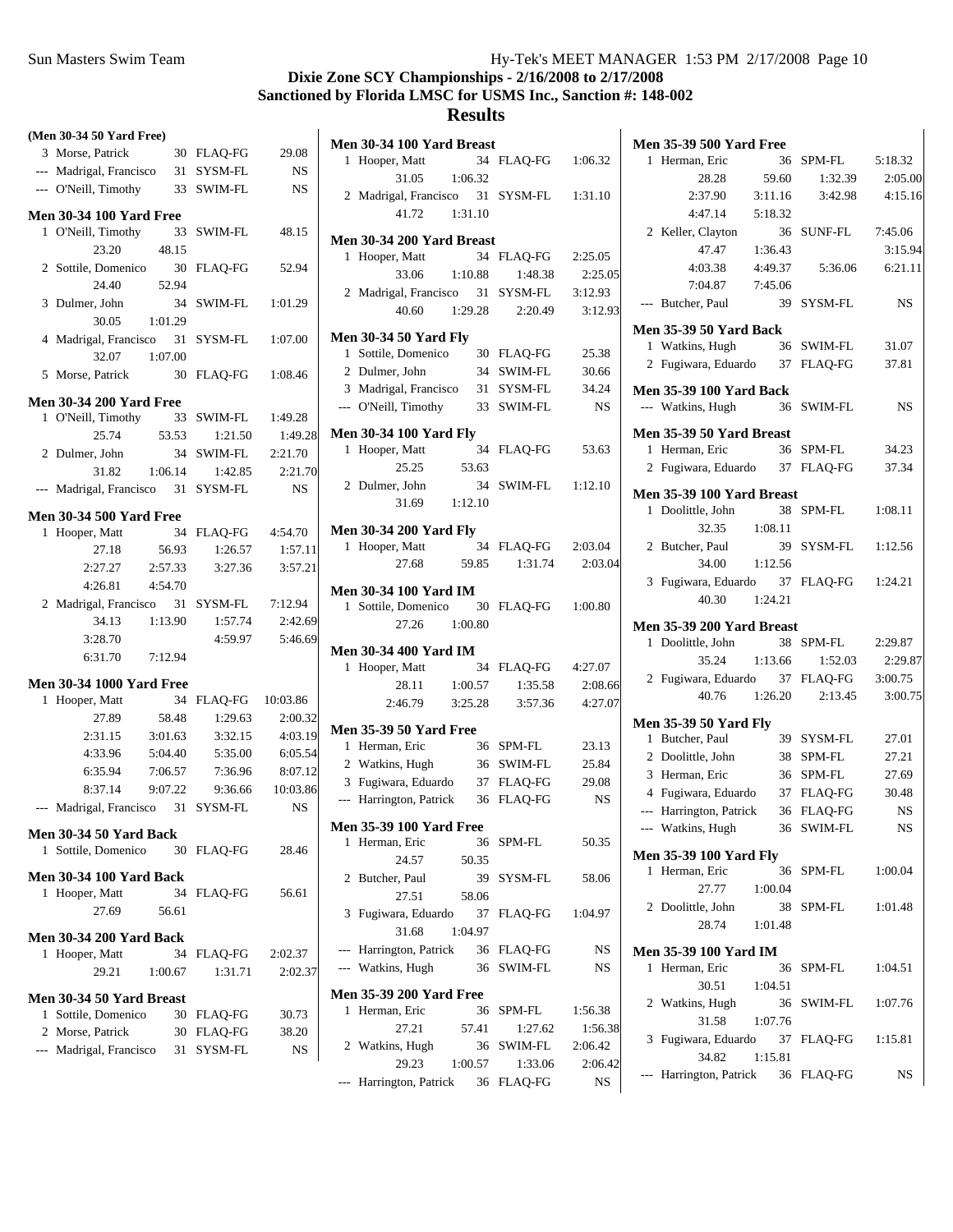### **Dixie Zone SCY Championships - 2/16/2008 to 2/17/2008 Sanctioned by Florida LMSC for USMS Inc., Sanction #: 148-002**

| <b>Men 35-39 200 Yard IM</b>   |         |            |            | 3 De, Tony                      |          | 40 SYSM-FL | 6:58.95    | 4 Humpleby, Michael 40 FLAQ-FG |         |            | 1:26.94    |
|--------------------------------|---------|------------|------------|---------------------------------|----------|------------|------------|--------------------------------|---------|------------|------------|
| 1 Doolittle, John              |         | 38 SPM-FL  | 2:16.13    | 35.10                           | 1:14.83  | 1:56.43    | 2:38.88    | 39.53                          | 1:26.94 |            |            |
| 29.72                          | 1:06.01 | 1:44.43    | 2:16.13    | 3:23.53                         | 4:07.89  | 4:51.73    | 5:35.85    | --- Halstead, James            |         | 40 CUBU-VA | <b>NS</b>  |
| 2 Butcher, Paul                |         | 39 SYSM-FL | 2:32.71    | 6:20.18                         | 6:58.95  |            |            | Men 40-44 200 Yard Breast      |         |            |            |
| 30.97                          | 1:14.24 | 1:57.38    | 2:32.71    | --- Halstead, James             |          | 40 CUBU-VA | <b>SCR</b> | 1 Blavatnik, Alex              |         | 43 FLAQ-FG | 2:29.50    |
| --- Watkins, Hugh              |         | 36 SWIM-FL | NS         | <b>Men 40-44 1000 Yard Free</b> |          |            |            | 34.23                          | 1:12.04 | 1:50.49    | 2:29.50    |
| --- Herman, Eric               |         | 36 SPM-FL  | NS.        | 1 Keen, John                    |          | 44 UNAF-FL | 12:30.79   | 2 Thieman, Donald              |         | 43 HLJF-FL | 2:43.52    |
|                                |         |            |            | 8:02.89                         |          | 10:38.03   |            | 35.58                          | 1:17.75 | 1:59.78    | 2:43.52    |
| <b>Men 35-39 400 Yard IM</b>   |         |            |            |                                 | 11:16.57 | 11:54.85   | 12:30.79   | 3 De, Tony                     |         | 40 SYSM-FL | 3:07.90    |
| --- Herman, Eric               |         | 36 SPM-FL  | <b>SCR</b> | 2 Farnell, Rob                  |          | 43 CATM-FL | 12:39.37   | 41.69                          | 1:30.25 | 2:20.72    | 3:07.90    |
| <b>Men 40-44 50 Yard Free</b>  |         |            |            | 31.56                           | 1:05.92  | 1:41.17    | 2:17.54    | --- Halstead, James            |         | 40 CUBU-VA | <b>NS</b>  |
| 1 Blavatnik, Alex              |         | 43 FLAQ-FG | 24.49      | 2:54.52                         | 3:31.92  | 4:10.03    | 4:48.68    |                                |         |            |            |
| 2 Keen, John                   |         | 44 UNAF-FL | 26.15      | 5:27.62                         | 6:06.43  | 6:45.17    | 7:24.13    | <b>Men 40-44 50 Yard Fly</b>   |         |            |            |
| 3 Thieman, Donald              |         | 43 HLJF-FL | 26.26      | 8:03.47                         | 8:43.30  | 9:22.43    | 10:01.72   | 1 LeClair, David               |         | 40 GOLD-FG | 27.75      |
| 4 Farnell, Rob                 |         | 43 CATM-FL | 26.61      | 10:41.39                        | 11:22.09 | 12:01.63   | 12:39.37   | 2 Keen, John                   |         | 44 UNAF-FL | 28.98      |
| 5 Carasco, Juan                |         | 43 FLAQ-FG | 28.40      | 3 Leonard, Tom                  |          | 42 UNAT-FL | 13:32.56   | 3 Farnell, Rob                 |         | 43 CATM-FL | 29.24      |
| 6 Leonard, Tom                 |         | 42 UNAT-FL | 29.78      | 35.44                           | 1:14.15  | 1:54.18    | 2:34.49    | <b>Men 40-44 100 Yard Fly</b>  |         |            |            |
| --- De, Tony                   |         | 40 SYSM-FL | DQ         | 3:14.71                         | 3:54.91  | 4:35.24    | 5:15.58    | 1 LeClair, David               |         | 40 GOLD-FG | 1:03.83    |
|                                |         |            |            | 5:56.41                         | 6:37.88  | 7:19.58    | 8:01.04    | 29.16                          | 1:03.83 |            |            |
| <b>Men 40-44 100 Yard Free</b> |         |            |            | 8:42.70                         | 9:23.85  | 10:05.13   | 10:46.37   |                                |         |            |            |
| 1 Blavatnik, Alex              |         | 43 FLAQ-FG | 54.44      | 11:28.25                        | 12:10.49 |            | 13:32.56   | <b>Men 40-44 200 Yard Fly</b>  |         |            |            |
| 26.41                          | 54.44   |            |            |                                 |          | 12:51.83   |            | 1 LeClair, David               |         | 40 GOLD-FG | 2:36.03    |
| 2 Thieman, Donald              |         | 43 HLJF-FL | 57.11      | 4 De, Tony<br>37.17             |          | 40 SYSM-FL | 14:40.31   | 32.53                          | 1:09.86 | 1:50.63    | 2:36.03    |
| 27.54                          | 57.11   |            |            |                                 | 1:19.12  | 2:03.44    | 2:48.02    | --- Halstead, James            |         | 40 CUBU-VA | <b>NS</b>  |
| 3 Keen, John                   |         | 44 UNAF-FL | 57.68      | 3:34.17                         | 4:20.12  | 5:07.43    | 5:53.07    | <b>Men 40-44 100 Yard IM</b>   |         |            |            |
| 27.72                          | 57.68   |            |            | 6:37.78                         | 7:23.44  | 8:08.55    | 8:53.30    | 1 Blavatnik, Alex              |         | 43 FLAQ-FG | 1:00.79    |
| 4 Farnell, Rob                 |         | 43 CATM-FL | 58.95      | 9:37.30                         | 10:21.19 | 11:04.78   | 11:47.41   | 28.96                          | 1:00.79 |            |            |
| 28.50                          | 58.95   |            |            | 12:30.50                        | 13:13.54 | 13:58.22   | 14:40.31   | 2 LeClair, David               |         | 40 GOLD-FG | 1:02.02    |
| 5 Carasco, Juan                |         | 43 FLAQ-FG | 1:00.47    | --- Halstead, James             |          | 40 CUBU-VA | <b>NS</b>  | 29.57                          | 1:02.02 |            |            |
| 29.34                          | 1:00.47 |            |            | Men 40-44 50 Yard Back          |          |            |            | 3 Thieman, Donald              |         | 43 HLJF-FL | 1:06.57    |
| 6 Leonard, Tom                 |         | 42 UNAT-FL | 1:04.80    | 1 Thieman, Donald               |          | 43 HLJF-FL | 34.58      | 31.07                          | 1:06.57 |            |            |
| 30.78                          | 1:04.80 |            |            | 2 Leonard, Tom                  |          | 42 UNAT-FL | 40.24      | 4 Farnell, Rob                 |         | 43 CATM-FL | 1:07.01    |
| 7 De, Tony                     |         | 40 SYSM-FL | 1:06.40    | <b>Men 40-44 100 Yard Back</b>  |          |            |            | 31.52                          | 1:07.01 |            |            |
| 30.88                          | 1:06.40 |            |            | 1 Leonard, Tom                  |          | 42 UNAT-FL | 1:28.18    | 5 Leonard, Tom                 |         | 42 UNAT-FL | 1:24.91    |
| --- Halstead, James            |         | 40 CUBU-VA | NS         | 43.20                           | 1:28.18  |            |            | 39.04                          | 1:24.91 |            |            |
| <b>Men 40-44 200 Yard Free</b> |         |            |            |                                 |          |            |            |                                |         |            |            |
| 1 Keen, John                   |         | 44 UNAF-FL | 2:10.61    | <b>Men 40-44 200 Yard Back</b>  |          |            |            | <b>Men 40-44 200 Yard IM</b>   |         |            |            |
| 28.82                          | 1:02.40 | 1:37.58    | 2:10.61    | --- Halstead, James             |          | 40 CUBU-VA | <b>NS</b>  | 1 LeClair, David               |         | 40 GOLD-FG | 2:16.22    |
| 2 Carasco, Juan                |         | 43 FLAQ-FG | 2:18.37    | Men 40-44 50 Yard Breast        |          |            |            | 29.21                          | 1:07.04 | 1:46.15    | 2:16.22    |
| 32.03                          | 1:06.25 | 1:41.83    | 2:18.37    | 1 Blavatnik, Alex               |          | 43 FLAQ-FG | 30.17      | 2 Farnell, Rob                 |         | 43 CATM-FL | 2:28.15    |
| 3 Leonard, Tom                 |         | 42 UNAT-FL | 2:24.56    | 2 Thieman, Donald               |          | 43 HLJF-FL | 33.11      | 29.80                          | 1:08.65 | 1:53.66    | 2:28.15    |
| 32.68                          | 1:09.03 | 1:46.85    | 2:24.56    | 3 De, Tony                      | 40       | SYSM-FL    | 37.01      | 3 Thieman, Donald              |         | 43 HLJF-FL | 2:29.74    |
| 4 De, Tony                     |         | 40 SYSM-FL | 2:28.26    | 4 Humpleby, Michael             |          | 40 FLAQ-FG | 37.34      | 30.70                          | 1:11.78 | 1:54.72    | 2:29.74    |
| 32.97                          | 1:10.47 | 1:49.89    | 2:28.26    | --- Halstead, James             |          | 40 CUBU-VA | NS         | --- Halstead, James            |         | 40 CUBU-VA | <b>NS</b>  |
|                                |         |            |            |                                 |          |            |            | <b>Men 40-44 400 Yard IM</b>   |         |            |            |
| <b>Men 40-44 500 Yard Free</b> |         |            |            | Men 40-44 100 Yard Breast       |          |            |            | 1 LeClair, David               |         | 40 GOLD-FG | 5:02.04    |
| 1 Keen, John                   |         | 44 UNAF-FL | 5:57.40    | 1 Blavatnik, Alex               |          | 43 FLAQ-FG | 1:06.44    | 32.05                          | 1:08.23 | 1:50.05    | 2:30.55    |
| 31.12                          | 1:06.72 | 1:43.08    | 2:19.59    | 31.32                           | 1:06.44  |            |            | 3:12.97                        | 3:56.62 | 4:29.77    | 5:02.04    |
| 2:56.70                        | 3:33.50 | 4:10.08    | 4:46.84    | 2 Thieman, Donald               |          | 43 HLJF-FL | 1:12.29    | --- Halstead, James            |         | 40 CUBU-VA | <b>SCR</b> |
| 5:23.59                        | 5:57.40 |            |            | 33.18                           | 1:12.29  |            |            |                                |         |            |            |
| 2 Leonard, Tom                 |         | 42 UNAT-FL | 6:22.68    | 3 De, Tony                      |          | 40 SYSM-FL | 1:25.08    | <b>Men 45-49 50 Yard Free</b>  |         |            |            |
| 34.66                          | 1:12.55 | 1:51.00    | 2:29.59    | 39.84                           | 1:25.08  |            |            | 1 Wotton, Joe                  |         | 48 UNAF-FL | 23.42      |
| 3:08.46                        | 3:46.75 | 4:25.70    | 5:05.03    |                                 |          |            |            | 2 Calvert, Mark                |         | 48 TMMF-FL | 23.57      |
| 5:44.53                        | 6:22.68 |            |            |                                 |          |            |            | 3 Wells, D Scott               |         | 46 EAJF-FL | 23.72      |
|                                |         |            |            |                                 |          |            |            | 4 Wayland, Gregory             |         | 47 300F-FL | 23.80      |
|                                |         |            |            |                                 |          |            |            | 5 Brenner, Bill                |         | 49 SYSM-FL | 24.45      |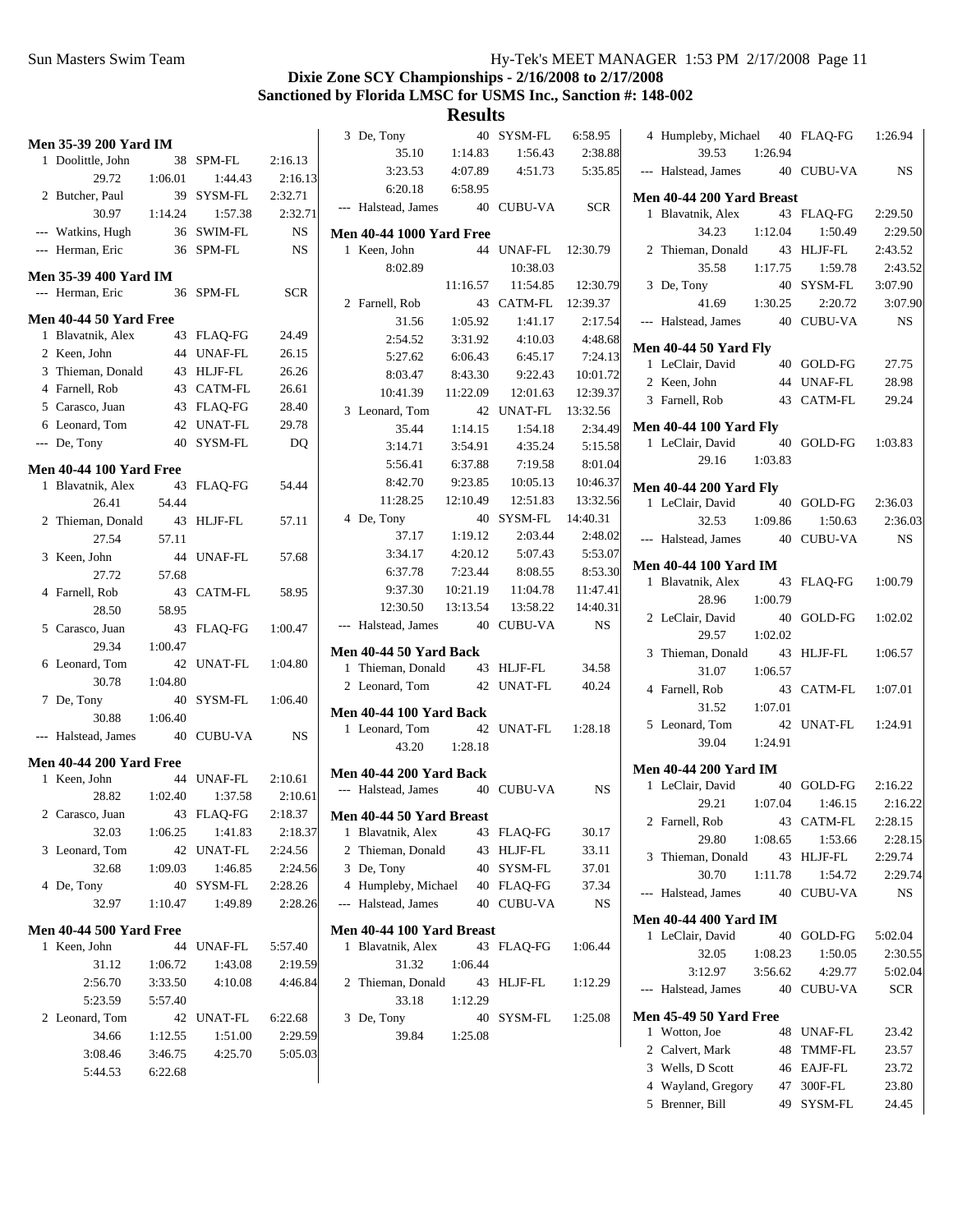## **Dixie Zone SCY Championships - 2/16/2008 to 2/17/2008 Sanctioned by Florida LMSC for USMS Inc., Sanction #: 148-002**

| 47 FACT-FL<br>(Men 45-49 50 Yard Free)<br>3 Roberts, Keith<br><b>Men 45-49 1000 Yard Free</b><br>46 CATM-FL<br>26.52<br>4 Jones, Cary<br>46 FHA-FL<br>6 Rosenkranz, Steve<br>46 EAJF-FL<br>10:03.81<br>1 Wells, D Scott<br>47 SUNF-FL<br>27.75<br>7 Cornish, John<br>58.37<br>27.79<br>1:29.46<br>2:00.59<br>Men 45-49 100 Yard Breast<br>28.37<br>8 Roberts, Keith<br>47 FACT-FL<br>4:03.62<br>2:31.37<br>3:02.03<br>3:32.62<br>47 SYSM-FL<br>1:07.22<br>1 Dawson, Jerry<br>$_{\rm NS}$<br>46 FHA-FL<br>--- Jones, Cary<br>5:05.24<br>6:06.07<br>31.70<br>1:07.22<br>4:34.41<br>5:35.76<br>8:07.71<br>7:07.00<br>7:37.39<br>2 Brenner, Bill<br>49 SYSM-FL<br>6:36.57<br><b>Men 45-49 100 Yard Free</b><br>1 Wells, D Scott<br>46 EAJF-FL<br>50.20<br>8:37.14<br>9:06.91<br>9:36.40<br>10:03.81<br>32.13<br>1:07.64<br>24.10<br>50.20<br>48 TMMF-FL<br>10:47.18<br>47 FACT-FL<br>2 Calvert, Mark<br>3 Roberts, Keith<br>1:00.85<br>1:33.20<br>2 Calvert, Mark<br>48 TMMF-FL<br>50.84<br>29.03<br>2:05.46<br>35.59<br>1:15.01<br>24.35<br>50.84<br>2:37.74<br>3:10.13<br>3:42.62<br>4:15.28<br>Men 45-49 200 Yard Breast<br>3 Wotton, Joe<br>48 UNAF-FL<br>4:48.03<br>5:20.83<br>5:53.59<br>6:26.21<br>53.66<br>1 Hendrick, Marty<br>49 FLAQ-FG<br>25.85<br>53.66<br>6:58.73<br>7:31.59<br>8:04.23<br>8:36.99<br>37.69<br>1:19.87<br>2:02.48<br>9:09.67<br>4 Brenner, Bill<br>49 SYSM-FL<br>53.92<br>9:42.48<br>10:15.38<br>10:47.18<br><b>Men 45-49 50 Yard Fly</b><br>25.62<br>53.92<br>49 FLAQ-FG<br>12:10.34<br>3 Hendrick, Marty<br>1 Wells, D Scott<br>46 EAJF-FL<br>1:07.83<br>5 Roberts, Keith<br>47 FACT-FL<br>1:01.28<br>32.35<br>1:44.19<br>2:20.93<br>2 Wotton, Joe<br>48 UNAF-FL<br>4:50.24<br>29.56<br>1:01.28<br>2:57.57<br>3:34.78<br>4:12.35<br>3 Dawson, Jerry<br>47 SYSM-FL<br>5:27.23<br>6:04.48<br>6:41.56<br>7:18.41<br><b>Men 45-49 200 Yard Free</b><br>47 FACT-FL<br>4 Roberts, Keith<br>9:08.58<br>7:55.37<br>8:31.93<br>9:45.19<br>1 Wells, D Scott<br>46 EAJF-FL<br>1:49.52<br>5 Bodiford, Jack<br>49 FMM-FL<br>10:58.89<br>12:10.34<br>10:22.45<br>11:34.80<br>25.25<br>52.89<br>1:21.44<br>1:49.52<br>--- Brenner, Bill<br>49 SYSM-FL<br>4 Cornish, John<br>47 SUNF-FL<br>13:33.55<br>1:56.54<br>2 Calvert, Mark<br>48 TMMF-FL<br>1:10.92<br>33.28<br>1:50.55<br>2:31.18<br><b>Men 45-49 100 Yard Fly</b><br>26.94<br>55.81<br>1:25.98<br>1:56.54<br>3:12.14<br>3:52.57<br>4:34.15<br>5:15.64<br>1 Wells, D Scott<br>46 EAJF-FL<br>3 Brenner, Bill<br>49 SYSM-FL<br>2:02.60<br>7:22.74<br>5:57.67<br>6:39.92<br>8:03.85<br>26.63<br>56.75<br>28.90<br>1:01.14<br>1:32.61<br>2:02.60<br>9:26.92<br>10:09.21<br>8:45.25<br>10:50.86<br>2 Wotton, Joe<br>48 UNAF-FL<br>4 Rosenkranz, Steve<br>46 CATM-FL<br>2:20.97<br>11:33.09<br>12:15.14<br>12:56.67<br>13:33.55<br>28.10<br>1:01.37<br>2:20.97<br>31.63<br>1:07.35<br>1:44.94<br>3 Bodiford, Jack<br>49 FMM-FL<br>5 Jones, Cary<br>46 FHA-FL<br>2:22.25<br><b>Men 45-49 50 Yard Back</b><br>35.99<br>1:19.38<br>1:07.93<br>2:22.25<br>32.33<br>47 300F-FL<br>29.05<br>1 Wayland, Gregory<br>6 Roberts, Keith<br>47 FACT-FL<br>2:26.06<br>2 Calvert, Mark<br>48 TMMF-FL<br>29.55<br><b>Men 45-49 100 Yard IM</b><br>33.07<br>1:09.55<br>1:47.66<br>2:26.06<br>29.85<br>3 Hendrick, Marty<br>49 FLAQ-FG<br>1 Wells, D Scott<br>46 EAJF-FL<br>1:01.45<br>30.78<br>4 Wotton, Joe<br>48<br>UNAF-FL<br>29.33<br>1:01.45<br><b>Men 45-49 500 Yard Free</b><br>5 Bodiford, Jack<br>49 FMM-FL<br>35.17<br>2 Wotton, Joe<br>48 UNAF-FL<br>1:01.90<br>1 Wells, D Scott<br>46 EAJF-FL<br>4:55.21<br>36.84<br>6 Roberts, Keith<br>47 FACT-FL<br>1:01.90<br>27.93<br>26.83<br>56.42<br>1:26.45<br>1:56.91<br>46 FHA-FL<br>NS<br>--- Jones, Cary<br>3 Brenner, Bill<br>49 SYSM-FL<br>3:27.26<br>3:57.10<br>2:27.28<br>2:57.37<br>1:02.76<br>30.08<br>4:26.73<br>4:55.21<br><b>Men 45-49 100 Yard Back</b><br>4 Wayland, Gregory<br>47 300F-FL<br>48 TMMF-FL<br>5:10.92<br>47 SYSM-FL<br>2 Calvert, Mark<br>1 Dawson, Jerry<br>1:01.76<br>28.92<br>1:04.63<br>1:01.76<br>28.41<br>59.78<br>1:31.31<br>2:03.42<br>29.68<br>5 Rosenkranz, Steve<br>46 CATM-FL<br>3:38.38<br>2:35.57<br>3:07.09<br>4:09.09<br>2 Calvert, Mark<br>48 TMMF-FL<br>1:02.93<br>30.38<br>1:08.49<br>5:10.92<br>1:02.93<br>4:40.46<br>31.14<br>6 Roberts, Keith<br>47 FACT-FL<br>49 SYSM-FL<br>5:36.85<br>49 FLAQ-FG<br>1:04.39<br>3 Brenner, Bill<br>3 Hendrick, Marty<br>37.23<br>1:14.10<br>30.88<br>32.85<br>1:05.46<br>1:39.93<br>2:14.42<br>1:04.39<br>--- Bodiford, Jack<br>49 FMM-FL<br>2:48.77<br>3:57.12<br>4:30.95<br>4 Wotton, Joe<br>48 UNAF-FL<br>1:06.79<br>3:23.04<br>5:04.52<br>5:36.85<br>31.30<br>1:06.79<br><b>Men 45-49 200 Yard IM</b><br>4 Hendrick, Marty<br>49 FLAQ-FG<br>5 Bodiford, Jack<br>1:19.65<br>6:15.40<br>49 FMM-FL<br>49 FLAQ-FG<br>1 Hendrick, Marty<br>32.37<br>1:47.20<br>38.24<br>1:09.18<br>2:25.34<br>1:19.65<br>30.24<br>1:07.14<br>1:49.72<br>3:03.87<br>3:42.84<br>4:21.76<br>5:00.20<br>2 Roberts, Keith<br>47 FACT-FL<br><b>Men 45-49 200 Yard Back</b><br>5:37.74<br>6:15.40<br>34.81<br>1:20.32<br>2:03.59<br>48 TMMF-FL<br>2:12.40<br>1 Calvert, Mark<br>--- Dawson, Jerry<br>47 SYSM-FL<br><b>SCR</b><br>--- Wells, D Scott<br>46 EAJF-FL<br>31.47<br>1:38.59<br>1:04.65<br>2:12.40<br>--- Dawson, Jerry<br>47 SYSM-FL<br>2:20.33<br>2 Hendrick, Marty<br>49 FLAQ-FG<br>34.52<br>1:10.97<br>1:46.55<br>2:20.33<br>Men 45-49 400 Yard IM<br>3 Wayland, Gregory<br>47 300F-FL<br>2:22.29<br>1 Wells, D Scott<br>46 EAJF-FL<br>32.69<br>1:08.34<br>2:22.29<br>1:45.50<br>29.83<br>1:42.09<br>1:03.85<br>3:00.36<br>3:40.66<br>4:11.10<br>Men 45-49 50 Yard Breast<br>1 Brenner, Bill<br>49 SYSM-FL<br>30.75<br>35.48<br>2 McGurk, David<br>46 TBAF-FL |  |  |  |  |  |  |         |
|-------------------------------------------------------------------------------------------------------------------------------------------------------------------------------------------------------------------------------------------------------------------------------------------------------------------------------------------------------------------------------------------------------------------------------------------------------------------------------------------------------------------------------------------------------------------------------------------------------------------------------------------------------------------------------------------------------------------------------------------------------------------------------------------------------------------------------------------------------------------------------------------------------------------------------------------------------------------------------------------------------------------------------------------------------------------------------------------------------------------------------------------------------------------------------------------------------------------------------------------------------------------------------------------------------------------------------------------------------------------------------------------------------------------------------------------------------------------------------------------------------------------------------------------------------------------------------------------------------------------------------------------------------------------------------------------------------------------------------------------------------------------------------------------------------------------------------------------------------------------------------------------------------------------------------------------------------------------------------------------------------------------------------------------------------------------------------------------------------------------------------------------------------------------------------------------------------------------------------------------------------------------------------------------------------------------------------------------------------------------------------------------------------------------------------------------------------------------------------------------------------------------------------------------------------------------------------------------------------------------------------------------------------------------------------------------------------------------------------------------------------------------------------------------------------------------------------------------------------------------------------------------------------------------------------------------------------------------------------------------------------------------------------------------------------------------------------------------------------------------------------------------------------------------------------------------------------------------------------------------------------------------------------------------------------------------------------------------------------------------------------------------------------------------------------------------------------------------------------------------------------------------------------------------------------------------------------------------------------------------------------------------------------------------------------------------------------------------------------------------------------------------------------------------------------------------------------------------------------------------------------------------------------------------------------------------------------------------------------------------------------------------------------------------------------------------------------------------------------------------------------------------------------------------------------------------------------------------------------------------------------------------------------------------------------------------------------------------------------------------------------------------------------------------------------------------------------------------------------------------------------------------------------------------------------------------------------------------------------------------------------------------------------------------------------------------------------------------------------------------------------------------------------------------------------------------------------------------------------------------------------------------------------------------------------------------------------------------------------------------------------------------------------------------------------------------------------------------------------------------------------------------------------------------------------------------------------------------------------------------------------------------------------------------------------------------------------------------------------------------------------------------------------------------------------------------------------------------------------------------------------------------------------------------------------------------------------------------------------------------------------------------------------------------------------------------------------------------------------------------|--|--|--|--|--|--|---------|
|                                                                                                                                                                                                                                                                                                                                                                                                                                                                                                                                                                                                                                                                                                                                                                                                                                                                                                                                                                                                                                                                                                                                                                                                                                                                                                                                                                                                                                                                                                                                                                                                                                                                                                                                                                                                                                                                                                                                                                                                                                                                                                                                                                                                                                                                                                                                                                                                                                                                                                                                                                                                                                                                                                                                                                                                                                                                                                                                                                                                                                                                                                                                                                                                                                                                                                                                                                                                                                                                                                                                                                                                                                                                                                                                                                                                                                                                                                                                                                                                                                                                                                                                                                                                                                                                                                                                                                                                                                                                                                                                                                                                                                                                                                                                                                                                                                                                                                                                                                                                                                                                                                                                                                                                                                                                                                                                                                                                                                                                                                                                                                                                                                                                                                                                           |  |  |  |  |  |  | 35.69   |
|                                                                                                                                                                                                                                                                                                                                                                                                                                                                                                                                                                                                                                                                                                                                                                                                                                                                                                                                                                                                                                                                                                                                                                                                                                                                                                                                                                                                                                                                                                                                                                                                                                                                                                                                                                                                                                                                                                                                                                                                                                                                                                                                                                                                                                                                                                                                                                                                                                                                                                                                                                                                                                                                                                                                                                                                                                                                                                                                                                                                                                                                                                                                                                                                                                                                                                                                                                                                                                                                                                                                                                                                                                                                                                                                                                                                                                                                                                                                                                                                                                                                                                                                                                                                                                                                                                                                                                                                                                                                                                                                                                                                                                                                                                                                                                                                                                                                                                                                                                                                                                                                                                                                                                                                                                                                                                                                                                                                                                                                                                                                                                                                                                                                                                                                           |  |  |  |  |  |  | 37.25   |
|                                                                                                                                                                                                                                                                                                                                                                                                                                                                                                                                                                                                                                                                                                                                                                                                                                                                                                                                                                                                                                                                                                                                                                                                                                                                                                                                                                                                                                                                                                                                                                                                                                                                                                                                                                                                                                                                                                                                                                                                                                                                                                                                                                                                                                                                                                                                                                                                                                                                                                                                                                                                                                                                                                                                                                                                                                                                                                                                                                                                                                                                                                                                                                                                                                                                                                                                                                                                                                                                                                                                                                                                                                                                                                                                                                                                                                                                                                                                                                                                                                                                                                                                                                                                                                                                                                                                                                                                                                                                                                                                                                                                                                                                                                                                                                                                                                                                                                                                                                                                                                                                                                                                                                                                                                                                                                                                                                                                                                                                                                                                                                                                                                                                                                                                           |  |  |  |  |  |  |         |
|                                                                                                                                                                                                                                                                                                                                                                                                                                                                                                                                                                                                                                                                                                                                                                                                                                                                                                                                                                                                                                                                                                                                                                                                                                                                                                                                                                                                                                                                                                                                                                                                                                                                                                                                                                                                                                                                                                                                                                                                                                                                                                                                                                                                                                                                                                                                                                                                                                                                                                                                                                                                                                                                                                                                                                                                                                                                                                                                                                                                                                                                                                                                                                                                                                                                                                                                                                                                                                                                                                                                                                                                                                                                                                                                                                                                                                                                                                                                                                                                                                                                                                                                                                                                                                                                                                                                                                                                                                                                                                                                                                                                                                                                                                                                                                                                                                                                                                                                                                                                                                                                                                                                                                                                                                                                                                                                                                                                                                                                                                                                                                                                                                                                                                                                           |  |  |  |  |  |  |         |
|                                                                                                                                                                                                                                                                                                                                                                                                                                                                                                                                                                                                                                                                                                                                                                                                                                                                                                                                                                                                                                                                                                                                                                                                                                                                                                                                                                                                                                                                                                                                                                                                                                                                                                                                                                                                                                                                                                                                                                                                                                                                                                                                                                                                                                                                                                                                                                                                                                                                                                                                                                                                                                                                                                                                                                                                                                                                                                                                                                                                                                                                                                                                                                                                                                                                                                                                                                                                                                                                                                                                                                                                                                                                                                                                                                                                                                                                                                                                                                                                                                                                                                                                                                                                                                                                                                                                                                                                                                                                                                                                                                                                                                                                                                                                                                                                                                                                                                                                                                                                                                                                                                                                                                                                                                                                                                                                                                                                                                                                                                                                                                                                                                                                                                                                           |  |  |  |  |  |  |         |
|                                                                                                                                                                                                                                                                                                                                                                                                                                                                                                                                                                                                                                                                                                                                                                                                                                                                                                                                                                                                                                                                                                                                                                                                                                                                                                                                                                                                                                                                                                                                                                                                                                                                                                                                                                                                                                                                                                                                                                                                                                                                                                                                                                                                                                                                                                                                                                                                                                                                                                                                                                                                                                                                                                                                                                                                                                                                                                                                                                                                                                                                                                                                                                                                                                                                                                                                                                                                                                                                                                                                                                                                                                                                                                                                                                                                                                                                                                                                                                                                                                                                                                                                                                                                                                                                                                                                                                                                                                                                                                                                                                                                                                                                                                                                                                                                                                                                                                                                                                                                                                                                                                                                                                                                                                                                                                                                                                                                                                                                                                                                                                                                                                                                                                                                           |  |  |  |  |  |  |         |
|                                                                                                                                                                                                                                                                                                                                                                                                                                                                                                                                                                                                                                                                                                                                                                                                                                                                                                                                                                                                                                                                                                                                                                                                                                                                                                                                                                                                                                                                                                                                                                                                                                                                                                                                                                                                                                                                                                                                                                                                                                                                                                                                                                                                                                                                                                                                                                                                                                                                                                                                                                                                                                                                                                                                                                                                                                                                                                                                                                                                                                                                                                                                                                                                                                                                                                                                                                                                                                                                                                                                                                                                                                                                                                                                                                                                                                                                                                                                                                                                                                                                                                                                                                                                                                                                                                                                                                                                                                                                                                                                                                                                                                                                                                                                                                                                                                                                                                                                                                                                                                                                                                                                                                                                                                                                                                                                                                                                                                                                                                                                                                                                                                                                                                                                           |  |  |  |  |  |  | 1:07.64 |
|                                                                                                                                                                                                                                                                                                                                                                                                                                                                                                                                                                                                                                                                                                                                                                                                                                                                                                                                                                                                                                                                                                                                                                                                                                                                                                                                                                                                                                                                                                                                                                                                                                                                                                                                                                                                                                                                                                                                                                                                                                                                                                                                                                                                                                                                                                                                                                                                                                                                                                                                                                                                                                                                                                                                                                                                                                                                                                                                                                                                                                                                                                                                                                                                                                                                                                                                                                                                                                                                                                                                                                                                                                                                                                                                                                                                                                                                                                                                                                                                                                                                                                                                                                                                                                                                                                                                                                                                                                                                                                                                                                                                                                                                                                                                                                                                                                                                                                                                                                                                                                                                                                                                                                                                                                                                                                                                                                                                                                                                                                                                                                                                                                                                                                                                           |  |  |  |  |  |  |         |
|                                                                                                                                                                                                                                                                                                                                                                                                                                                                                                                                                                                                                                                                                                                                                                                                                                                                                                                                                                                                                                                                                                                                                                                                                                                                                                                                                                                                                                                                                                                                                                                                                                                                                                                                                                                                                                                                                                                                                                                                                                                                                                                                                                                                                                                                                                                                                                                                                                                                                                                                                                                                                                                                                                                                                                                                                                                                                                                                                                                                                                                                                                                                                                                                                                                                                                                                                                                                                                                                                                                                                                                                                                                                                                                                                                                                                                                                                                                                                                                                                                                                                                                                                                                                                                                                                                                                                                                                                                                                                                                                                                                                                                                                                                                                                                                                                                                                                                                                                                                                                                                                                                                                                                                                                                                                                                                                                                                                                                                                                                                                                                                                                                                                                                                                           |  |  |  |  |  |  | 1:15.01 |
|                                                                                                                                                                                                                                                                                                                                                                                                                                                                                                                                                                                                                                                                                                                                                                                                                                                                                                                                                                                                                                                                                                                                                                                                                                                                                                                                                                                                                                                                                                                                                                                                                                                                                                                                                                                                                                                                                                                                                                                                                                                                                                                                                                                                                                                                                                                                                                                                                                                                                                                                                                                                                                                                                                                                                                                                                                                                                                                                                                                                                                                                                                                                                                                                                                                                                                                                                                                                                                                                                                                                                                                                                                                                                                                                                                                                                                                                                                                                                                                                                                                                                                                                                                                                                                                                                                                                                                                                                                                                                                                                                                                                                                                                                                                                                                                                                                                                                                                                                                                                                                                                                                                                                                                                                                                                                                                                                                                                                                                                                                                                                                                                                                                                                                                                           |  |  |  |  |  |  |         |
|                                                                                                                                                                                                                                                                                                                                                                                                                                                                                                                                                                                                                                                                                                                                                                                                                                                                                                                                                                                                                                                                                                                                                                                                                                                                                                                                                                                                                                                                                                                                                                                                                                                                                                                                                                                                                                                                                                                                                                                                                                                                                                                                                                                                                                                                                                                                                                                                                                                                                                                                                                                                                                                                                                                                                                                                                                                                                                                                                                                                                                                                                                                                                                                                                                                                                                                                                                                                                                                                                                                                                                                                                                                                                                                                                                                                                                                                                                                                                                                                                                                                                                                                                                                                                                                                                                                                                                                                                                                                                                                                                                                                                                                                                                                                                                                                                                                                                                                                                                                                                                                                                                                                                                                                                                                                                                                                                                                                                                                                                                                                                                                                                                                                                                                                           |  |  |  |  |  |  |         |
|                                                                                                                                                                                                                                                                                                                                                                                                                                                                                                                                                                                                                                                                                                                                                                                                                                                                                                                                                                                                                                                                                                                                                                                                                                                                                                                                                                                                                                                                                                                                                                                                                                                                                                                                                                                                                                                                                                                                                                                                                                                                                                                                                                                                                                                                                                                                                                                                                                                                                                                                                                                                                                                                                                                                                                                                                                                                                                                                                                                                                                                                                                                                                                                                                                                                                                                                                                                                                                                                                                                                                                                                                                                                                                                                                                                                                                                                                                                                                                                                                                                                                                                                                                                                                                                                                                                                                                                                                                                                                                                                                                                                                                                                                                                                                                                                                                                                                                                                                                                                                                                                                                                                                                                                                                                                                                                                                                                                                                                                                                                                                                                                                                                                                                                                           |  |  |  |  |  |  | 2:43.91 |
|                                                                                                                                                                                                                                                                                                                                                                                                                                                                                                                                                                                                                                                                                                                                                                                                                                                                                                                                                                                                                                                                                                                                                                                                                                                                                                                                                                                                                                                                                                                                                                                                                                                                                                                                                                                                                                                                                                                                                                                                                                                                                                                                                                                                                                                                                                                                                                                                                                                                                                                                                                                                                                                                                                                                                                                                                                                                                                                                                                                                                                                                                                                                                                                                                                                                                                                                                                                                                                                                                                                                                                                                                                                                                                                                                                                                                                                                                                                                                                                                                                                                                                                                                                                                                                                                                                                                                                                                                                                                                                                                                                                                                                                                                                                                                                                                                                                                                                                                                                                                                                                                                                                                                                                                                                                                                                                                                                                                                                                                                                                                                                                                                                                                                                                                           |  |  |  |  |  |  | 2:43.91 |
|                                                                                                                                                                                                                                                                                                                                                                                                                                                                                                                                                                                                                                                                                                                                                                                                                                                                                                                                                                                                                                                                                                                                                                                                                                                                                                                                                                                                                                                                                                                                                                                                                                                                                                                                                                                                                                                                                                                                                                                                                                                                                                                                                                                                                                                                                                                                                                                                                                                                                                                                                                                                                                                                                                                                                                                                                                                                                                                                                                                                                                                                                                                                                                                                                                                                                                                                                                                                                                                                                                                                                                                                                                                                                                                                                                                                                                                                                                                                                                                                                                                                                                                                                                                                                                                                                                                                                                                                                                                                                                                                                                                                                                                                                                                                                                                                                                                                                                                                                                                                                                                                                                                                                                                                                                                                                                                                                                                                                                                                                                                                                                                                                                                                                                                                           |  |  |  |  |  |  |         |
|                                                                                                                                                                                                                                                                                                                                                                                                                                                                                                                                                                                                                                                                                                                                                                                                                                                                                                                                                                                                                                                                                                                                                                                                                                                                                                                                                                                                                                                                                                                                                                                                                                                                                                                                                                                                                                                                                                                                                                                                                                                                                                                                                                                                                                                                                                                                                                                                                                                                                                                                                                                                                                                                                                                                                                                                                                                                                                                                                                                                                                                                                                                                                                                                                                                                                                                                                                                                                                                                                                                                                                                                                                                                                                                                                                                                                                                                                                                                                                                                                                                                                                                                                                                                                                                                                                                                                                                                                                                                                                                                                                                                                                                                                                                                                                                                                                                                                                                                                                                                                                                                                                                                                                                                                                                                                                                                                                                                                                                                                                                                                                                                                                                                                                                                           |  |  |  |  |  |  |         |
|                                                                                                                                                                                                                                                                                                                                                                                                                                                                                                                                                                                                                                                                                                                                                                                                                                                                                                                                                                                                                                                                                                                                                                                                                                                                                                                                                                                                                                                                                                                                                                                                                                                                                                                                                                                                                                                                                                                                                                                                                                                                                                                                                                                                                                                                                                                                                                                                                                                                                                                                                                                                                                                                                                                                                                                                                                                                                                                                                                                                                                                                                                                                                                                                                                                                                                                                                                                                                                                                                                                                                                                                                                                                                                                                                                                                                                                                                                                                                                                                                                                                                                                                                                                                                                                                                                                                                                                                                                                                                                                                                                                                                                                                                                                                                                                                                                                                                                                                                                                                                                                                                                                                                                                                                                                                                                                                                                                                                                                                                                                                                                                                                                                                                                                                           |  |  |  |  |  |  | 25.73   |
|                                                                                                                                                                                                                                                                                                                                                                                                                                                                                                                                                                                                                                                                                                                                                                                                                                                                                                                                                                                                                                                                                                                                                                                                                                                                                                                                                                                                                                                                                                                                                                                                                                                                                                                                                                                                                                                                                                                                                                                                                                                                                                                                                                                                                                                                                                                                                                                                                                                                                                                                                                                                                                                                                                                                                                                                                                                                                                                                                                                                                                                                                                                                                                                                                                                                                                                                                                                                                                                                                                                                                                                                                                                                                                                                                                                                                                                                                                                                                                                                                                                                                                                                                                                                                                                                                                                                                                                                                                                                                                                                                                                                                                                                                                                                                                                                                                                                                                                                                                                                                                                                                                                                                                                                                                                                                                                                                                                                                                                                                                                                                                                                                                                                                                                                           |  |  |  |  |  |  | 25.83   |
|                                                                                                                                                                                                                                                                                                                                                                                                                                                                                                                                                                                                                                                                                                                                                                                                                                                                                                                                                                                                                                                                                                                                                                                                                                                                                                                                                                                                                                                                                                                                                                                                                                                                                                                                                                                                                                                                                                                                                                                                                                                                                                                                                                                                                                                                                                                                                                                                                                                                                                                                                                                                                                                                                                                                                                                                                                                                                                                                                                                                                                                                                                                                                                                                                                                                                                                                                                                                                                                                                                                                                                                                                                                                                                                                                                                                                                                                                                                                                                                                                                                                                                                                                                                                                                                                                                                                                                                                                                                                                                                                                                                                                                                                                                                                                                                                                                                                                                                                                                                                                                                                                                                                                                                                                                                                                                                                                                                                                                                                                                                                                                                                                                                                                                                                           |  |  |  |  |  |  | 26.33   |
|                                                                                                                                                                                                                                                                                                                                                                                                                                                                                                                                                                                                                                                                                                                                                                                                                                                                                                                                                                                                                                                                                                                                                                                                                                                                                                                                                                                                                                                                                                                                                                                                                                                                                                                                                                                                                                                                                                                                                                                                                                                                                                                                                                                                                                                                                                                                                                                                                                                                                                                                                                                                                                                                                                                                                                                                                                                                                                                                                                                                                                                                                                                                                                                                                                                                                                                                                                                                                                                                                                                                                                                                                                                                                                                                                                                                                                                                                                                                                                                                                                                                                                                                                                                                                                                                                                                                                                                                                                                                                                                                                                                                                                                                                                                                                                                                                                                                                                                                                                                                                                                                                                                                                                                                                                                                                                                                                                                                                                                                                                                                                                                                                                                                                                                                           |  |  |  |  |  |  | 32.63   |
|                                                                                                                                                                                                                                                                                                                                                                                                                                                                                                                                                                                                                                                                                                                                                                                                                                                                                                                                                                                                                                                                                                                                                                                                                                                                                                                                                                                                                                                                                                                                                                                                                                                                                                                                                                                                                                                                                                                                                                                                                                                                                                                                                                                                                                                                                                                                                                                                                                                                                                                                                                                                                                                                                                                                                                                                                                                                                                                                                                                                                                                                                                                                                                                                                                                                                                                                                                                                                                                                                                                                                                                                                                                                                                                                                                                                                                                                                                                                                                                                                                                                                                                                                                                                                                                                                                                                                                                                                                                                                                                                                                                                                                                                                                                                                                                                                                                                                                                                                                                                                                                                                                                                                                                                                                                                                                                                                                                                                                                                                                                                                                                                                                                                                                                                           |  |  |  |  |  |  | 33.48   |
|                                                                                                                                                                                                                                                                                                                                                                                                                                                                                                                                                                                                                                                                                                                                                                                                                                                                                                                                                                                                                                                                                                                                                                                                                                                                                                                                                                                                                                                                                                                                                                                                                                                                                                                                                                                                                                                                                                                                                                                                                                                                                                                                                                                                                                                                                                                                                                                                                                                                                                                                                                                                                                                                                                                                                                                                                                                                                                                                                                                                                                                                                                                                                                                                                                                                                                                                                                                                                                                                                                                                                                                                                                                                                                                                                                                                                                                                                                                                                                                                                                                                                                                                                                                                                                                                                                                                                                                                                                                                                                                                                                                                                                                                                                                                                                                                                                                                                                                                                                                                                                                                                                                                                                                                                                                                                                                                                                                                                                                                                                                                                                                                                                                                                                                                           |  |  |  |  |  |  | NS      |
|                                                                                                                                                                                                                                                                                                                                                                                                                                                                                                                                                                                                                                                                                                                                                                                                                                                                                                                                                                                                                                                                                                                                                                                                                                                                                                                                                                                                                                                                                                                                                                                                                                                                                                                                                                                                                                                                                                                                                                                                                                                                                                                                                                                                                                                                                                                                                                                                                                                                                                                                                                                                                                                                                                                                                                                                                                                                                                                                                                                                                                                                                                                                                                                                                                                                                                                                                                                                                                                                                                                                                                                                                                                                                                                                                                                                                                                                                                                                                                                                                                                                                                                                                                                                                                                                                                                                                                                                                                                                                                                                                                                                                                                                                                                                                                                                                                                                                                                                                                                                                                                                                                                                                                                                                                                                                                                                                                                                                                                                                                                                                                                                                                                                                                                                           |  |  |  |  |  |  |         |
|                                                                                                                                                                                                                                                                                                                                                                                                                                                                                                                                                                                                                                                                                                                                                                                                                                                                                                                                                                                                                                                                                                                                                                                                                                                                                                                                                                                                                                                                                                                                                                                                                                                                                                                                                                                                                                                                                                                                                                                                                                                                                                                                                                                                                                                                                                                                                                                                                                                                                                                                                                                                                                                                                                                                                                                                                                                                                                                                                                                                                                                                                                                                                                                                                                                                                                                                                                                                                                                                                                                                                                                                                                                                                                                                                                                                                                                                                                                                                                                                                                                                                                                                                                                                                                                                                                                                                                                                                                                                                                                                                                                                                                                                                                                                                                                                                                                                                                                                                                                                                                                                                                                                                                                                                                                                                                                                                                                                                                                                                                                                                                                                                                                                                                                                           |  |  |  |  |  |  |         |
|                                                                                                                                                                                                                                                                                                                                                                                                                                                                                                                                                                                                                                                                                                                                                                                                                                                                                                                                                                                                                                                                                                                                                                                                                                                                                                                                                                                                                                                                                                                                                                                                                                                                                                                                                                                                                                                                                                                                                                                                                                                                                                                                                                                                                                                                                                                                                                                                                                                                                                                                                                                                                                                                                                                                                                                                                                                                                                                                                                                                                                                                                                                                                                                                                                                                                                                                                                                                                                                                                                                                                                                                                                                                                                                                                                                                                                                                                                                                                                                                                                                                                                                                                                                                                                                                                                                                                                                                                                                                                                                                                                                                                                                                                                                                                                                                                                                                                                                                                                                                                                                                                                                                                                                                                                                                                                                                                                                                                                                                                                                                                                                                                                                                                                                                           |  |  |  |  |  |  | 56.75   |
|                                                                                                                                                                                                                                                                                                                                                                                                                                                                                                                                                                                                                                                                                                                                                                                                                                                                                                                                                                                                                                                                                                                                                                                                                                                                                                                                                                                                                                                                                                                                                                                                                                                                                                                                                                                                                                                                                                                                                                                                                                                                                                                                                                                                                                                                                                                                                                                                                                                                                                                                                                                                                                                                                                                                                                                                                                                                                                                                                                                                                                                                                                                                                                                                                                                                                                                                                                                                                                                                                                                                                                                                                                                                                                                                                                                                                                                                                                                                                                                                                                                                                                                                                                                                                                                                                                                                                                                                                                                                                                                                                                                                                                                                                                                                                                                                                                                                                                                                                                                                                                                                                                                                                                                                                                                                                                                                                                                                                                                                                                                                                                                                                                                                                                                                           |  |  |  |  |  |  |         |
|                                                                                                                                                                                                                                                                                                                                                                                                                                                                                                                                                                                                                                                                                                                                                                                                                                                                                                                                                                                                                                                                                                                                                                                                                                                                                                                                                                                                                                                                                                                                                                                                                                                                                                                                                                                                                                                                                                                                                                                                                                                                                                                                                                                                                                                                                                                                                                                                                                                                                                                                                                                                                                                                                                                                                                                                                                                                                                                                                                                                                                                                                                                                                                                                                                                                                                                                                                                                                                                                                                                                                                                                                                                                                                                                                                                                                                                                                                                                                                                                                                                                                                                                                                                                                                                                                                                                                                                                                                                                                                                                                                                                                                                                                                                                                                                                                                                                                                                                                                                                                                                                                                                                                                                                                                                                                                                                                                                                                                                                                                                                                                                                                                                                                                                                           |  |  |  |  |  |  | 1:01.37 |
|                                                                                                                                                                                                                                                                                                                                                                                                                                                                                                                                                                                                                                                                                                                                                                                                                                                                                                                                                                                                                                                                                                                                                                                                                                                                                                                                                                                                                                                                                                                                                                                                                                                                                                                                                                                                                                                                                                                                                                                                                                                                                                                                                                                                                                                                                                                                                                                                                                                                                                                                                                                                                                                                                                                                                                                                                                                                                                                                                                                                                                                                                                                                                                                                                                                                                                                                                                                                                                                                                                                                                                                                                                                                                                                                                                                                                                                                                                                                                                                                                                                                                                                                                                                                                                                                                                                                                                                                                                                                                                                                                                                                                                                                                                                                                                                                                                                                                                                                                                                                                                                                                                                                                                                                                                                                                                                                                                                                                                                                                                                                                                                                                                                                                                                                           |  |  |  |  |  |  |         |
|                                                                                                                                                                                                                                                                                                                                                                                                                                                                                                                                                                                                                                                                                                                                                                                                                                                                                                                                                                                                                                                                                                                                                                                                                                                                                                                                                                                                                                                                                                                                                                                                                                                                                                                                                                                                                                                                                                                                                                                                                                                                                                                                                                                                                                                                                                                                                                                                                                                                                                                                                                                                                                                                                                                                                                                                                                                                                                                                                                                                                                                                                                                                                                                                                                                                                                                                                                                                                                                                                                                                                                                                                                                                                                                                                                                                                                                                                                                                                                                                                                                                                                                                                                                                                                                                                                                                                                                                                                                                                                                                                                                                                                                                                                                                                                                                                                                                                                                                                                                                                                                                                                                                                                                                                                                                                                                                                                                                                                                                                                                                                                                                                                                                                                                                           |  |  |  |  |  |  | 1:19.38 |
|                                                                                                                                                                                                                                                                                                                                                                                                                                                                                                                                                                                                                                                                                                                                                                                                                                                                                                                                                                                                                                                                                                                                                                                                                                                                                                                                                                                                                                                                                                                                                                                                                                                                                                                                                                                                                                                                                                                                                                                                                                                                                                                                                                                                                                                                                                                                                                                                                                                                                                                                                                                                                                                                                                                                                                                                                                                                                                                                                                                                                                                                                                                                                                                                                                                                                                                                                                                                                                                                                                                                                                                                                                                                                                                                                                                                                                                                                                                                                                                                                                                                                                                                                                                                                                                                                                                                                                                                                                                                                                                                                                                                                                                                                                                                                                                                                                                                                                                                                                                                                                                                                                                                                                                                                                                                                                                                                                                                                                                                                                                                                                                                                                                                                                                                           |  |  |  |  |  |  |         |
|                                                                                                                                                                                                                                                                                                                                                                                                                                                                                                                                                                                                                                                                                                                                                                                                                                                                                                                                                                                                                                                                                                                                                                                                                                                                                                                                                                                                                                                                                                                                                                                                                                                                                                                                                                                                                                                                                                                                                                                                                                                                                                                                                                                                                                                                                                                                                                                                                                                                                                                                                                                                                                                                                                                                                                                                                                                                                                                                                                                                                                                                                                                                                                                                                                                                                                                                                                                                                                                                                                                                                                                                                                                                                                                                                                                                                                                                                                                                                                                                                                                                                                                                                                                                                                                                                                                                                                                                                                                                                                                                                                                                                                                                                                                                                                                                                                                                                                                                                                                                                                                                                                                                                                                                                                                                                                                                                                                                                                                                                                                                                                                                                                                                                                                                           |  |  |  |  |  |  |         |
|                                                                                                                                                                                                                                                                                                                                                                                                                                                                                                                                                                                                                                                                                                                                                                                                                                                                                                                                                                                                                                                                                                                                                                                                                                                                                                                                                                                                                                                                                                                                                                                                                                                                                                                                                                                                                                                                                                                                                                                                                                                                                                                                                                                                                                                                                                                                                                                                                                                                                                                                                                                                                                                                                                                                                                                                                                                                                                                                                                                                                                                                                                                                                                                                                                                                                                                                                                                                                                                                                                                                                                                                                                                                                                                                                                                                                                                                                                                                                                                                                                                                                                                                                                                                                                                                                                                                                                                                                                                                                                                                                                                                                                                                                                                                                                                                                                                                                                                                                                                                                                                                                                                                                                                                                                                                                                                                                                                                                                                                                                                                                                                                                                                                                                                                           |  |  |  |  |  |  |         |
|                                                                                                                                                                                                                                                                                                                                                                                                                                                                                                                                                                                                                                                                                                                                                                                                                                                                                                                                                                                                                                                                                                                                                                                                                                                                                                                                                                                                                                                                                                                                                                                                                                                                                                                                                                                                                                                                                                                                                                                                                                                                                                                                                                                                                                                                                                                                                                                                                                                                                                                                                                                                                                                                                                                                                                                                                                                                                                                                                                                                                                                                                                                                                                                                                                                                                                                                                                                                                                                                                                                                                                                                                                                                                                                                                                                                                                                                                                                                                                                                                                                                                                                                                                                                                                                                                                                                                                                                                                                                                                                                                                                                                                                                                                                                                                                                                                                                                                                                                                                                                                                                                                                                                                                                                                                                                                                                                                                                                                                                                                                                                                                                                                                                                                                                           |  |  |  |  |  |  |         |
|                                                                                                                                                                                                                                                                                                                                                                                                                                                                                                                                                                                                                                                                                                                                                                                                                                                                                                                                                                                                                                                                                                                                                                                                                                                                                                                                                                                                                                                                                                                                                                                                                                                                                                                                                                                                                                                                                                                                                                                                                                                                                                                                                                                                                                                                                                                                                                                                                                                                                                                                                                                                                                                                                                                                                                                                                                                                                                                                                                                                                                                                                                                                                                                                                                                                                                                                                                                                                                                                                                                                                                                                                                                                                                                                                                                                                                                                                                                                                                                                                                                                                                                                                                                                                                                                                                                                                                                                                                                                                                                                                                                                                                                                                                                                                                                                                                                                                                                                                                                                                                                                                                                                                                                                                                                                                                                                                                                                                                                                                                                                                                                                                                                                                                                                           |  |  |  |  |  |  |         |
|                                                                                                                                                                                                                                                                                                                                                                                                                                                                                                                                                                                                                                                                                                                                                                                                                                                                                                                                                                                                                                                                                                                                                                                                                                                                                                                                                                                                                                                                                                                                                                                                                                                                                                                                                                                                                                                                                                                                                                                                                                                                                                                                                                                                                                                                                                                                                                                                                                                                                                                                                                                                                                                                                                                                                                                                                                                                                                                                                                                                                                                                                                                                                                                                                                                                                                                                                                                                                                                                                                                                                                                                                                                                                                                                                                                                                                                                                                                                                                                                                                                                                                                                                                                                                                                                                                                                                                                                                                                                                                                                                                                                                                                                                                                                                                                                                                                                                                                                                                                                                                                                                                                                                                                                                                                                                                                                                                                                                                                                                                                                                                                                                                                                                                                                           |  |  |  |  |  |  |         |
|                                                                                                                                                                                                                                                                                                                                                                                                                                                                                                                                                                                                                                                                                                                                                                                                                                                                                                                                                                                                                                                                                                                                                                                                                                                                                                                                                                                                                                                                                                                                                                                                                                                                                                                                                                                                                                                                                                                                                                                                                                                                                                                                                                                                                                                                                                                                                                                                                                                                                                                                                                                                                                                                                                                                                                                                                                                                                                                                                                                                                                                                                                                                                                                                                                                                                                                                                                                                                                                                                                                                                                                                                                                                                                                                                                                                                                                                                                                                                                                                                                                                                                                                                                                                                                                                                                                                                                                                                                                                                                                                                                                                                                                                                                                                                                                                                                                                                                                                                                                                                                                                                                                                                                                                                                                                                                                                                                                                                                                                                                                                                                                                                                                                                                                                           |  |  |  |  |  |  |         |
|                                                                                                                                                                                                                                                                                                                                                                                                                                                                                                                                                                                                                                                                                                                                                                                                                                                                                                                                                                                                                                                                                                                                                                                                                                                                                                                                                                                                                                                                                                                                                                                                                                                                                                                                                                                                                                                                                                                                                                                                                                                                                                                                                                                                                                                                                                                                                                                                                                                                                                                                                                                                                                                                                                                                                                                                                                                                                                                                                                                                                                                                                                                                                                                                                                                                                                                                                                                                                                                                                                                                                                                                                                                                                                                                                                                                                                                                                                                                                                                                                                                                                                                                                                                                                                                                                                                                                                                                                                                                                                                                                                                                                                                                                                                                                                                                                                                                                                                                                                                                                                                                                                                                                                                                                                                                                                                                                                                                                                                                                                                                                                                                                                                                                                                                           |  |  |  |  |  |  | 1:02.76 |
|                                                                                                                                                                                                                                                                                                                                                                                                                                                                                                                                                                                                                                                                                                                                                                                                                                                                                                                                                                                                                                                                                                                                                                                                                                                                                                                                                                                                                                                                                                                                                                                                                                                                                                                                                                                                                                                                                                                                                                                                                                                                                                                                                                                                                                                                                                                                                                                                                                                                                                                                                                                                                                                                                                                                                                                                                                                                                                                                                                                                                                                                                                                                                                                                                                                                                                                                                                                                                                                                                                                                                                                                                                                                                                                                                                                                                                                                                                                                                                                                                                                                                                                                                                                                                                                                                                                                                                                                                                                                                                                                                                                                                                                                                                                                                                                                                                                                                                                                                                                                                                                                                                                                                                                                                                                                                                                                                                                                                                                                                                                                                                                                                                                                                                                                           |  |  |  |  |  |  |         |
|                                                                                                                                                                                                                                                                                                                                                                                                                                                                                                                                                                                                                                                                                                                                                                                                                                                                                                                                                                                                                                                                                                                                                                                                                                                                                                                                                                                                                                                                                                                                                                                                                                                                                                                                                                                                                                                                                                                                                                                                                                                                                                                                                                                                                                                                                                                                                                                                                                                                                                                                                                                                                                                                                                                                                                                                                                                                                                                                                                                                                                                                                                                                                                                                                                                                                                                                                                                                                                                                                                                                                                                                                                                                                                                                                                                                                                                                                                                                                                                                                                                                                                                                                                                                                                                                                                                                                                                                                                                                                                                                                                                                                                                                                                                                                                                                                                                                                                                                                                                                                                                                                                                                                                                                                                                                                                                                                                                                                                                                                                                                                                                                                                                                                                                                           |  |  |  |  |  |  | 1:04.63 |
|                                                                                                                                                                                                                                                                                                                                                                                                                                                                                                                                                                                                                                                                                                                                                                                                                                                                                                                                                                                                                                                                                                                                                                                                                                                                                                                                                                                                                                                                                                                                                                                                                                                                                                                                                                                                                                                                                                                                                                                                                                                                                                                                                                                                                                                                                                                                                                                                                                                                                                                                                                                                                                                                                                                                                                                                                                                                                                                                                                                                                                                                                                                                                                                                                                                                                                                                                                                                                                                                                                                                                                                                                                                                                                                                                                                                                                                                                                                                                                                                                                                                                                                                                                                                                                                                                                                                                                                                                                                                                                                                                                                                                                                                                                                                                                                                                                                                                                                                                                                                                                                                                                                                                                                                                                                                                                                                                                                                                                                                                                                                                                                                                                                                                                                                           |  |  |  |  |  |  |         |
|                                                                                                                                                                                                                                                                                                                                                                                                                                                                                                                                                                                                                                                                                                                                                                                                                                                                                                                                                                                                                                                                                                                                                                                                                                                                                                                                                                                                                                                                                                                                                                                                                                                                                                                                                                                                                                                                                                                                                                                                                                                                                                                                                                                                                                                                                                                                                                                                                                                                                                                                                                                                                                                                                                                                                                                                                                                                                                                                                                                                                                                                                                                                                                                                                                                                                                                                                                                                                                                                                                                                                                                                                                                                                                                                                                                                                                                                                                                                                                                                                                                                                                                                                                                                                                                                                                                                                                                                                                                                                                                                                                                                                                                                                                                                                                                                                                                                                                                                                                                                                                                                                                                                                                                                                                                                                                                                                                                                                                                                                                                                                                                                                                                                                                                                           |  |  |  |  |  |  | 1:08.49 |
|                                                                                                                                                                                                                                                                                                                                                                                                                                                                                                                                                                                                                                                                                                                                                                                                                                                                                                                                                                                                                                                                                                                                                                                                                                                                                                                                                                                                                                                                                                                                                                                                                                                                                                                                                                                                                                                                                                                                                                                                                                                                                                                                                                                                                                                                                                                                                                                                                                                                                                                                                                                                                                                                                                                                                                                                                                                                                                                                                                                                                                                                                                                                                                                                                                                                                                                                                                                                                                                                                                                                                                                                                                                                                                                                                                                                                                                                                                                                                                                                                                                                                                                                                                                                                                                                                                                                                                                                                                                                                                                                                                                                                                                                                                                                                                                                                                                                                                                                                                                                                                                                                                                                                                                                                                                                                                                                                                                                                                                                                                                                                                                                                                                                                                                                           |  |  |  |  |  |  |         |
|                                                                                                                                                                                                                                                                                                                                                                                                                                                                                                                                                                                                                                                                                                                                                                                                                                                                                                                                                                                                                                                                                                                                                                                                                                                                                                                                                                                                                                                                                                                                                                                                                                                                                                                                                                                                                                                                                                                                                                                                                                                                                                                                                                                                                                                                                                                                                                                                                                                                                                                                                                                                                                                                                                                                                                                                                                                                                                                                                                                                                                                                                                                                                                                                                                                                                                                                                                                                                                                                                                                                                                                                                                                                                                                                                                                                                                                                                                                                                                                                                                                                                                                                                                                                                                                                                                                                                                                                                                                                                                                                                                                                                                                                                                                                                                                                                                                                                                                                                                                                                                                                                                                                                                                                                                                                                                                                                                                                                                                                                                                                                                                                                                                                                                                                           |  |  |  |  |  |  | 1:14.10 |
|                                                                                                                                                                                                                                                                                                                                                                                                                                                                                                                                                                                                                                                                                                                                                                                                                                                                                                                                                                                                                                                                                                                                                                                                                                                                                                                                                                                                                                                                                                                                                                                                                                                                                                                                                                                                                                                                                                                                                                                                                                                                                                                                                                                                                                                                                                                                                                                                                                                                                                                                                                                                                                                                                                                                                                                                                                                                                                                                                                                                                                                                                                                                                                                                                                                                                                                                                                                                                                                                                                                                                                                                                                                                                                                                                                                                                                                                                                                                                                                                                                                                                                                                                                                                                                                                                                                                                                                                                                                                                                                                                                                                                                                                                                                                                                                                                                                                                                                                                                                                                                                                                                                                                                                                                                                                                                                                                                                                                                                                                                                                                                                                                                                                                                                                           |  |  |  |  |  |  |         |
|                                                                                                                                                                                                                                                                                                                                                                                                                                                                                                                                                                                                                                                                                                                                                                                                                                                                                                                                                                                                                                                                                                                                                                                                                                                                                                                                                                                                                                                                                                                                                                                                                                                                                                                                                                                                                                                                                                                                                                                                                                                                                                                                                                                                                                                                                                                                                                                                                                                                                                                                                                                                                                                                                                                                                                                                                                                                                                                                                                                                                                                                                                                                                                                                                                                                                                                                                                                                                                                                                                                                                                                                                                                                                                                                                                                                                                                                                                                                                                                                                                                                                                                                                                                                                                                                                                                                                                                                                                                                                                                                                                                                                                                                                                                                                                                                                                                                                                                                                                                                                                                                                                                                                                                                                                                                                                                                                                                                                                                                                                                                                                                                                                                                                                                                           |  |  |  |  |  |  | NS      |
|                                                                                                                                                                                                                                                                                                                                                                                                                                                                                                                                                                                                                                                                                                                                                                                                                                                                                                                                                                                                                                                                                                                                                                                                                                                                                                                                                                                                                                                                                                                                                                                                                                                                                                                                                                                                                                                                                                                                                                                                                                                                                                                                                                                                                                                                                                                                                                                                                                                                                                                                                                                                                                                                                                                                                                                                                                                                                                                                                                                                                                                                                                                                                                                                                                                                                                                                                                                                                                                                                                                                                                                                                                                                                                                                                                                                                                                                                                                                                                                                                                                                                                                                                                                                                                                                                                                                                                                                                                                                                                                                                                                                                                                                                                                                                                                                                                                                                                                                                                                                                                                                                                                                                                                                                                                                                                                                                                                                                                                                                                                                                                                                                                                                                                                                           |  |  |  |  |  |  |         |
|                                                                                                                                                                                                                                                                                                                                                                                                                                                                                                                                                                                                                                                                                                                                                                                                                                                                                                                                                                                                                                                                                                                                                                                                                                                                                                                                                                                                                                                                                                                                                                                                                                                                                                                                                                                                                                                                                                                                                                                                                                                                                                                                                                                                                                                                                                                                                                                                                                                                                                                                                                                                                                                                                                                                                                                                                                                                                                                                                                                                                                                                                                                                                                                                                                                                                                                                                                                                                                                                                                                                                                                                                                                                                                                                                                                                                                                                                                                                                                                                                                                                                                                                                                                                                                                                                                                                                                                                                                                                                                                                                                                                                                                                                                                                                                                                                                                                                                                                                                                                                                                                                                                                                                                                                                                                                                                                                                                                                                                                                                                                                                                                                                                                                                                                           |  |  |  |  |  |  |         |
|                                                                                                                                                                                                                                                                                                                                                                                                                                                                                                                                                                                                                                                                                                                                                                                                                                                                                                                                                                                                                                                                                                                                                                                                                                                                                                                                                                                                                                                                                                                                                                                                                                                                                                                                                                                                                                                                                                                                                                                                                                                                                                                                                                                                                                                                                                                                                                                                                                                                                                                                                                                                                                                                                                                                                                                                                                                                                                                                                                                                                                                                                                                                                                                                                                                                                                                                                                                                                                                                                                                                                                                                                                                                                                                                                                                                                                                                                                                                                                                                                                                                                                                                                                                                                                                                                                                                                                                                                                                                                                                                                                                                                                                                                                                                                                                                                                                                                                                                                                                                                                                                                                                                                                                                                                                                                                                                                                                                                                                                                                                                                                                                                                                                                                                                           |  |  |  |  |  |  | 2:21.29 |
|                                                                                                                                                                                                                                                                                                                                                                                                                                                                                                                                                                                                                                                                                                                                                                                                                                                                                                                                                                                                                                                                                                                                                                                                                                                                                                                                                                                                                                                                                                                                                                                                                                                                                                                                                                                                                                                                                                                                                                                                                                                                                                                                                                                                                                                                                                                                                                                                                                                                                                                                                                                                                                                                                                                                                                                                                                                                                                                                                                                                                                                                                                                                                                                                                                                                                                                                                                                                                                                                                                                                                                                                                                                                                                                                                                                                                                                                                                                                                                                                                                                                                                                                                                                                                                                                                                                                                                                                                                                                                                                                                                                                                                                                                                                                                                                                                                                                                                                                                                                                                                                                                                                                                                                                                                                                                                                                                                                                                                                                                                                                                                                                                                                                                                                                           |  |  |  |  |  |  | 2:21.29 |
|                                                                                                                                                                                                                                                                                                                                                                                                                                                                                                                                                                                                                                                                                                                                                                                                                                                                                                                                                                                                                                                                                                                                                                                                                                                                                                                                                                                                                                                                                                                                                                                                                                                                                                                                                                                                                                                                                                                                                                                                                                                                                                                                                                                                                                                                                                                                                                                                                                                                                                                                                                                                                                                                                                                                                                                                                                                                                                                                                                                                                                                                                                                                                                                                                                                                                                                                                                                                                                                                                                                                                                                                                                                                                                                                                                                                                                                                                                                                                                                                                                                                                                                                                                                                                                                                                                                                                                                                                                                                                                                                                                                                                                                                                                                                                                                                                                                                                                                                                                                                                                                                                                                                                                                                                                                                                                                                                                                                                                                                                                                                                                                                                                                                                                                                           |  |  |  |  |  |  | 2:42.17 |
|                                                                                                                                                                                                                                                                                                                                                                                                                                                                                                                                                                                                                                                                                                                                                                                                                                                                                                                                                                                                                                                                                                                                                                                                                                                                                                                                                                                                                                                                                                                                                                                                                                                                                                                                                                                                                                                                                                                                                                                                                                                                                                                                                                                                                                                                                                                                                                                                                                                                                                                                                                                                                                                                                                                                                                                                                                                                                                                                                                                                                                                                                                                                                                                                                                                                                                                                                                                                                                                                                                                                                                                                                                                                                                                                                                                                                                                                                                                                                                                                                                                                                                                                                                                                                                                                                                                                                                                                                                                                                                                                                                                                                                                                                                                                                                                                                                                                                                                                                                                                                                                                                                                                                                                                                                                                                                                                                                                                                                                                                                                                                                                                                                                                                                                                           |  |  |  |  |  |  | 2:42.17 |
|                                                                                                                                                                                                                                                                                                                                                                                                                                                                                                                                                                                                                                                                                                                                                                                                                                                                                                                                                                                                                                                                                                                                                                                                                                                                                                                                                                                                                                                                                                                                                                                                                                                                                                                                                                                                                                                                                                                                                                                                                                                                                                                                                                                                                                                                                                                                                                                                                                                                                                                                                                                                                                                                                                                                                                                                                                                                                                                                                                                                                                                                                                                                                                                                                                                                                                                                                                                                                                                                                                                                                                                                                                                                                                                                                                                                                                                                                                                                                                                                                                                                                                                                                                                                                                                                                                                                                                                                                                                                                                                                                                                                                                                                                                                                                                                                                                                                                                                                                                                                                                                                                                                                                                                                                                                                                                                                                                                                                                                                                                                                                                                                                                                                                                                                           |  |  |  |  |  |  | NS      |
|                                                                                                                                                                                                                                                                                                                                                                                                                                                                                                                                                                                                                                                                                                                                                                                                                                                                                                                                                                                                                                                                                                                                                                                                                                                                                                                                                                                                                                                                                                                                                                                                                                                                                                                                                                                                                                                                                                                                                                                                                                                                                                                                                                                                                                                                                                                                                                                                                                                                                                                                                                                                                                                                                                                                                                                                                                                                                                                                                                                                                                                                                                                                                                                                                                                                                                                                                                                                                                                                                                                                                                                                                                                                                                                                                                                                                                                                                                                                                                                                                                                                                                                                                                                                                                                                                                                                                                                                                                                                                                                                                                                                                                                                                                                                                                                                                                                                                                                                                                                                                                                                                                                                                                                                                                                                                                                                                                                                                                                                                                                                                                                                                                                                                                                                           |  |  |  |  |  |  | NS      |
|                                                                                                                                                                                                                                                                                                                                                                                                                                                                                                                                                                                                                                                                                                                                                                                                                                                                                                                                                                                                                                                                                                                                                                                                                                                                                                                                                                                                                                                                                                                                                                                                                                                                                                                                                                                                                                                                                                                                                                                                                                                                                                                                                                                                                                                                                                                                                                                                                                                                                                                                                                                                                                                                                                                                                                                                                                                                                                                                                                                                                                                                                                                                                                                                                                                                                                                                                                                                                                                                                                                                                                                                                                                                                                                                                                                                                                                                                                                                                                                                                                                                                                                                                                                                                                                                                                                                                                                                                                                                                                                                                                                                                                                                                                                                                                                                                                                                                                                                                                                                                                                                                                                                                                                                                                                                                                                                                                                                                                                                                                                                                                                                                                                                                                                                           |  |  |  |  |  |  |         |
|                                                                                                                                                                                                                                                                                                                                                                                                                                                                                                                                                                                                                                                                                                                                                                                                                                                                                                                                                                                                                                                                                                                                                                                                                                                                                                                                                                                                                                                                                                                                                                                                                                                                                                                                                                                                                                                                                                                                                                                                                                                                                                                                                                                                                                                                                                                                                                                                                                                                                                                                                                                                                                                                                                                                                                                                                                                                                                                                                                                                                                                                                                                                                                                                                                                                                                                                                                                                                                                                                                                                                                                                                                                                                                                                                                                                                                                                                                                                                                                                                                                                                                                                                                                                                                                                                                                                                                                                                                                                                                                                                                                                                                                                                                                                                                                                                                                                                                                                                                                                                                                                                                                                                                                                                                                                                                                                                                                                                                                                                                                                                                                                                                                                                                                                           |  |  |  |  |  |  |         |
|                                                                                                                                                                                                                                                                                                                                                                                                                                                                                                                                                                                                                                                                                                                                                                                                                                                                                                                                                                                                                                                                                                                                                                                                                                                                                                                                                                                                                                                                                                                                                                                                                                                                                                                                                                                                                                                                                                                                                                                                                                                                                                                                                                                                                                                                                                                                                                                                                                                                                                                                                                                                                                                                                                                                                                                                                                                                                                                                                                                                                                                                                                                                                                                                                                                                                                                                                                                                                                                                                                                                                                                                                                                                                                                                                                                                                                                                                                                                                                                                                                                                                                                                                                                                                                                                                                                                                                                                                                                                                                                                                                                                                                                                                                                                                                                                                                                                                                                                                                                                                                                                                                                                                                                                                                                                                                                                                                                                                                                                                                                                                                                                                                                                                                                                           |  |  |  |  |  |  | 4:39.14 |
|                                                                                                                                                                                                                                                                                                                                                                                                                                                                                                                                                                                                                                                                                                                                                                                                                                                                                                                                                                                                                                                                                                                                                                                                                                                                                                                                                                                                                                                                                                                                                                                                                                                                                                                                                                                                                                                                                                                                                                                                                                                                                                                                                                                                                                                                                                                                                                                                                                                                                                                                                                                                                                                                                                                                                                                                                                                                                                                                                                                                                                                                                                                                                                                                                                                                                                                                                                                                                                                                                                                                                                                                                                                                                                                                                                                                                                                                                                                                                                                                                                                                                                                                                                                                                                                                                                                                                                                                                                                                                                                                                                                                                                                                                                                                                                                                                                                                                                                                                                                                                                                                                                                                                                                                                                                                                                                                                                                                                                                                                                                                                                                                                                                                                                                                           |  |  |  |  |  |  | 2:19.33 |
|                                                                                                                                                                                                                                                                                                                                                                                                                                                                                                                                                                                                                                                                                                                                                                                                                                                                                                                                                                                                                                                                                                                                                                                                                                                                                                                                                                                                                                                                                                                                                                                                                                                                                                                                                                                                                                                                                                                                                                                                                                                                                                                                                                                                                                                                                                                                                                                                                                                                                                                                                                                                                                                                                                                                                                                                                                                                                                                                                                                                                                                                                                                                                                                                                                                                                                                                                                                                                                                                                                                                                                                                                                                                                                                                                                                                                                                                                                                                                                                                                                                                                                                                                                                                                                                                                                                                                                                                                                                                                                                                                                                                                                                                                                                                                                                                                                                                                                                                                                                                                                                                                                                                                                                                                                                                                                                                                                                                                                                                                                                                                                                                                                                                                                                                           |  |  |  |  |  |  | 4:39.14 |
|                                                                                                                                                                                                                                                                                                                                                                                                                                                                                                                                                                                                                                                                                                                                                                                                                                                                                                                                                                                                                                                                                                                                                                                                                                                                                                                                                                                                                                                                                                                                                                                                                                                                                                                                                                                                                                                                                                                                                                                                                                                                                                                                                                                                                                                                                                                                                                                                                                                                                                                                                                                                                                                                                                                                                                                                                                                                                                                                                                                                                                                                                                                                                                                                                                                                                                                                                                                                                                                                                                                                                                                                                                                                                                                                                                                                                                                                                                                                                                                                                                                                                                                                                                                                                                                                                                                                                                                                                                                                                                                                                                                                                                                                                                                                                                                                                                                                                                                                                                                                                                                                                                                                                                                                                                                                                                                                                                                                                                                                                                                                                                                                                                                                                                                                           |  |  |  |  |  |  |         |
|                                                                                                                                                                                                                                                                                                                                                                                                                                                                                                                                                                                                                                                                                                                                                                                                                                                                                                                                                                                                                                                                                                                                                                                                                                                                                                                                                                                                                                                                                                                                                                                                                                                                                                                                                                                                                                                                                                                                                                                                                                                                                                                                                                                                                                                                                                                                                                                                                                                                                                                                                                                                                                                                                                                                                                                                                                                                                                                                                                                                                                                                                                                                                                                                                                                                                                                                                                                                                                                                                                                                                                                                                                                                                                                                                                                                                                                                                                                                                                                                                                                                                                                                                                                                                                                                                                                                                                                                                                                                                                                                                                                                                                                                                                                                                                                                                                                                                                                                                                                                                                                                                                                                                                                                                                                                                                                                                                                                                                                                                                                                                                                                                                                                                                                                           |  |  |  |  |  |  |         |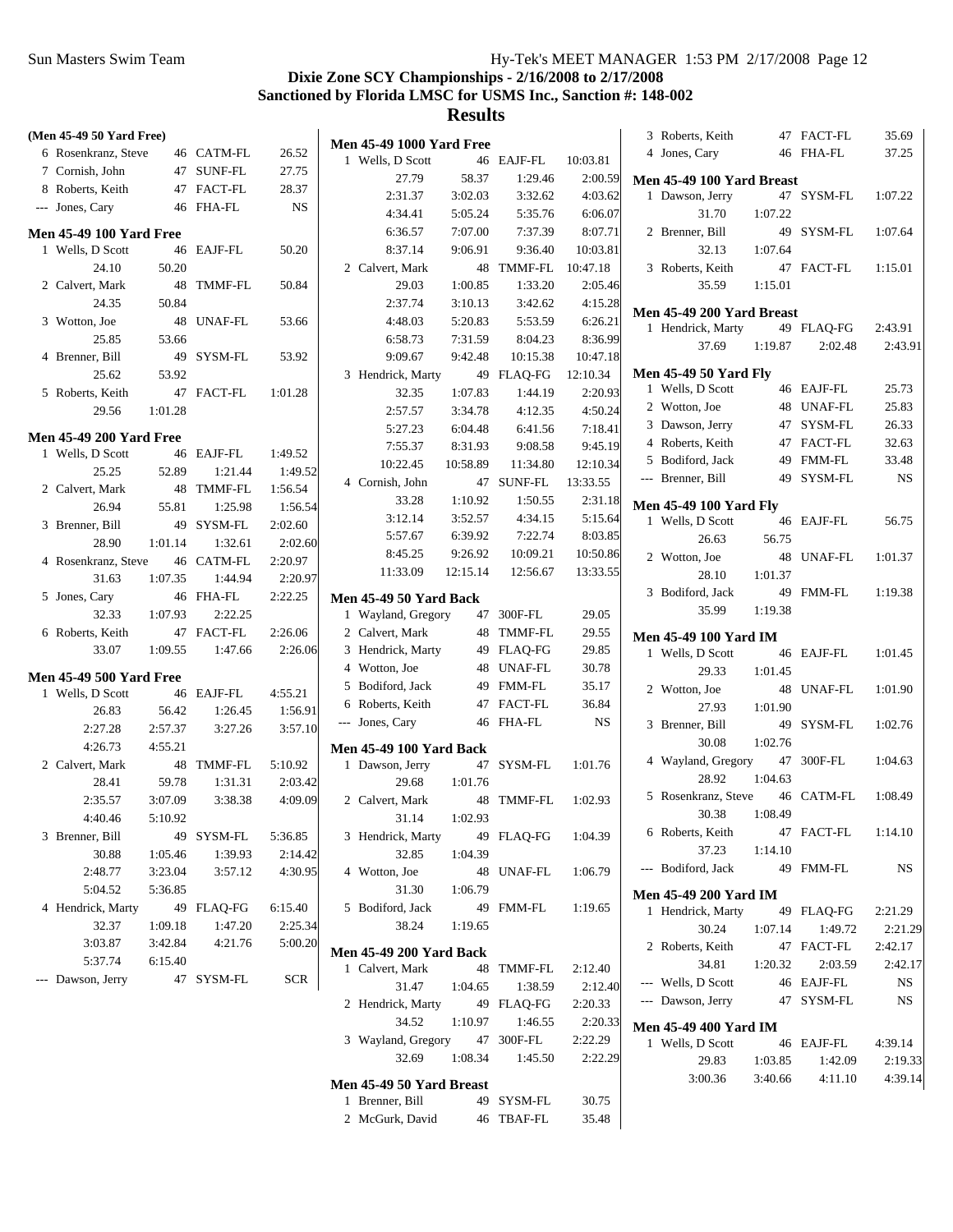## **Dixie Zone SCY Championships - 2/16/2008 to 2/17/2008 Sanctioned by Florida LMSC for USMS Inc., Sanction #: 148-002**

| (Men 45-49 400 Yard IM)                           |          |            |             | 2 Ruelf, Michael               |          | 54 TMMF-FL | 12:50.41  |                                               |         |            |           |
|---------------------------------------------------|----------|------------|-------------|--------------------------------|----------|------------|-----------|-----------------------------------------------|---------|------------|-----------|
| 2 Hendrick, Marty                                 |          | 49 FLAQ-FG | 5:07.96     | 35.28                          | 1:13.48  | 1:52.48    | 2:31.66   | Men 50-54 100 Yard Breast<br>1 Ruelf, Michael |         | 54 TMMF-FL | 1:11.75   |
| 32.83                                             | 1:10.91  | 1:53.22    | 2:33.04     | 3:11.50                        | 3:51.05  | 4:30.27    | 5:09.30   | 33.56                                         | 1:11.75 |            |           |
| 3:16.86                                           | 4:00.62  | 4:35.26    | 5:07.96     | 5:47.98                        | 6:27.13  | 7:06.39    | 7:45.43   | 2 Bliss, Thomas                               |         | 53 UNAF-FL | 1:20.42   |
| --- Dawson, Jerry                                 |          | 47 SYSM-FL | <b>SCR</b>  | 8:24.38                        | 9:03.85  | 9:42.22    | 10:20.06  | 37.87                                         | 1:20.42 |            |           |
|                                                   |          |            |             | 10:57.91                       | 11:35.63 | 12:13.01   | 12:50.41  | 3 Plackis, Paul                               |         |            | 1:26.11   |
| <b>Men 50-54 50 Yard Free</b>                     |          |            |             | 3 Napp, Jerome                 |          | 50 SUNF-FL | 14:38.26  |                                               |         | 53 AQNF-FL |           |
| 1 Allbritton, Steve                               |          | 50 SYSM-FL | 22.88       | 37.37                          |          | 2:03.12    | 2:46.05   | 41.31                                         | 1:26.11 |            |           |
| 2 Bliss, Thomas                                   |          | 53 UNAF-FL | 25.80       | 3:29.35                        | 4:12.50  | 4:56.11    | 5:40.54   | Men 50-54 200 Yard Breast                     |         |            |           |
| 3 Young, Bruce                                    |          | 50 TMMF-FL | 25.86       | 6:25.54                        | 7:09.73  | 7:56.00    | 8:41.04   | 1 Plackis, Paul                               |         | 53 AQNF-FL | 3:15.41   |
| 4 Mina, John                                      |          | 53 SWIM-FL | 26.79       | 9:26.07                        | 10:11.34 | 10:56.45   | 11:40.54  | 45.36                                         | 1:35.61 | 2:27.29    | 3:15.41   |
| 5 Hunt, Steven                                    |          | 50 SUNF-FL | 27.30       | 12:26.80                       | 13:10.43 | 13:55.90   | 14:38.26  |                                               |         |            |           |
| 6 Cajka, Paul                                     |          | 50 SYSM-FL | 51.58       | 4 Rotole, Gregory              |          | 54 FMM-FL  | 17:10.29  | <b>Men 50-54 50 Yard Fly</b>                  |         |            |           |
| --- Claflin, Casey                                |          | 54 TMMF-FL | $_{\rm NS}$ | 44.12                          | 1:34.10  | 2:25.34    | 3:16.63   | 1 Erickson, Tim                               |         | 51 FLAQ-FG | 26.55     |
| --- Napp, Jerome                                  |          | 50 SUNF-FL | $_{\rm NS}$ | 4:09.31                        | 5:00.89  | 5:53.63    | 6:45.04   | 2 Ruelf, Michael                              |         | 54 TMMF-FL | 27.95     |
| <b>Men 50-54 100 Yard Free</b>                    |          |            |             | 7:37.72                        | 8:30.36  | 9:23.64    | 10:15.88  | 3 Bliss, Thomas                               |         | 53 UNAF-FL | 28.38     |
| 1 Erickson, Tim                                   |          | 51 FLAQ-FG | 53.35       | 11:09.18                       | 12:01.28 | 12:53.46   | 13:48.24  | 4 Hunt, Steven                                |         | 50 SUNF-FL | 29.88     |
| 25.46                                             | 53.35    |            |             | 14:39.39                       |          |            |           | --- Claflin, Casey                            |         | 54 TMMF-FL | <b>NS</b> |
| 2 Bliss, Thomas                                   |          | 53 UNAF-FL | 57.43       |                                | 15:31.67 | 16:21.92   | 17:10.29  | --- Mina, John                                |         | 53 SWIM-FL | <b>NS</b> |
| 27.19                                             | 57.43    |            |             | 5 Cajka, Paul                  |          | 50 SYSM-FL | 20:45.74  | <b>Men 50-54 100 Yard Fly</b>                 |         |            |           |
| 3 Hunt, Steven                                    |          | 50 SUNF-FL | 59.85       | 1:02.61                        | 2:03.84  | 3:06.84    | 4:08.74   | 1 Erickson, Tim                               |         | 51 FLAQ-FG | 58.89     |
| 28.95                                             | 59.85    |            |             | 5:12.37                        | 6:13.55  | 7:17.39    | 8:19.80   | 27.72                                         | 58.89   |            |           |
| 4 Cajka, Paul                                     |          | 50 SYSM-FL | 1:51.76     | 9:21.49                        | 10:26.33 | 11:28.18   | 12:30.12  | 2 Ruelf, Michael                              |         | 54 TMMF-FL | 1:05.41   |
|                                                   |          |            |             | 13:33.41                       | 14:35.87 | 15:38.80   | 16:41.55  | 29.94                                         | 1:05.41 |            |           |
| 54.03                                             | 1:51.76  |            |             | 17:43.09                       | 18:44.93 | 19:46.89   | 20:45.74  | --- Hunt, Steven                              |         | 50 SUNF-FL | NS        |
| <b>Men 50-54 200 Yard Free</b>                    |          |            |             | Men 50-54 50 Yard Back         |          |            |           |                                               |         |            |           |
| 1 Erickson, Tim                                   |          | 51 FLAQ-FG | 1:56.33     | 1 Ruelf, Michael               |          | 54 TMMF-FL | 32.66     | <b>Men 50-54 200 Yard Fly</b>                 |         |            |           |
| 26.96                                             | 56.67    | 1:26.83    | 1:56.33     | 2 Stuart, Greg                 |          | 52 SWIM-FL | 33.73     | 1 Bliss, Thomas                               |         | 53 UNAF-FL | 2:29.32   |
| 2 Cajka, Paul                                     |          | 50 SYSM-FL | 4:04.99     | 3 Hunt, Steven                 |          | 50 SUNF-FL | 34.20     | 34.63                                         | 1:13.43 | 1:52.57    | 2:29.32   |
| 57.93                                             | 2:01.84  | 3:04.17    | 4:04.99     | 4 Cajka, Paul                  |          | 50 SYSM-FL | 1:26.30   | 2 Rotole, Gregory                             |         | 54 FMM-FL  | 3:33.75   |
|                                                   |          |            |             | --- Claflin, Casey             |          | 54 TMMF-FL | <b>NS</b> | 48.98                                         | 1:45.63 | 2:40.90    | 3:33.75   |
| <b>Men 50-54 500 Yard Free</b><br>1 Erickson, Tim |          | 51 FLAQ-FG | 5:32.18     |                                |          |            |           | <b>Men 50-54 100 Yard IM</b>                  |         |            |           |
|                                                   |          |            |             | <b>Men 50-54 100 Yard Back</b> |          |            |           | 1 Ruelf, Michael                              |         | 54 TMMF-FL | 1:04.29   |
| 30.97                                             | 1:05.10  | 1:39.02    | 2:12.76     | 1 Claflin, Casey               |          | 54 TMMF-FL | 1:01.61   | 30.67                                         | 1:04.29 |            |           |
| 2:46.53                                           | 3:20.24  | 3:53.79    | 4:27.12     | 29.65                          | 1:01.61  |            |           | 2 Hunt, Steven                                |         | 50 SUNF-FL | 1:09.56   |
| 5:00.26                                           | 5:32.18  |            |             | 2 Bliss, Thomas                |          | 53 UNAF-FL | 1:07.15   | 32.40                                         | 1:09.56 |            |           |
| 2 Ruelf, Michael                                  |          | 54 TMMF-FL | 5:58.44     | 32.75                          | 1:07.15  |            |           | 3 Stuart, Greg                                |         | 52 SWIM-FL | 1:12.47   |
| 32.78                                             | 1:08.08  | 1:44.09    | 2:20.60     | 3 Rotole, Gregory              |          | 54 FMM-FL  | 1:49.55   | 34.10                                         | 1:12.47 |            |           |
| 2:57.74                                           | 3:34.47  | 4:10.85    | 4:47.61     | 51.66                          | 1:49.55  |            |           | 4 Plackis, Paul                               |         | 53 AQNF-FL | 1:27.60   |
| 5:23.85                                           | 5:58.44  |            |             | 4 Cajka, Paul                  |          | 50 SYSM-FL | 3:09.75   |                                               |         |            |           |
| 3 Rotole, Gregory                                 |          | 54 FMM-FL  | 8:26.26     | 1:32.36                        | 3:09.75  |            |           | 42.75<br>--- Claflin, Casey                   | 1:27.60 | 54 TMMF-FL | NS        |
| 42.77                                             | 1:33.55  | 2:26.86    | 3:19.30     | <b>Men 50-54 200 Yard Back</b> |          |            |           |                                               |         |            |           |
| 4:11.32                                           | 5:02.68  | 5:55.59    | 6:48.39     | 1 Bliss, Thomas                |          | 53 UNAF-FL | 2:19.26   | <b>Men 50-54 200 Yard IM</b>                  |         |            |           |
| 7:38.62                                           | 8:26.26  |            |             | 33.18                          | 1:08.35  | 1:44.00    | 2:19.26   | 1 Bliss, Thomas                               |         | 53 UNAF-FL | 2:20.87   |
| 4 Cajka, Paul                                     |          | 50 SYSM-FL | 10:17.62    | 2 Cajka, Paul                  |          | 50 SYSM-FL | 6:37.17   | 28.79                                         | 1:05.15 | 1:47.96    | 2:20.87   |
| 57.04                                             | 2:02.09  | 3:05.77    | 4:09.25     |                                |          |            |           | 2 Ruelf, Michael                              |         | 54 TMMF-FL | 2:23.86   |
| 5:10.38                                           | 6:12.98  | 7:16.75    | 8:19.70     | 1:36.23                        | 3:21.52  | 5:01.04    | 6:37.17   | 30.12                                         | 1:07.93 | 1:49.83    | 2:23.86   |
| 9:21.36                                           | 10:17.62 |            |             | Men 50-54 50 Yard Breast       |          |            |           | 3 Rotole, Gregory                             |         | 54 FMM-FL  | 3:34.88   |
| <b>Men 50-54 1000 Yard Free</b>                   |          |            |             | 1 Allbritton, Steve            |          | 50 SYSM-FL | 32.30     | 44.27                                         | 1:44.79 | 2:48.30    | 3:34.88   |
| 1 Erickson, Tim                                   |          | 51 FLAQ-FG | 10:57.29    | 2 Ruelf, Michael               |          | 54 TMMF-FL | 33.15     | --- Claflin, Casey                            |         | 54 TMMF-FL | NS        |
| 29.52                                             | 1:02.95  | 1:36.57    | 2:10.06     | 3 Young, Bruce                 |          | 50 TMMF-FL | 34.65     |                                               |         |            |           |
|                                                   |          |            |             | 4 Stuart, Greg                 |          | 52 SWIM-FL | 35.32     | <b>Men 50-54 400 Yard IM</b>                  |         |            |           |
| 2:43.83                                           | 3:17.54  | 3:51.21    | 4:24.03     | 5 Hunt, Steven                 |          | 50 SUNF-FL | 36.32     | 1 Bliss, Thomas                               |         | 53 UNAF-FL | 5:03.81   |
| 4:57.60                                           | 5:31.12  | 6:04.46    | 6:37.96     | 6 Bliss, Thomas                |          | 53 UNAF-FL | 36.49     | 31.45                                         | 1:07.63 | 1:46.12    | 2:24.63   |
| 7:11.37                                           | 7:43.97  | 8:16.82    | 8:50.23     | --- Plackis, Paul              |          | 53 AQNF-FL | NS        | 3:09.01                                       | 3:53.34 | 4:29.03    | 5:03.81   |
| 9:22.51                                           | 9:54.79  | 10:26.67   | 10:57.29    |                                |          |            |           |                                               |         |            |           |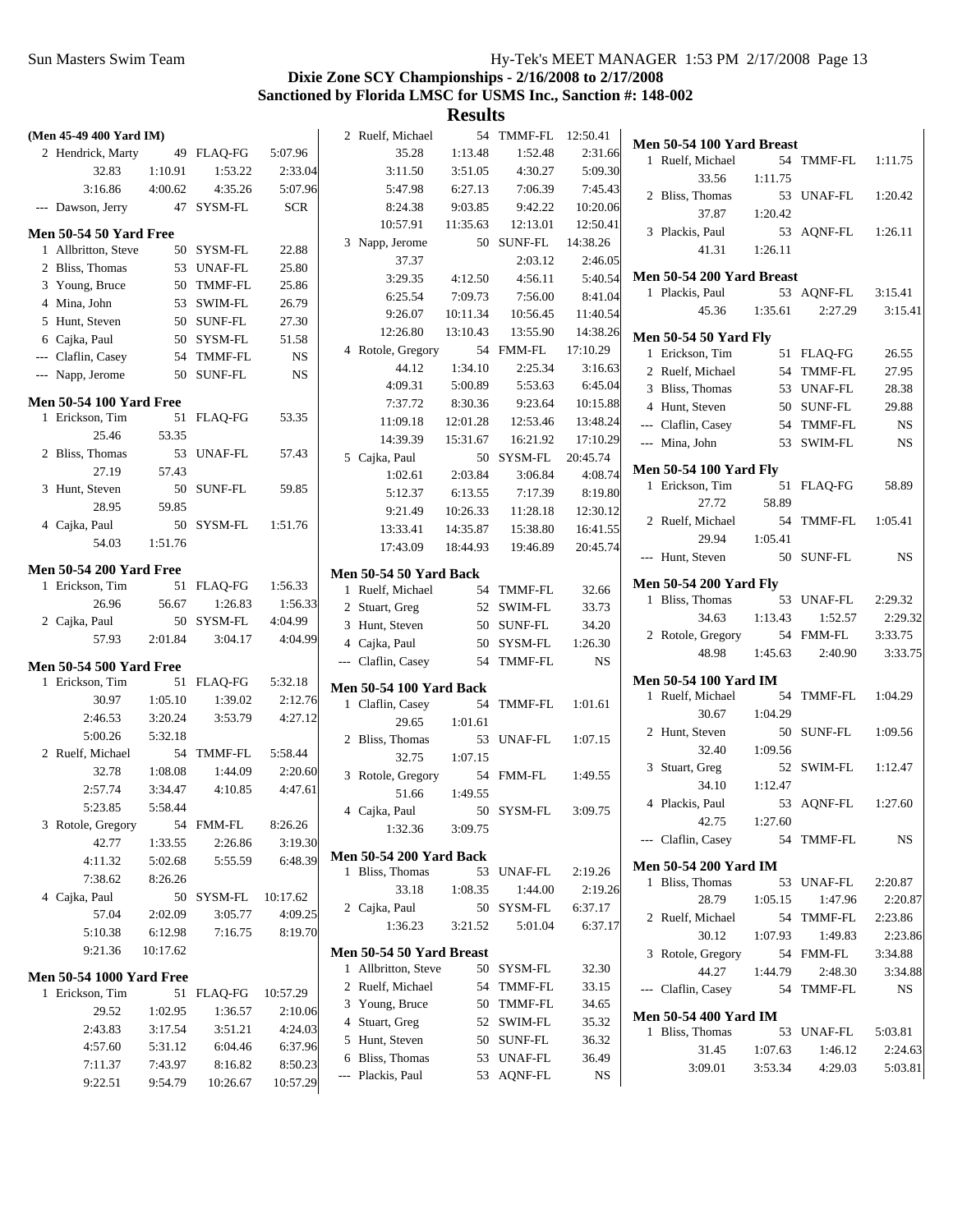## **Dixie Zone SCY Championships - 2/16/2008 to 2/17/2008 Sanctioned by Florida LMSC for USMS Inc., Sanction #: 148-002**

| (Men 50-54 400 Yard IM)                             |         |                          |           | 8 Marzulli, Pat                                      |                    | 59 SPM-FL  | 2:27.36  | 4 Von Spiegelfeld, Aller 59 FHA-FL                 |          |                       | 16:38.38           |
|-----------------------------------------------------|---------|--------------------------|-----------|------------------------------------------------------|--------------------|------------|----------|----------------------------------------------------|----------|-----------------------|--------------------|
| 2 Erickson, Tim                                     |         | 51 FLAQ-FG               | 5:06.39   | 33.51                                                | 1:10.55            | 1:48.77    | 2:27.36  | 44.66                                              | 1:34.88  | 2:26.13               | 3:18.08            |
| 31.96                                               | 1:07.29 | 1:48.49                  | 2:27.78   | 9 Highsmith, William                                 |                    | 55 UNAT-FL | 2:52.79  | 4:09.47                                            | 5:00.55  | 5:51.58               | 6:42.67            |
| 3:13.93                                             | 4:00.34 | 4:34.11                  | 5:06.39   | 35.96                                                | 1:19.57            | 2:52.79    |          | 7:33.40                                            | 8:23.25  | 9:13.50               | 10:03.85           |
| 3 Ruelf, Michael                                    |         | 54 TMMF-FL               | 5:12.78   | 10 Marzulli, John                                    |                    | 59 SUNF-FL | 3:11.07  | 10:53.86                                           | 11:44.94 | 12:35.73              | 13:25.83           |
| 33.38                                               | 1:11.14 | 1:52.58                  | 2:34.09   | 42.14                                                | 1:30.50            | 2:22.23    | 3:11.07  | 14:15.82                                           | 15:04.80 | 15:52.83              | 16:38.38           |
| 3:18.44                                             | 4:02.70 | 4:38.66                  | 5:12.78   |                                                      |                    |            |          | 5 Marzulli, John                                   |          | 59 SUNF-FL            | 18:38.04           |
| 4 Rotole, Gregory                                   |         | 54 FMM-FL                | 7:47.04   | <b>Men 55-59 500 Yard Free</b><br>1 Corrigan, George |                    | 55 TMMF-FL | 5:47.93  | 44.70                                              | 1:38.38  | 2:34.26               | 3:31.91            |
| 48.86                                               | 1:44.95 | 2:50.30                  | 3:55.62   | 32.88                                                | 1:07.93            | 1:43.12    | 2:18.60  | 4:30.81                                            | 5:29.41  | 6:27.52               | 7:25.00            |
| 5:01.60                                             | 6:08.52 | 6:59.83                  | 7:47.04   | 2:54.28                                              | 3:29.49            | 4:04.26    | 4:38.87  | 8:21.69                                            | 9:19.80  | 10:16.66              | 11:13.65           |
|                                                     |         |                          |           | 5:13.53                                              | 5:47.93            |            |          | 12:10.35                                           | 13:06.59 | 14:02.66              | 14:58.17           |
| <b>Men 55-59 50 Yard Free</b><br>1 Carroll, Timothy |         | 56 TMMF-FL               | 25.72     | 2 Marzulli, Pat                                      |                    | 59 SPM-FL  | 6:27.88  | 15:55.18                                           | 16:50.73 | 17:46.25              | 18:38.04           |
|                                                     |         |                          | 25.89     | 33.63                                                |                    | 1:50.58    | 2:30.27  |                                                    |          |                       |                    |
| 2 Corrigan, George<br>3 Polgar, Paul                |         | 55 TMMF-FL<br>59 SUNF-FL | 26.47     | 3:10.14                                              | 1:11.28<br>3:50.05 | 4:29.80    | 5:09.41  | <b>Men 55-59 50 Yard Back</b>                      |          | 56 WIN-FL             | 30.52              |
|                                                     |         |                          |           | 5:48.74                                              | 6:27.88            |            |          | 1 Voisard, Brian                                   |          |                       | 31.73              |
| 4 Davie, Robert                                     |         | 56 SYSM-FL               | 26.49     |                                                      |                    |            |          | 2 Patterson, Cliff                                 |          | 55 CATM-FL            |                    |
| 5 Leech, J Nathan                                   |         | 59 VASF-FL               | 26.72     | 3 Polgar, Paul                                       |                    | 59 SUNF-FL | 6:44.36  | 3 Magin, Randy                                     |          | 59 SARF-FL            | 33.20              |
| 6 Nickodem, Peter                                   |         | 58 HLJF-FL               | 26.81     | 34.57                                                | 1:14.36            | 1:55.34    | 2:37.66  | 4 Davie, Robert                                    |          | 56 SYSM-FL            | 33.69              |
| 7 Lanlgan, Ken                                      |         | 56 SWIM-FL               | 27.54     | 3:19.57                                              | 4:01.38            | 4:43.91    | 5:25.82  | 5 Polgar, Paul                                     |          | 59 SUNF-FL            | 34.76              |
| 8 Highsmith, William                                |         | 55 UNAT-FL               | 32.87     | 6:07.55                                              | 6:44.36            |            |          | 6 Nickodem, Peter                                  |          | 58 HLJF-FL            | 35.16              |
| 9 Marzulli, John                                    |         | 59 SUNF-FL               | 34.87     | 4 Gross, John                                        |                    | 58 TBAF-FL | 7:00.02  | <b>Men 55-59 100 Yard Back</b>                     |          |                       |                    |
| --- Patterson, Cliff                                |         | 55 CATM-FL               | <b>NS</b> | 36.69                                                | 1:17.59            | 1:59.87    | 2:43.22  | 1 Leech, J Nathan                                  |          | 59 VASF-FL            | 1:07.28            |
| <b>Men 55-59 100 Yard Free</b>                      |         |                          |           | 3:27.07                                              | 4:11.57            | 4:56.43    | 5:40.39  | 32.72                                              | 1:07.28  |                       |                    |
| 1 Corrigan, George                                  |         | 55 TMMF-FL               | 57.34     | 6:21.84                                              | 7:00.02            |            |          | 2 Magin, Randy                                     |          | 59 SARF-FL            | 1:11.22            |
| 26.94                                               | 57.34   |                          |           | 5 Highsmith, William                                 |                    | 55 UNAT-FL | 7:33.67  | 34.94                                              | 1:11.22  |                       |                    |
| 2 Leech, J Nathan                                   |         | 59 VASF-FL               | 59.02     | 37.81                                                | 1:21.41            | 2:07.31    | 2:54.27  | --- Patterson, Cliff                               |          | 55 CATM-FL            | NS                 |
| 28.34                                               | 59.02   |                          |           | 3:41.20                                              | 4:28.55            | 5:15.07    | 6:01.78  | --- Donnelly, James                                |          | 58 SARF-FL            | <b>NS</b>          |
| 3 Inman, Grant                                      |         | 56 ACTT-FL               | 59.54     | 6:48.92                                              | 7:33.67            |            |          |                                                    |          |                       |                    |
| 29.76                                               | 59.54   |                          |           | 6 McCord, Dave                                       |                    | 59 SPM-FL  | 8:13.68  | <b>Men 55-59 200 Yard Back</b><br>1 Voisard, Brian |          | 56 WIN-FL             | 2:24.35            |
| 4 Nickodem, Peter                                   |         | 58 HLJF-FL               | 1:00.13   | 42.92                                                | 1:29.53            | 2:18.21    | 3:07.76  | 33.86                                              | 1:09.50  | 1:46.52               | 2:24.35            |
| 27.89                                               | 1:00.13 |                          |           | 3:58.16                                              | 4:50.27            | 5:42.08    | 6:33.82  | 2 Leech, J Nathan                                  |          | 59 VASF-FL            | 2:29.68            |
| 5 Polgar, Paul                                      |         | 59 SUNF-FL               | 1:00.26   | 7:25.19                                              | 8:13.68            |            |          | 35.19                                              |          | 1:51.26               | 2:29.68            |
| 29.01                                               | 1:00.26 |                          |           | 7 Marzulli, John                                     |                    | 59 SUNF-FL | 8:51.45  | 3 Davie, Robert                                    | 1:12.85  | 56 SYSM-FL            | 2:36.66            |
| 6 Highsmith, William                                |         | 55 UNAT-FL               | 1:17.47   | 44.44                                                | 1:39.10            | 2:34.43    | 3:29.69  | 39.78                                              |          |                       |                    |
| 35.67                                               | 1:17.47 |                          |           | 4:23.85                                              | 5:17.71            | 6:13.22    | 7:08.23  |                                                    | 1:19.98  | 1:58.98<br>59 SARF-FL | 2:36.66<br>2:43.58 |
| 7 Marzulli, John                                    |         | 59 SUNF-FL               | 1:18.25   | 8:01.75                                              | 8:51.45            |            |          | 4 Magin, Randy                                     | 1:16.06  |                       |                    |
| 36.03                                               | 1:18.25 |                          |           | <b>Men 55-59 1000 Yard Free</b>                      |                    |            |          | 35.94                                              |          | 1:59.12               | 2:43.58            |
| 8 Macfarland, Chris                                 |         | 55 ACTT-FL               | 1:21.29   | 1 Davie, Robert                                      |                    | 56 SYSM-FL | 12:27.50 | Men 55-59 50 Yard Breast                           |          |                       |                    |
| 38.16                                               | 1:21.29 |                          |           | 35.20                                                | 1:12.88            | 1:51.36    | 2:30.33  | 1 Leech, J Nathan                                  |          | 59 VASF-FL            | 34.00              |
| --- Patterson, Cliff                                |         | 55 CATM-FL               | NS        | 3:09.19                                              | 3:47.30            | 4:25.54    | 5:04.12  | 2 Carroll, Timothy                                 |          | 56 TMMF-FL            | 34.97              |
|                                                     |         |                          |           | 5:42.20                                              | 6:20.11            | 6:58.04    | 7:35.33  | 3 Marzulli, Pat                                    |          | 59 SPM-FL             | 37.86              |
| <b>Men 55-59 200 Yard Free</b>                      |         |                          |           | 8:12.61                                              | 8:49.89            | 9:26.55    | 10:03.79 | 4 Highsmith, William                               |          | 55 UNAT-FL            | 45.75              |
| 1 Corrigan, George                                  |         | 55 TMMF-FL               | 2:07.19   | 10:40.74                                             | 11:17.47           | 11:53.37   | 12:27.50 | Men 55-59 100 Yard Breast                          |          |                       |                    |
| 30.04                                               | 1:02.03 | 1:35.01                  | 2:07.19   | 2 Marzulli, Pat                                      |                    | 59 SPM-FL  | 13:36.19 | 1 Leech, J Nathan                                  |          | 59 VASF-FL            | 1:16.16            |
| 2 Voisard, Brian                                    |         | 56 WIN-FL                | 2:09.73   | 35.82                                                | 1:15.75            | 1:56.63    | 2:37.95  | 35.53                                              | 1:16.16  |                       |                    |
| 30.64                                               | 1:04.01 | 1:37.52                  | 2:09.73   | 3:19.55                                              | 4:01.00            | 4:42.52    | 5:23.78  | 2 Marzulli, Pat                                    |          | 59 SPM-FL             | 1:20.74            |
| 3 Davie, Robert                                     |         | 56 SYSM-FL               | 2:11.20   | 6:05.31                                              | 6:46.33            | 7:27.38    | 8:08.34  | 38.79                                              | 1:20.74  |                       |                    |
| 31.51                                               | 1:05.36 | 1:39.07                  | 2:11.20   | 8:49.24                                              | 9:30.66            | 10:11.57   | 10:52.70 | 3 Highsmith, William                               |          | 55 UNAT-FL            | 1:42.07            |
| 4 Leech, J Nathan                                   |         | 59 VASF-FL               | 2:14.18   | 11:34.08                                             | 12:15.17           | 12:56.31   | 13:36.19 | 49.02                                              | 1:42.07  |                       |                    |
| 31.22                                               | 1:05.29 | 1:39.86                  | 2:14.18   | 3 Highsmith, William                                 |                    | 55 UNAT-FL | 15:02.35 | 4 Macfarland, Chris                                |          |                       |                    |
| 5 Nickodem, Peter                                   |         | 58 HLJF-FL               | 2:19.17   | 37.59                                                |                    | 2:05.63    | 2:51.16  | 48.78                                              | 1:43.37  | 55 ACTT-FL            | 1:43.37            |
| 31.19                                               | 1:05.40 | 1:40.93                  | 2:19.17   | 3:40.82                                              | 4:25.16            | 5:10.31    | 5:55.65  | --- Donnelly, James                                |          | 58 SARF-FL            | NS                 |
| 6 Lanlgan, Ken                                      |         | 56 SWIM-FL               | 2:22.06   | 6:41.50                                              | 7:26.69            | 8:13.05    | 8:58.43  |                                                    |          |                       |                    |
| 32.13                                               | 1:08.99 | 1:45.31                  | 2:22.06   | 9:44.55                                              | 10:30.77           | 11:16.55   | 12:01.96 | Men 55-59 200 Yard Breast                          |          |                       |                    |
| 7 Polgar, Paul                                      |         | 59 SUNF-FL               | 2:25.51   | 12:46.97                                             | 13:32.79           | 14:18.35   | 15:02.35 | 1 Leech, J Nathan                                  |          | 59 VASF-FL            | 2:47.36            |
| 32.77                                               | 1:09.26 | 1:48.30                  | 2:25.51   |                                                      |                    |            |          | 36.12                                              | 1:18.88  | 2:03.28               | 2:47.36            |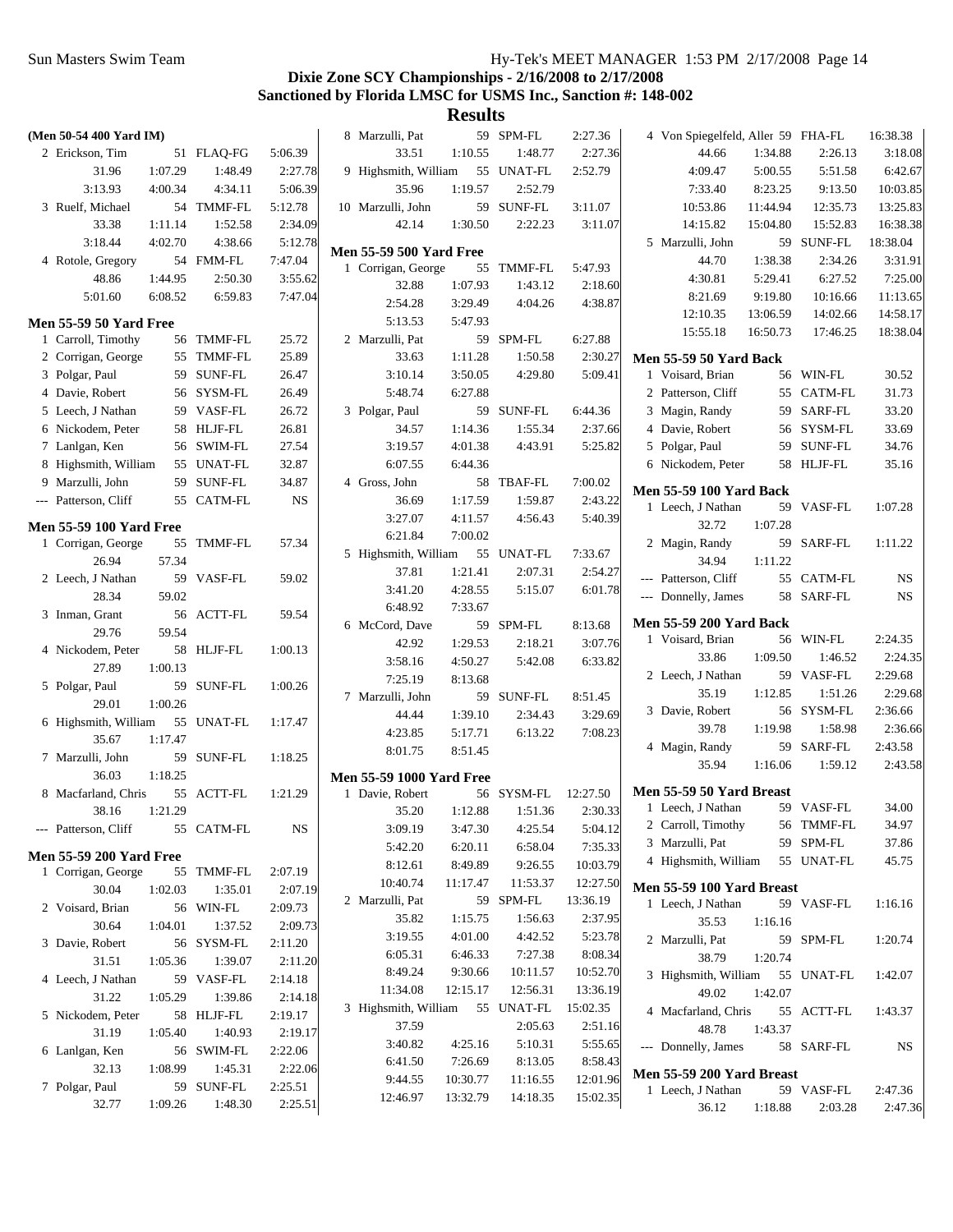| (Men 55-59 200 Yard Breast)                        |         |                |           | 2 Naffziger, Dave                               |         | 60 TMMF-FL   | 1:05.23    |
|----------------------------------------------------|---------|----------------|-----------|-------------------------------------------------|---------|--------------|------------|
| 2 Marzulli, Pat                                    |         | 59 SPM-FL      | 2:58.49   | 30.52                                           | 1:05.23 |              |            |
| 39.36                                              | 1:25.33 | 2:11.64        | 2:58.49   | 3 VanNiekerk, Francois 62 FLAQ-FG               |         |              | 1:32.11    |
| 3 Highsmith, William                               |         | 55 UNAT-FL     | 3:39.77   | 41.45                                           | 1:32.11 |              |            |
| 48.62                                              | 1:42.99 | 2:40.82        | 3:39.77   | --- Soderstrom, Jan                             |         | 62 SYSM-FL   | <b>NS</b>  |
| --- Donnelly, James                                |         | 58 SARF-FL     | <b>NS</b> | <b>Men 60-64 200 Yard Free</b>                  |         |              |            |
|                                                    |         |                |           | 1 Mohl, Bruce                                   |         | 61 SWIM-FL   | 2:03.89    |
| <b>Men 55-59 50 Yard Fly</b><br>1 Patterson, Cliff |         | 55 CATM-FL     | 27.33     | 29.31                                           | 1:01.04 | 1:33.34      | 2:03.89    |
| 2 Daniels, Arthur                                  | 57      | SYSM-FL        | 28.65     | 2 Naffziger, Dave                               |         | 60 TMMF-FL   | 2:35.68    |
| 3 Carroll, Timothy                                 |         | 56 TMMF-FL     | 29.30     | 33.39                                           | 1:11.54 | 1:53.72      | 2:35.68    |
| *4 Magin, Randy                                    |         | 59 SARF-FL     | 29.42     | --- Soderstrom, Jan                             |         | 62 SYSM-FL   | NS.        |
| *4 Polgar, Paul                                    |         | 59 SUNF-FL     | 29.42     |                                                 |         |              |            |
| 6 Nickodem, Peter                                  |         | 58 HLJF-FL     | 30.63     | <b>Men 60-64 500 Yard Free</b>                  |         |              |            |
| 7 Gross, John                                      |         | 58 TBAF-FL     | 32.68     | 1 March, Ed                                     |         | 61 O*H*-LE   | 8:17.83    |
| 8 Macfarland, Chris                                |         | 55 ACTT-FL     | 42.23     | 42.94                                           | 1:31.69 | 2:23.75      | 3:15.48    |
|                                                    |         |                |           | 4:07.34                                         | 4:58.78 | 5:50.44      | 6:41.89    |
| <b>Men 55-59 100 Yard Fly</b>                      |         |                |           | 7:32.39                                         | 8:17.83 |              |            |
| 1 Daniels, Arthur                                  |         | 57 SYSM-FL     | 1:06.75   | --- Soderstrom, Jan                             |         | 62 SYSM-FL   | <b>SCR</b> |
| 32.05                                              | 1:06.75 |                |           | <b>Men 60-64 50 Yard Back</b>                   |         |              |            |
| 2 Patterson, Cliff                                 |         | 55 CATM-FL     | 1:07.08   | 1 Mohl, Bruce                                   |         | 61 SWIM-FL   | 32.00      |
| 30.06                                              | 1:07.08 |                |           | 2 Naffziger, Dave                               |         | 60 TMMF-FL   | 37.47      |
| 3 Gross, John                                      | 1:26.56 | 58 TBAF-FL     | 1:26.56   | 3 VanNiekerk, Francois 62 FLAQ-FG               |         |              | 57.31      |
| 35.01                                              |         |                |           | --- Burns, Joel                                 |         | 61 FLAQ-FG   | NS         |
| <b>Men 55-59 200 Yard Fly</b>                      |         |                |           | --- Soderstrom, Jan                             |         | 62 SYSM-FL   | NS.        |
| --- Voisard, Brian                                 |         | 56 WIN-FL      | NS        | --- Everhart, Stephen                           |         | 61 FMM-FL    | <b>NS</b>  |
| --- Patterson, Cliff                               |         | 55 CATM-FL     | NS        | <b>Men 60-64 100 Yard Back</b>                  |         |              |            |
| <b>Men 55-59 100 Yard IM</b>                       |         |                |           | 1 Naffziger, Dave                               |         | 60 TMMF-FL   | 1:26.46    |
| 1 Leech, J Nathan                                  |         | 59 VASF-FL     | 1:07.85   | 42.07                                           | 1:26.46 |              |            |
| 31.14                                              | 1:07.85 |                |           | 2 VanNiekerk, Francois 62 FLAQ-FG               |         |              | 2:21.90    |
| 2 Magin, Randy                                     |         | 59 SARF-FL     | 1:11.87   | 1:00.82                                         | 2:21.90 |              |            |
| 32.95                                              | 1:11.87 |                |           | --- Burns, Joel                                 |         | 61 FLAQ-FG   | NS.        |
| 3 Highsmith, William                               |         | 55 UNAT-FL     | 1:35.48   | --- Soderstrom, Jan                             |         | 62 SYSM-FL   | NS.        |
| 44.88                                              | 1:35.48 |                |           | --- Mohl, Bruce                                 |         | 61 SWIM-FL   | NS.        |
|                                                    |         |                |           |                                                 |         |              |            |
| <b>Men 55-59 200 Yard IM</b><br>1 Inman, Grant     |         | 56 ACTT-FL     | 2:23.20   | <b>Men 60-64 200 Yard Back</b><br>1 Mohl, Bruce |         | 61 SWIM-FL   | 2:27.73    |
| 31.60                                              | 1:10.09 | 1:51.34        | 2:23.20   | 33.51                                           | 1:11.60 | 1:49.99      | 2:27.73    |
| 2 Leech, J Nathan                                  |         | 59 VASF-FL     | 2:38.93   | --- Soderstrom, Jan                             |         | 62 SYSM-FL   | NS.        |
| 35.86                                              | 1:15.69 | 2:01.96        | 2:38.93   |                                                 |         |              |            |
|                                                    |         |                |           | Men 60-64 50 Yard Breast                        |         |              |            |
| <b>Men 55-59 400 Yard IM</b>                       |         |                |           | 1 Kelley, Bill                                  |         | 60 SYSM-FL   | 33.71      |
| 1 Magin, Randy                                     |         | 59 SARF-FL     | 6:22.05   | 2 Naffziger, Dave                               | 60      | TMMF-FL      | 37.07      |
| 39.56                                              | 1:27.30 | 2:15.06        | 3:02.24   | 3 March, Ed                                     | 61      | $O*H*-LE$    | 43.92      |
| 4:01.55                                            | 4:58.91 | 5:41.70        | 6:22.05   | --- Guthrie, Scott                              |         | 63 UNAT-FL   | NS         |
| <b>Men 60-64 50 Yard Free</b>                      |         |                |           | --- Burns, Joel                                 |         | 61 FLAQ-FG   | NS         |
| 1 Mohl, Bruce                                      | 61      | <b>SWIM-FL</b> | 25.65     | Men 60-64 100 Yard Breast                       |         |              |            |
| 2 Naffziger, Dave                                  |         | 60 TMMF-FL     | 28.04     | 1 Kelley, Bill                                  |         | 60 SYSM-FL   | 1:14.33    |
| 3 Kelley, Bill                                     | 60      | SYSM-FL        | 29.34     | 34.46                                           | 1:14.33 |              |            |
| 4 VanNiekerk, Francois 62 FLAQ-FG                  |         |                | 37.37     | 2 Sjoberg, Darryl                               |         | 62 SYSM-FL   | 1:24.02    |
| --- Everhart, Stephen                              |         | 61 FMM-FL      | NS        | 40.94                                           | 1:24.02 |              |            |
| --- Soderstrom, Jan                                | 62      | SYSM-FL        | NS        | 3 Naffziger, Dave                               |         | 60 TMMF-FL   | 1:24.89    |
|                                                    |         |                |           | 39.28                                           | 1:24.89 |              |            |
| <b>Men 60-64 100 Yard Free</b>                     | 61      | SWIM-FL        | 56.59     | 4 March, Ed                                     |         | 61 $O*H*-LE$ | 1:39.24    |
| 1 Mohl, Bruce<br>27.22                             | 56.59   |                |           | 45.23                                           | 1:39.24 |              |            |
|                                                    |         |                |           | --- Guthrie, Scott                              |         | 63 UNAT-FL   | NS         |
|                                                    |         |                |           |                                                 |         |              |            |

| Men 60-64 200 Yard Breast                     |         |                     |                |
|-----------------------------------------------|---------|---------------------|----------------|
| 1 Kelley, Bill                                |         | 60 SYSM-FL          | 2:51.64        |
| 38.50 1:22.85                                 |         | 2:07.93             | 2:51.64        |
| 2 Sjoberg, Darryl                             | 62      | SYSM-FL             | 3:10.18        |
| 40.95                                         |         | $1:28.41$ $2:18.61$ | 3:10.18        |
|                                               |         |                     |                |
| <b>Men 60-64 50 Yard Fly</b><br>1 Mohl, Bruce | 61      | SWIM-FL             | 27.87          |
| --- Burns, Joel                               |         | 61 FLAQ-FG          | NS             |
| --- Guthrie, Scott                            | 63      | UNAT-FL             | <b>NS</b>      |
|                                               |         |                     |                |
| <b>Men 60-64 100 Yard Fly</b>                 |         |                     |                |
| --- Burns, Joel                               | 61      | FLAQ-FG             | NS             |
| <b>Men 60-64 200 Yard Fly</b>                 |         |                     |                |
| --- Burns, Joel                               | 61      | FLAQ-FG             | NS             |
| <b>Men 60-64 100 Yard IM</b>                  |         |                     |                |
| 1 Mohl, Bruce                                 | 61      | SWIM-FL             | 1:04.96        |
| 29.96 1:04.96                                 |         |                     |                |
| 2 Kelley, Bill                                | - 60    | SYSM-FL             | 1:18.03        |
| 39.97                                         | 1:18.03 |                     |                |
| 3 March, Ed                                   | 61      | $O*H*-LE$           | 1:40.42        |
| 49.58                                         | 1:40.42 |                     |                |
| --- Burns, Joel                               | 61      | FLAQ-FG             | <b>NS</b>      |
| <b>Men 60-64 200 Yard IM</b>                  |         |                     |                |
| 1 Mohl, Bruce                                 | 61      | SWIM-FL             | 2:23.28        |
| 30.21 1:08.65                                 |         | 1:51.41             | 2:23.28        |
| --- Burns, Joel                               | 61      | FLAQ-FG             | <b>NS</b>      |
| <b>Men 65-69 50 Yard Free</b>                 |         |                     |                |
| 1 Wiedamann, Karl                             | 69      | UNAF-FL             | 29.11          |
| 2 Ward, James                                 | 68      | <b>FLAQ-FG</b>      | 31.13          |
| 3 Rodenfels, Bill                             | 65      | 300F-FL             | 32.56          |
| 4 Browne, James                               | 69      | <b>FMM-FL</b>       | 32.97          |
| 5 Kelly, Timothy                              | 67      | VASF-FL             | 35.86          |
| --- Oakes, David                              | 67      | SYSM-FL             | D <sub>O</sub> |
| <b>Men 65-69 100 Yard Free</b>                |         |                     |                |
| 1 Ward, James                                 | 68      | FLAQ-FG             | 1:11.64        |
| 33.13                                         | 1:11.64 |                     |                |
| Browne, James<br>2                            | 69      | <b>FMM-FL</b>       | 1:14.59        |
| 35.10                                         | 1:14.59 |                     |                |
| 3 Rodenfels, Bill                             | 65      | 300F-FL             | 1:14.63        |
| 35.62                                         | 1:14.63 |                     |                |
| <b>Men 65-69 200 Yard Free</b>                |         |                     |                |
| 1 Oakes, David                                | 67      | SYSM-FL             | 2:40.89        |
| 33.46                                         | 1:15.56 | 1:59.00             | 2:40.89        |
| 2 Browne, James                               | 69      | <b>FMM-FL</b>       | 2:52.03        |
| 39.20                                         | 1:22.52 | 2:07.80             | 2:52.03        |
| 3 Ward, James                                 | 68      | FLAQ-FG             | 2:54.90        |
| 39.70                                         | 1:23.98 | 2:10.46             | 2:54.90        |
| $\overline{4}$<br>Rodenfels, Bill             | 65      | 300F-FL             | 2:56.00        |
| 36.83                                         | 1:20.61 | 2:09.42             | 2:56.00        |
| 5 Kelly, Timothy                              | 67      | VASF-FL             | 2:56.93        |
| 40.55                                         | 1:25.48 | 2:11.43             | 2:56.93        |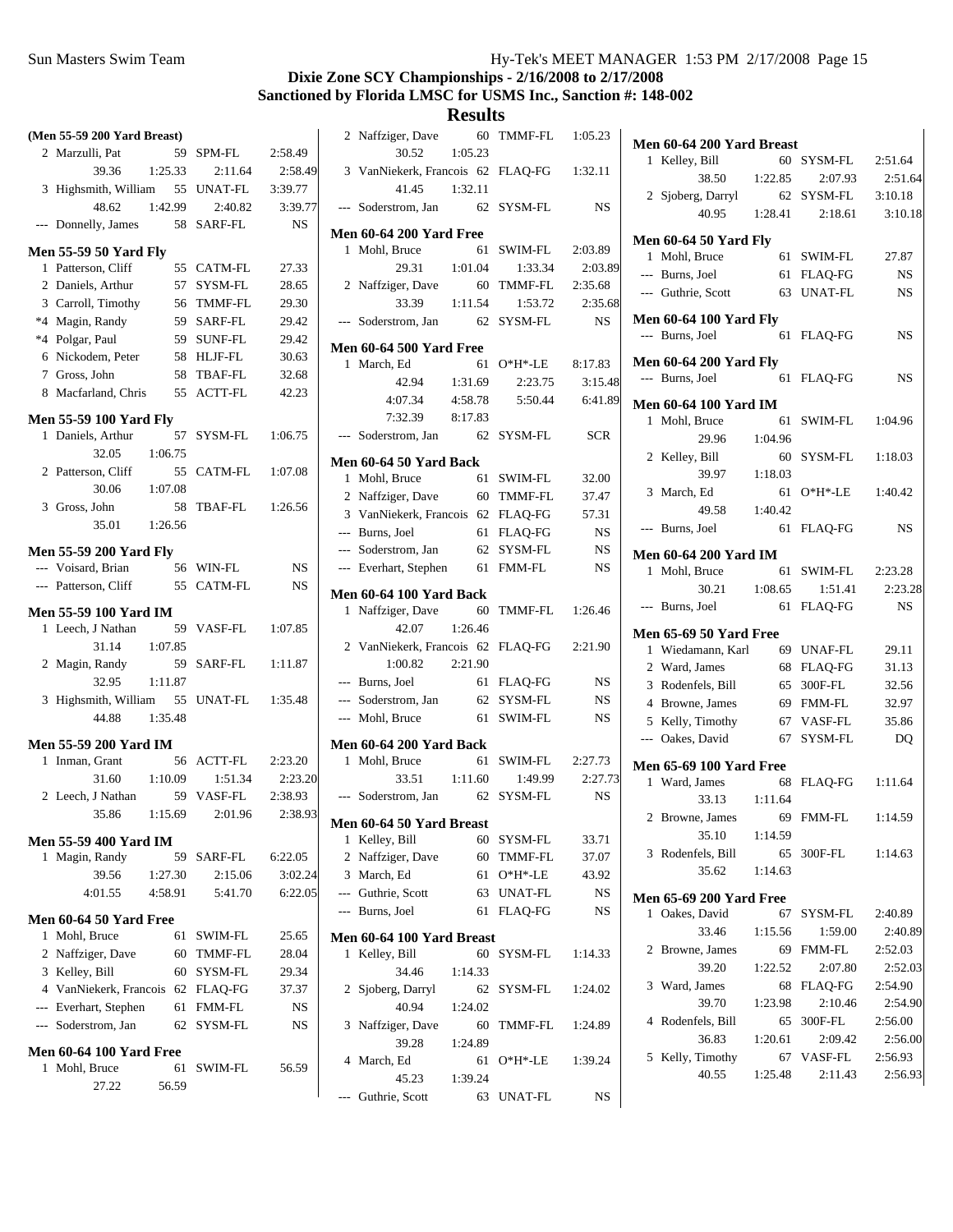|                | <b>Men 65-69 500 Yard Free</b>           |         |          |                    |                |
|----------------|------------------------------------------|---------|----------|--------------------|----------------|
| $\mathbf{1}$   | Rodenfels, Bill                          |         | 65       | 300F-FL            | 8:08.27        |
|                | 40.04                                    | 1:26.67 |          | 2:17.31            | 3:06.54        |
|                | 3:57.03                                  | 4:46.58 |          | 5:37.10            | 6:27.14        |
|                | 7:19.09                                  | 8:08.27 |          |                    |                |
|                | 2 Ward, James                            |         | 68       | <b>FLAQ-FG</b>     | 8:29.22        |
|                | 47.41                                    | 1:39.16 |          | 2:33.46            | 3:28.10        |
|                | 4:20.04                                  | 5:11.97 |          | 6:03.03            | 6:54.16        |
|                | 7:43.92                                  | 8:29.22 |          |                    |                |
|                | Men 65-69 50 Yard Back                   |         |          |                    |                |
| 1              | Trimble, Gary                            |         | 65       | SYSM-FL            | 35.00          |
| $\overline{2}$ | Puchalski, Donald                        |         |          | 68 SUNF-FL         | 35.12          |
|                | 3 Oakes, David                           |         | 67       | SYSM-FL            | 35.81          |
|                | 4 Rodenfels, Bill                        |         | 65       | 300F-FL            | 42.02          |
|                | 5 Browne, James                          |         | 69       | FMM-FL             | 43.55          |
|                | 6 Kelly, Timothy                         |         | 67       | VASF-FL            | 47.82          |
|                | <b>Men 65-69 100 Yard Back</b>           |         |          |                    |                |
|                | 1 Rodenfels, Bill                        |         | 65       | 300F-FL            | 1:36.13        |
|                | 46.70                                    | 1:36.13 |          |                    |                |
|                | 2 Browne, James                          |         | 69       | <b>FMM-FL</b>      | 1:41.69        |
|                | 49.98                                    | 1:41.69 |          |                    |                |
|                |                                          |         |          |                    |                |
|                | Men 65-69 50 Yard Breast                 |         |          |                    |                |
| 1              | Trimble, Gary                            |         | 65<br>69 | SYSM-FL            | 35.09          |
|                | 2 Wiedamann, Karl<br>3 Puchalski, Donald |         |          | UNAF-FL<br>SUNF-FL | 35.23<br>35.78 |
|                | 4 Kilbourne, Charles                     |         | 68<br>68 | FMM-FL             | 37.80          |
|                | 5 Wakelin, Fred                          |         | 65       | SWIF-FL            | 39.21          |
|                | 6 Ward, James                            |         | 68       | <b>FLAQ-FG</b>     | 47.72          |
|                |                                          |         |          |                    |                |
|                | Men 65-69 100 Yard Breast                |         |          |                    |                |
| 1              | Wiedamann, Karl                          |         | 69       | UNAF-FL            | 1:16.05        |
|                | 35.90                                    | 1:16.05 |          |                    |                |
| 2              | Trimble, Gary                            |         | 65       | SYSM-FL            | 1:21.18        |
|                | 37.88                                    | 1:21.18 |          |                    |                |
| 3              | Wakelin, Fred<br>39.83                   | 1:24.03 | 65       | <b>SWIF-FL</b>     | 1:24.03        |
|                | 4 Kilbourne, Charles 68                  |         |          | <b>FMM-FL</b>      | 1:35.32        |
|                | 45.38                                    | 1:35.32 |          |                    |                |
| $---$          | Puchalski, Donald 68                     |         |          | SUNF-FL            | NS             |
|                |                                          |         |          |                    |                |
|                | Men 65-69 200 Yard Breast                |         |          |                    |                |
| 1              | Wiedamann, Karl                          |         | 69       | UNAF-FL            | 2:49.76        |
|                |                                          | 1:22.05 |          | 2:06.26            | 2:49.76        |
|                | 2 Wakelin, Fred                          |         | 65       | SWIF-FL            | 3:01.59        |
|                | 41.49                                    | 1:26.98 |          | 2:13.86            | 3:01.59        |
| 3              | Kilbourne, Charles<br>42.02              |         | - 68     | FMM-FL<br>2:29.40  | 3:19.00        |
|                |                                          | 1:33.48 |          |                    | 3:19.00        |
|                | <b>Men 65-69 50 Yard Fly</b>             |         |          |                    |                |
| 1              | Trimble, Gary                            |         | 65       | SYSM-FL            | 32.48          |
|                | 2 Rodenfels, Bill                        |         | 65       | 300F-FL            | 37.35          |
|                | 3 Kilbourne, Charles                     |         | 68       | <b>FMM-FL</b>      | 37.38          |
|                | 4 Browne, James                          |         | 69       | <b>FMM-FL</b>      | 39.71          |
|                | --- Puchalski, Donald                    |         | 68       | SUNF-FL            | NS             |

|                                                                                                                                                                  |                                                                                                                                                                                                                                                                                                                                                                                                                             | 3:37.06                                                                                                                                                                                                                                                                                                                                                                                                                                                                                                                                                                                                                                                                                                                                                                                                                                                                                                               |
|------------------------------------------------------------------------------------------------------------------------------------------------------------------|-----------------------------------------------------------------------------------------------------------------------------------------------------------------------------------------------------------------------------------------------------------------------------------------------------------------------------------------------------------------------------------------------------------------------------|-----------------------------------------------------------------------------------------------------------------------------------------------------------------------------------------------------------------------------------------------------------------------------------------------------------------------------------------------------------------------------------------------------------------------------------------------------------------------------------------------------------------------------------------------------------------------------------------------------------------------------------------------------------------------------------------------------------------------------------------------------------------------------------------------------------------------------------------------------------------------------------------------------------------------|
|                                                                                                                                                                  |                                                                                                                                                                                                                                                                                                                                                                                                                             | 3:37.06                                                                                                                                                                                                                                                                                                                                                                                                                                                                                                                                                                                                                                                                                                                                                                                                                                                                                                               |
|                                                                                                                                                                  |                                                                                                                                                                                                                                                                                                                                                                                                                             |                                                                                                                                                                                                                                                                                                                                                                                                                                                                                                                                                                                                                                                                                                                                                                                                                                                                                                                       |
|                                                                                                                                                                  |                                                                                                                                                                                                                                                                                                                                                                                                                             | 4:06.96                                                                                                                                                                                                                                                                                                                                                                                                                                                                                                                                                                                                                                                                                                                                                                                                                                                                                                               |
|                                                                                                                                                                  |                                                                                                                                                                                                                                                                                                                                                                                                                             |                                                                                                                                                                                                                                                                                                                                                                                                                                                                                                                                                                                                                                                                                                                                                                                                                                                                                                                       |
|                                                                                                                                                                  |                                                                                                                                                                                                                                                                                                                                                                                                                             |                                                                                                                                                                                                                                                                                                                                                                                                                                                                                                                                                                                                                                                                                                                                                                                                                                                                                                                       |
|                                                                                                                                                                  |                                                                                                                                                                                                                                                                                                                                                                                                                             |                                                                                                                                                                                                                                                                                                                                                                                                                                                                                                                                                                                                                                                                                                                                                                                                                                                                                                                       |
|                                                                                                                                                                  |                                                                                                                                                                                                                                                                                                                                                                                                                             |                                                                                                                                                                                                                                                                                                                                                                                                                                                                                                                                                                                                                                                                                                                                                                                                                                                                                                                       |
|                                                                                                                                                                  |                                                                                                                                                                                                                                                                                                                                                                                                                             |                                                                                                                                                                                                                                                                                                                                                                                                                                                                                                                                                                                                                                                                                                                                                                                                                                                                                                                       |
|                                                                                                                                                                  |                                                                                                                                                                                                                                                                                                                                                                                                                             |                                                                                                                                                                                                                                                                                                                                                                                                                                                                                                                                                                                                                                                                                                                                                                                                                                                                                                                       |
|                                                                                                                                                                  |                                                                                                                                                                                                                                                                                                                                                                                                                             |                                                                                                                                                                                                                                                                                                                                                                                                                                                                                                                                                                                                                                                                                                                                                                                                                                                                                                                       |
|                                                                                                                                                                  |                                                                                                                                                                                                                                                                                                                                                                                                                             |                                                                                                                                                                                                                                                                                                                                                                                                                                                                                                                                                                                                                                                                                                                                                                                                                                                                                                                       |
|                                                                                                                                                                  |                                                                                                                                                                                                                                                                                                                                                                                                                             |                                                                                                                                                                                                                                                                                                                                                                                                                                                                                                                                                                                                                                                                                                                                                                                                                                                                                                                       |
|                                                                                                                                                                  |                                                                                                                                                                                                                                                                                                                                                                                                                             |                                                                                                                                                                                                                                                                                                                                                                                                                                                                                                                                                                                                                                                                                                                                                                                                                                                                                                                       |
|                                                                                                                                                                  |                                                                                                                                                                                                                                                                                                                                                                                                                             |                                                                                                                                                                                                                                                                                                                                                                                                                                                                                                                                                                                                                                                                                                                                                                                                                                                                                                                       |
|                                                                                                                                                                  |                                                                                                                                                                                                                                                                                                                                                                                                                             | NS                                                                                                                                                                                                                                                                                                                                                                                                                                                                                                                                                                                                                                                                                                                                                                                                                                                                                                                    |
|                                                                                                                                                                  |                                                                                                                                                                                                                                                                                                                                                                                                                             |                                                                                                                                                                                                                                                                                                                                                                                                                                                                                                                                                                                                                                                                                                                                                                                                                                                                                                                       |
|                                                                                                                                                                  |                                                                                                                                                                                                                                                                                                                                                                                                                             |                                                                                                                                                                                                                                                                                                                                                                                                                                                                                                                                                                                                                                                                                                                                                                                                                                                                                                                       |
|                                                                                                                                                                  | 2:36.64                                                                                                                                                                                                                                                                                                                                                                                                                     | 3:36.98                                                                                                                                                                                                                                                                                                                                                                                                                                                                                                                                                                                                                                                                                                                                                                                                                                                                                                               |
|                                                                                                                                                                  |                                                                                                                                                                                                                                                                                                                                                                                                                             | 7:09.37                                                                                                                                                                                                                                                                                                                                                                                                                                                                                                                                                                                                                                                                                                                                                                                                                                                                                                               |
|                                                                                                                                                                  |                                                                                                                                                                                                                                                                                                                                                                                                                             |                                                                                                                                                                                                                                                                                                                                                                                                                                                                                                                                                                                                                                                                                                                                                                                                                                                                                                                       |
|                                                                                                                                                                  |                                                                                                                                                                                                                                                                                                                                                                                                                             | 26.61                                                                                                                                                                                                                                                                                                                                                                                                                                                                                                                                                                                                                                                                                                                                                                                                                                                                                                                 |
|                                                                                                                                                                  |                                                                                                                                                                                                                                                                                                                                                                                                                             | 27.32                                                                                                                                                                                                                                                                                                                                                                                                                                                                                                                                                                                                                                                                                                                                                                                                                                                                                                                 |
|                                                                                                                                                                  |                                                                                                                                                                                                                                                                                                                                                                                                                             |                                                                                                                                                                                                                                                                                                                                                                                                                                                                                                                                                                                                                                                                                                                                                                                                                                                                                                                       |
|                                                                                                                                                                  |                                                                                                                                                                                                                                                                                                                                                                                                                             |                                                                                                                                                                                                                                                                                                                                                                                                                                                                                                                                                                                                                                                                                                                                                                                                                                                                                                                       |
|                                                                                                                                                                  |                                                                                                                                                                                                                                                                                                                                                                                                                             |                                                                                                                                                                                                                                                                                                                                                                                                                                                                                                                                                                                                                                                                                                                                                                                                                                                                                                                       |
|                                                                                                                                                                  |                                                                                                                                                                                                                                                                                                                                                                                                                             |                                                                                                                                                                                                                                                                                                                                                                                                                                                                                                                                                                                                                                                                                                                                                                                                                                                                                                                       |
|                                                                                                                                                                  |                                                                                                                                                                                                                                                                                                                                                                                                                             |                                                                                                                                                                                                                                                                                                                                                                                                                                                                                                                                                                                                                                                                                                                                                                                                                                                                                                                       |
|                                                                                                                                                                  |                                                                                                                                                                                                                                                                                                                                                                                                                             |                                                                                                                                                                                                                                                                                                                                                                                                                                                                                                                                                                                                                                                                                                                                                                                                                                                                                                                       |
|                                                                                                                                                                  |                                                                                                                                                                                                                                                                                                                                                                                                                             |                                                                                                                                                                                                                                                                                                                                                                                                                                                                                                                                                                                                                                                                                                                                                                                                                                                                                                                       |
|                                                                                                                                                                  |                                                                                                                                                                                                                                                                                                                                                                                                                             |                                                                                                                                                                                                                                                                                                                                                                                                                                                                                                                                                                                                                                                                                                                                                                                                                                                                                                                       |
|                                                                                                                                                                  |                                                                                                                                                                                                                                                                                                                                                                                                                             |                                                                                                                                                                                                                                                                                                                                                                                                                                                                                                                                                                                                                                                                                                                                                                                                                                                                                                                       |
|                                                                                                                                                                  |                                                                                                                                                                                                                                                                                                                                                                                                                             | 2:28.90<br>2:28.90                                                                                                                                                                                                                                                                                                                                                                                                                                                                                                                                                                                                                                                                                                                                                                                                                                                                                                    |
|                                                                                                                                                                  |                                                                                                                                                                                                                                                                                                                                                                                                                             | 2:39.45                                                                                                                                                                                                                                                                                                                                                                                                                                                                                                                                                                                                                                                                                                                                                                                                                                                                                                               |
|                                                                                                                                                                  |                                                                                                                                                                                                                                                                                                                                                                                                                             | 2:39.45                                                                                                                                                                                                                                                                                                                                                                                                                                                                                                                                                                                                                                                                                                                                                                                                                                                                                                               |
|                                                                                                                                                                  |                                                                                                                                                                                                                                                                                                                                                                                                                             |                                                                                                                                                                                                                                                                                                                                                                                                                                                                                                                                                                                                                                                                                                                                                                                                                                                                                                                       |
|                                                                                                                                                                  |                                                                                                                                                                                                                                                                                                                                                                                                                             |                                                                                                                                                                                                                                                                                                                                                                                                                                                                                                                                                                                                                                                                                                                                                                                                                                                                                                                       |
|                                                                                                                                                                  |                                                                                                                                                                                                                                                                                                                                                                                                                             | 7:16.46                                                                                                                                                                                                                                                                                                                                                                                                                                                                                                                                                                                                                                                                                                                                                                                                                                                                                                               |
|                                                                                                                                                                  |                                                                                                                                                                                                                                                                                                                                                                                                                             | 2:51.18                                                                                                                                                                                                                                                                                                                                                                                                                                                                                                                                                                                                                                                                                                                                                                                                                                                                                                               |
|                                                                                                                                                                  |                                                                                                                                                                                                                                                                                                                                                                                                                             | 5:51.70                                                                                                                                                                                                                                                                                                                                                                                                                                                                                                                                                                                                                                                                                                                                                                                                                                                                                                               |
|                                                                                                                                                                  |                                                                                                                                                                                                                                                                                                                                                                                                                             |                                                                                                                                                                                                                                                                                                                                                                                                                                                                                                                                                                                                                                                                                                                                                                                                                                                                                                                       |
|                                                                                                                                                                  |                                                                                                                                                                                                                                                                                                                                                                                                                             | <b>SCR</b>                                                                                                                                                                                                                                                                                                                                                                                                                                                                                                                                                                                                                                                                                                                                                                                                                                                                                                            |
|                                                                                                                                                                  |                                                                                                                                                                                                                                                                                                                                                                                                                             |                                                                                                                                                                                                                                                                                                                                                                                                                                                                                                                                                                                                                                                                                                                                                                                                                                                                                                                       |
|                                                                                                                                                                  |                                                                                                                                                                                                                                                                                                                                                                                                                             |                                                                                                                                                                                                                                                                                                                                                                                                                                                                                                                                                                                                                                                                                                                                                                                                                                                                                                                       |
|                                                                                                                                                                  |                                                                                                                                                                                                                                                                                                                                                                                                                             |                                                                                                                                                                                                                                                                                                                                                                                                                                                                                                                                                                                                                                                                                                                                                                                                                                                                                                                       |
|                                                                                                                                                                  |                                                                                                                                                                                                                                                                                                                                                                                                                             |                                                                                                                                                                                                                                                                                                                                                                                                                                                                                                                                                                                                                                                                                                                                                                                                                                                                                                                       |
| 2 Browne, James<br>2 Browne, James<br>1 Cavanaugh, Cav<br>3 Dobler, Wally<br>1 Geer, Dren<br>33.89<br>34.83<br>38.39<br>3:36.18<br>6:36.70<br>--- Jones, Burwell | <b>Men 65-69 100 Yard Fly</b><br>48.77 1:42.91<br><b>Men 65-69 200 Yard Fly</b><br><b>Men 65-69 100 Yard IM</b><br>33.46 1:14.03<br>34.85 1:14.30<br><b>Men 65-69 200 Yard IM</b><br><b>Men 65-69 400 Yard IM</b><br><b>Men 70-74 50 Yard Free</b><br><b>Men 70-74 100 Yard Free</b><br>29.93 1:01.89<br>33.58 1:09.95<br><b>Men 70-74 200 Yard Free</b><br><b>Men 70-74 500 Yard Free</b><br>1:21.66<br>4:21.80<br>7:16.46 | 1 Kilbourne, Charles 68 FMM-FL 1:28.05<br>40.65 1:28.05<br>69 FMM-FL 1:42.91<br>1 Kilbourne, Charles 68 FMM-FL<br>42.84 1:36.26<br>2:37.23<br>69 FMM-FL 4:06.96<br>$57.54$ 1:59.88 3:05.65<br>1 Puchalski, Donald 68 SUNF-FL 1:14.03<br>2 Trimble, Gary 65 SYSM-FL 1:14.30<br>3 Browne, James 69 FMM-FL 1:38.50<br>45.65 1:38.50<br>1 Browne, James 69 FMM-FL 3:39.14<br>47.87 1:46.08 2:53.17 3:39.14<br>--- Puchalski, Donald 68 SUNF-FL<br>1 Kilbourne, Charles 68 FMM-FL 7:09.37<br>44.41 1:38.51<br>4:33.17   5:30.47   6:21.06<br>72 GOLD-FG<br>2 McIntyre, David 70 GOLD-FG<br>74 GOLD-FG 30.40<br>4 Stollmeyer, Michael 70 SWFA-FL 31.29<br>1 Cavanaugh, Cav 72 GOLD-FG 1:01.89<br>2 Stollmeyer, Michael 70 SWFA-FL 1:09.95<br>73<br>SYSM-FL<br>1:12.11<br>1:51.37<br>SWFA-FL<br>2 Stollmeyer, Michael 70<br>2:01.05<br>1:16.01<br>1 Stollmeyer, Michael 70<br>SWFA-FL<br>2:05.95<br>5:07.17<br>74<br>SYSM-FL |

| <b>Men 70-74 1000 Yard Free</b>                        |               |                       |                    |  |  |  |  |
|--------------------------------------------------------|---------------|-----------------------|--------------------|--|--|--|--|
| 1 Stollmeyer, Michael 70 SWFA-FL 14:39.67              |               |                       |                    |  |  |  |  |
| 38.67                                                  | 1:21.89       | 2:07.38               | 2:52.24            |  |  |  |  |
| 3:37.69                                                | 4:22.99       | 5:08.58               | 5:54.11            |  |  |  |  |
| 6:38.39                                                | 7:23.24       | 8:08.36               | 8:52.94            |  |  |  |  |
| 9:37.50                                                | 10:21.81      | 11:06.35              | 11:51.07           |  |  |  |  |
| 12:34.24                                               | 13:18.57      | 14:02.35              | 14:39.67           |  |  |  |  |
| <b>Men 70-74 50 Yard Back</b>                          |               |                       |                    |  |  |  |  |
| Jones, Burwell<br>1                                    |               | 74 SYSM-FL            | 33.66              |  |  |  |  |
| 2 McIntyre, David                                      |               | 70 GOLD-FG            | 33.73              |  |  |  |  |
| 3 Dobler, Wally                                        |               | 74 GOLD-FG            | 37.71              |  |  |  |  |
| 4 Stollmeyer, Michael 70 SWFA-FL                       |               |                       | 39.95              |  |  |  |  |
|                                                        |               |                       |                    |  |  |  |  |
| <b>Men 70-74 100 Yard Back</b><br>Jones, Burwell<br>1  | 74            | SYSM-FL               | 1:14.20            |  |  |  |  |
| 36.10                                                  | 1:14.20       |                       |                    |  |  |  |  |
| 2 Dobler, Wally                                        | 74            | GOLD-FG               | 1:26.51            |  |  |  |  |
| 41.31 1:26.51                                          |               |                       |                    |  |  |  |  |
|                                                        |               |                       |                    |  |  |  |  |
| <b>Men 70-74 200 Yard Back</b>                         |               |                       |                    |  |  |  |  |
| Jones, Burwell<br>1                                    | 74            | SYSM-FL               | 2:43.00            |  |  |  |  |
| 37.37                                                  | 1:18.90       | 2:00.79               | 2:43.00            |  |  |  |  |
| 2 Geer, Dren                                           |               | 73 SYSM-FL            | 3:09.07            |  |  |  |  |
|                                                        |               | 44.77 1:32.41 2:21.06 | 3:09.07            |  |  |  |  |
| Men 70-74 50 Yard Breast                               |               |                       |                    |  |  |  |  |
| 1 Dobler, Wally                                        |               | 74 GOLD-FG            | 38.92              |  |  |  |  |
| 2 McIntyre, David                                      |               | 70 GOLD-FG            | 39.28              |  |  |  |  |
| --- Pesetsky, Walter                                   |               | 73 FLAQ-FG            | <b>NS</b>          |  |  |  |  |
| Men 70-74 100 Yard Breast                              |               |                       |                    |  |  |  |  |
| 1 Pesetsky, Walter 73 FLAQ-FG                          |               |                       | 1:41.75            |  |  |  |  |
| 47.44 1:41.75                                          |               |                       |                    |  |  |  |  |
|                                                        |               |                       |                    |  |  |  |  |
| Men 70-74 200 Yard Breast                              |               |                       |                    |  |  |  |  |
| 1 Pesetsky, Walter 73 FLAQ-FG<br>48.61 1:46.37 2:49.14 |               |                       | 3:52.03<br>3:52.03 |  |  |  |  |
|                                                        |               |                       |                    |  |  |  |  |
| <b>Men 70-74 50 Yard Fly</b>                           |               |                       |                    |  |  |  |  |
| 1 Cavanaugh, Cav                                       |               | 72 GOLD-FG            | 32.90              |  |  |  |  |
| 2 Dobler, Wally                                        |               | 74 GOLD-FG            | 33.21              |  |  |  |  |
| 3<br>Pesetsky, Walter                                  | 73            | <b>FLAO-FG</b>        | 42.51              |  |  |  |  |
| <b>Men 70-74 100 Yard Fly</b>                          |               |                       |                    |  |  |  |  |
| 1 Pesetsky, Walter                                     |               | 73 FLAO-FG            | 1:42.73            |  |  |  |  |
| 44.48                                                  | 1:42.73       |                       |                    |  |  |  |  |
| <b>Men 70-74 200 Yard Flv</b>                          |               |                       |                    |  |  |  |  |
| Pesetsky, Walter<br>1                                  |               | 73 FLAQ-FG            | 4:05.53            |  |  |  |  |
|                                                        | 47.20 1:42.95 | 2:49.14               | 4:05.53            |  |  |  |  |
| --- Geer, Dren                                         |               | 73 SYSM-FL            | <b>NS</b>          |  |  |  |  |
|                                                        |               |                       |                    |  |  |  |  |
| <b>Men 70-74 100 Yard IM</b><br>1 McIntyre, David      |               | 70 GOLD-FG            | 1:12.95            |  |  |  |  |
| 33.05                                                  | 1:12.95       |                       |                    |  |  |  |  |
| 2 Jones, Burwell                                       |               | 74 SYSM-FL            | 1:14.29            |  |  |  |  |
| 35.03                                                  | 1:14.29       |                       |                    |  |  |  |  |
| 3 Cavanaugh, Cav                                       |               | 72 GOLD-FG            | 1:15.39            |  |  |  |  |
| 34.73                                                  | 1:15.39       |                       |                    |  |  |  |  |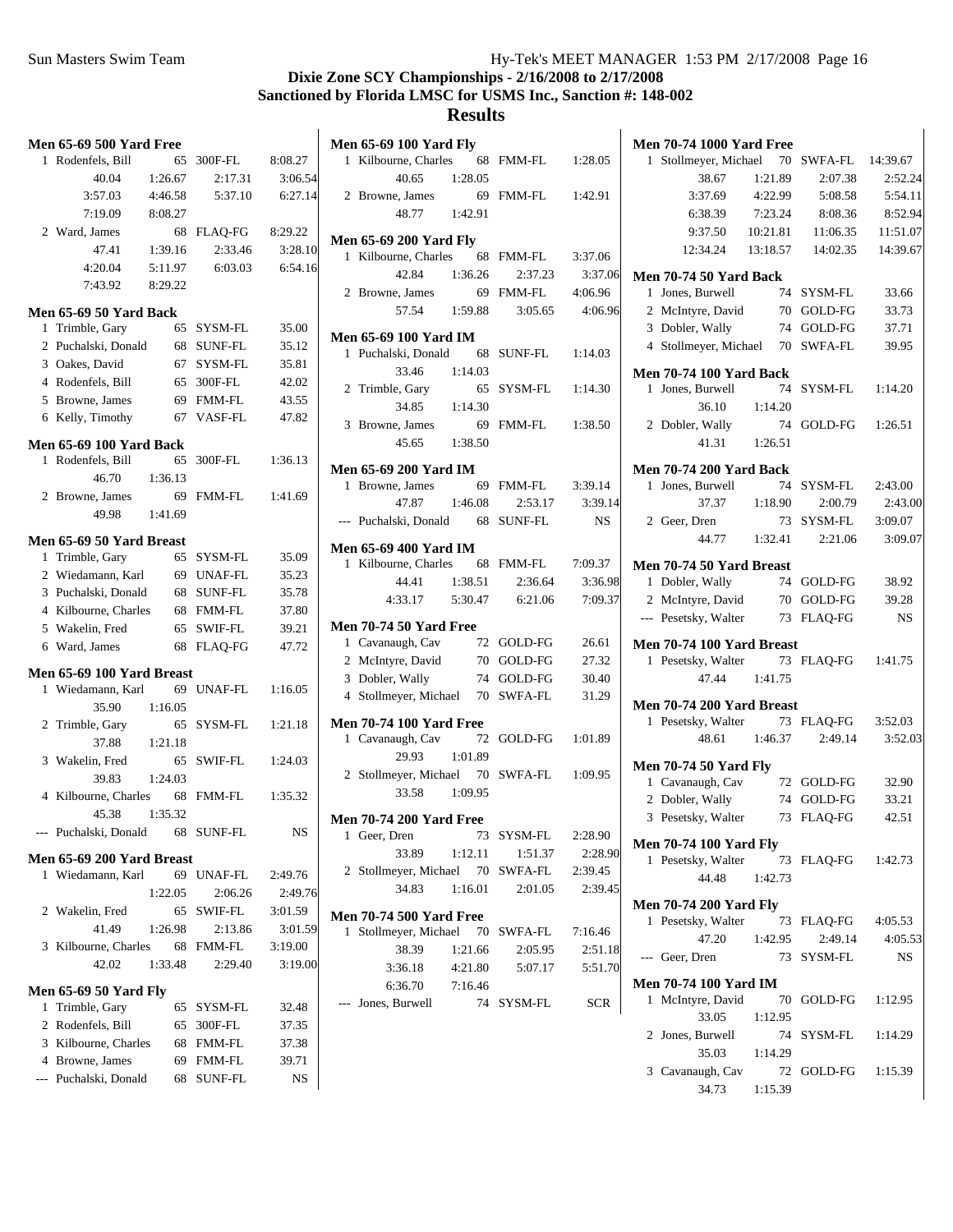## **Dixie Zone SCY Championships - 2/16/2008 to 2/17/2008 Sanctioned by Florida LMSC for USMS Inc., Sanction #: 148-002**

| (Men 70-74 100 Yard IM)        |          |                      |            | <b>Men 75-79 1000 Yard Free</b>                       |          |               |           | <b>Men 75-79 200 Yard Breast</b>  |            |            |
|--------------------------------|----------|----------------------|------------|-------------------------------------------------------|----------|---------------|-----------|-----------------------------------|------------|------------|
| 4 Dobler, Wally                |          | 74 GOLD-FG           | 1:19.30    | 1 Beach, Bob                                          |          | 77 SPM-FL     | 16:27.32  | 1 MacDonald, Robert               | 79 SWIF-FL | 3:16.65    |
| 36.48                          | 1:19.30  |                      |            | 44.92                                                 | 1:30.80  | 2:17.66       | 3:05.76   | 43.94<br>1:33.47                  | 2:24.12    | 3:16.65    |
| <b>Men 70-74 200 Yard IM</b>   |          |                      |            | 3:54.03                                               | 4:44.40  | 5:35.65       | 6:26.55   | 2 Weatherbee, Charles             | 75 FMM-FL  | 3:44.06    |
| 1 Jones, Burwell               |          | 74 SYSM-FL           | 2:51.63    | 7:18.19                                               | 8:09.66  | 9:00.43       | 9:50.10   | 3 Schlegel, Charles               | 78 FMM-FL  | 4:15.75    |
| 37.40                          | 1:19.63  | 2:13.31              | 2:51.63    | 10:39.85                                              | 11:30.20 | 12:20.01      | 13:10.30  | 55.55<br>2:01.46                  | 3:09.79    | 4:15.75    |
| 2 Cavanaugh, Cav               |          | 72 GOLD-FG           | 2:54.57    | 13:59.91                                              | 14:49.69 | 15:39.48      | 16:27.32  | 4 Burbridge, Keith                | 79 BLUE-FL | 6:04.88    |
| 35.34                          | 1:23.00  | 2:18.24              | 2:54.57    | 2 Burbridge, Keith                                    |          | 79 BLUE-FL    | 31:08.45  | 1:18.33<br>2:51.42                | 4:28.76    | 6:04.88    |
| --- Dobler, Wally              |          | 74 GOLD-FG           | NS         | 1:09.04                                               | 2:41.22  | 4:17.87       | 5:53.19   | --- Kohnken, Charles              | 76 SPM-FL  | <b>NS</b>  |
|                                |          |                      |            | 7:27.68                                               | 9:03.92  | 10:39.68      | 12:16.60  |                                   |            |            |
| <b>Men 70-74 400 Yard IM</b>   |          |                      |            | 13:51.65                                              | 15:26.78 | 17:03.29      | 18:37.73  | <b>Men 75-79 50 Yard Fly</b>      |            |            |
| --- Jones, Burwell             |          | 74 SYSM-FL           | <b>SCR</b> | 20:10.08                                              | 21:43.32 | 23:19.86      | 24:54.40  | --- Torsney, Mike                 | 77 SPM-FL  | <b>NS</b>  |
| <b>Men 75-79 50 Yard Free</b>  |          |                      |            | 26:29.53                                              | 28:05.35 | 29:39.23      | 31:08.45  | <b>Men 75-79 100 Yard Fly</b>     |            |            |
| 1 Weatherbee, Charles          |          | 75 FMM-FL            | 31.79      |                                                       |          |               |           | --- Torsney, Mike                 | 77 SPM-FL  | <b>NS</b>  |
| 2 Pitts, James                 |          | 77 FMM-FL            | 33.89      | <b>Men 75-79 50 Yard Back</b>                         |          |               |           |                                   |            |            |
| 3 Schlegel, Charles            |          | 78 FMM-FL            | 34.65      | 1 Schlegel, Charles                                   |          | 78 FMM-FL     | 42.95     | <b>Men 75-79 100 Yard IM</b>      |            |            |
| 4 Ferris, Harold               |          | 77 SPM-FL            | 34.77      | 2 Ferris, Harold                                      |          | 77 SPM-FL     | 49.81     | 1 Weatherbee, Charles             | 75 FMM-FL  | 1:28.86    |
| 5 Beach, Bob                   |          | 77 SPM-FL            | 37.53      | 3 Burbridge, Keith                                    |          | 79 BLUE-FL    | 1:18.83   | 1:28.86<br>40.83                  |            |            |
| 6 Johnson, Ralph               |          | 76 FMM-FL            | 39.10      |                                                       |          |               |           | --- Kohnken, Charles              | 76 SPM-FL  | <b>NS</b>  |
| 7 Burbridge, Keith             |          | 79 BLUE-FL           | 1:02.25    | <b>Men 75-79 100 Yard Back</b><br>1 Schlegel, Charles |          | 78 FMM-FL     | 1:33.09   | <b>Men 75-79 200 Yard IM</b>      |            |            |
|                                |          |                      |            | 45.03                                                 | 1:33.09  |               |           | 1 Weatherbee, Charles 75 FMM-FL   |            | 3:21.01    |
| <b>Men 75-79 100 Yard Free</b> |          |                      |            | 2 Weatherbee, Charles 75 FMM-FL                       |          |               |           | 46.13<br>1:39.63                  | 2:40.10    | 3:21.01    |
| 1 Pitts, James                 |          | 77 FMM-FL            | 1:17.10    |                                                       |          |               | 1:36.89   | 2 MacDonald, Robert               | 79 SWIF-FL | 3:25.57    |
| 36.70                          | 1:17.10  |                      |            | 47.52                                                 | 1:36.89  |               |           | 45.93<br>1:41.71                  | 2:38.35    | 3:25.57    |
| 2 Beach, Bob                   |          | 77 SPM-FL            | 1:19.68    | 3 Burbridge, Keith                                    |          | 79 BLUE-FL    | 2:52.26   |                                   |            |            |
| 39.47                          | 1:19.68  |                      |            | 1:23.92                                               | 2:52.26  |               |           | <b>Men 75-79 400 Yard IM</b>      |            |            |
| 3 Johnson, Ralph               |          | 76 FMM-FL            | 1:29.45    | --- Ferris, Harold                                    |          | 77 SPM-FL     | <b>NS</b> | --- Weatherbee, Charles 75 FMM-FL |            | <b>SCR</b> |
| 43.07                          | 1:29.45  |                      |            | <b>Men 75-79 200 Yard Back</b>                        |          |               |           | Men 80-84 50 Yard Free            |            |            |
| 4 Burbridge, Keith             |          | 79 BLUE-FL           | 2:31.63    | 1 Weatherbee, Charles 75 FMM-FL                       |          |               | 3:30.18   | 1 Homans, Harrison                | 80 FMM-FL  | 42.60      |
| 1:02.26                        | 2:31.63  |                      |            | 49.25                                                 | 1:44.10  | 2:39.71       | 3:30.18   | 2 Williams, Robert                | 80 FMM-FL  | 43.11      |
| --- Ferris, Harold             |          | 77 SPM-FL            | <b>NS</b>  | 2 Schlegel, Charles                                   |          | 78 FMM-FL     | 3:34.98   |                                   |            |            |
|                                |          |                      |            | 50.41                                                 | 1:44.85  | 2:39.97       | 3:34.98   | <b>Men 80-84 100 Yard Free</b>    |            |            |
| <b>Men 75-79 200 Yard Free</b> |          | 77 SPM-FL            | 2:59.02    | 3 Torsney, Mike                                       |          | 77 SPM-FL     | 3:39.49   | 1 Homans, Harrison                | 80 FMM-FL  | 1:36.94    |
| 1 Beach, Bob                   | 1:25.38  |                      | 2:59.02    | 51.11                                                 | 1:46.84  | 2:42.35       | 3:39.49   | 44.78<br>1:36.94                  |            |            |
| 41.67                          |          | 2:11.31<br>77 FMM-FL |            | 4 Coxhead, Ralph                                      |          | 79 SPM-FL     | 4:28.31   | 2 Ramirez-Miller, Alex 83 SPM-FL  |            | 1:56.28    |
| 2 Pitts, James                 |          |                      | 3:04.17    | 58.73                                                 | 2:08.01  | 3:18.25       | 4:28.31   | 57.07<br>1:56.28                  |            |            |
| 41.30                          | 1:29.05  | 2:16.95              | 3:04.17    | 5 Burbridge, Keith                                    |          | 79 BLUE-FL    | 6:02.58   | <b>Men 80-84 200 Yard Free</b>    |            |            |
| 3 Ferris, Harold               |          | 77 SPM-FL            | 3:40.43    | 1:22.03                                               | 2:56.07  | 4:28.98       | 6:02.58   | 1 Homans, Harrison                | 80 FMM-FL  | 3:45.62    |
| 50.08                          | 1:45.94  | 2:45.09              | 3:40.43    | --- Kohnken, Charles                                  |          | 76 SPM-FL     | <b>NS</b> | 1:48.95<br>51.57                  | 2:49.05    | 3:45.62    |
| 4 Burbridge, Keith             |          | 79 BLUE-FL           | 5:40.97    |                                                       |          |               |           | 2 Ramirez-Miller, Alex 83 SPM-FL  |            | 4:02.75    |
| 1:11.40                        | 2:39.93  | 4:09.82              | 5:40.97    | Men 75-79 50 Yard Breast                              |          |               |           | 58.63<br>2:02.74                  | 3:04.31    | 4:02.75    |
| <b>Men 75-79 500 Yard Free</b> |          |                      |            | 1 Schlegel, Charles                                   |          | $78\;$ FMM-FL | 46.17     |                                   |            |            |
| 1 Beach, Bob                   |          | 77 SPM-FL            | 8:17.69    | 2 Johnson, Ralph                                      |          | 76 FMM-FL     | 49.59     | <b>Men 80-84 500 Yard Free</b>    |            |            |
| 43.65                          | 1:30.29  | 2:18.77              | 3:07.85    | Men 75-79 100 Yard Breast                             |          |               |           | 1 Homans, Harrison                | 80 FMM-FL  | 10:37.47   |
| 3:59.16                        | 4:51.68  | 5:43.99              | 6:36.40    | 1 MacDonald, Robert                                   |          | 79 SWIF-FL    | 1:30.06   | 2:04.02<br>59.67                  | 3:12.25    | 4:20.09    |
| 7:28.37                        | 8:17.69  |                      |            | 41.73                                                 | 1:30.06  |               |           | 5:26.15<br>6:31.47                | 7:35.04    | 8:37.99    |
| 2 Pitts, James                 |          | 77 FMM-FL            | 8:54.26    | 2 Weatherbee, Charles 75 FMM-FL                       |          |               | 1:44.26   | 9:39.30<br>10:37.47               |            |            |
| 44.04                          | 1:37.37  | 2:31.19              | 3:26.35    | 48.25                                                 | 1:44.26  |               |           | 2 Hutinger, Paul                  | 83 FMM-FL  | 10:50.39   |
| 4:23.41                        | 5:19.81  | 6:15.13              | 7:10.19    | 3 Schlegel, Charles                                   |          | 78 FMM-FL     | 1:47.08   | 2:08.62<br>1:01.98                | 3:17.04    | 4:24.26    |
| 8:03.49                        | 8:54.26  |                      |            | 48.32                                                 | 1:47.08  |               |           | 5:30.80<br>6:37.46                | 7:42.20    | 8:46.03    |
| 3 Burbridge, Keith             |          | 79 BLUE-FL           | 14:51.78   | 4 Johnson, Ralph                                      |          | 76 FMM-FL     | 1:52.23   | 9:50.38<br>10:50.39               |            |            |
| 1:11.67                        | 2:39.99  | 4:13.39              | 5:46.44    | 51.46                                                 | 1:52.23  |               |           | 3 Ramirez-Miller, Alex 83 SPM-FL  |            | 10:53.76   |
| 7:20.13                        | 8:50.86  | 10:21.09             | 11:51.49   | 5 Burbridge, Keith                                    |          | 79 BLUE-FL    | 2:44.63   | 1:06.03<br>2:10.83                |            |            |
| 13:25.18                       | 14:51.78 |                      |            | 1:15.13                                               | 2:44.63  |               |           | 5:26.73                           | 7:41.76    | 8:46.07    |
|                                |          |                      |            |                                                       |          |               |           | 9:53.37<br>10:53.76               |            |            |
| --- Ferris, Harold             |          | 77 SPM-FL            | <b>SCR</b> |                                                       |          |               |           |                                   |            |            |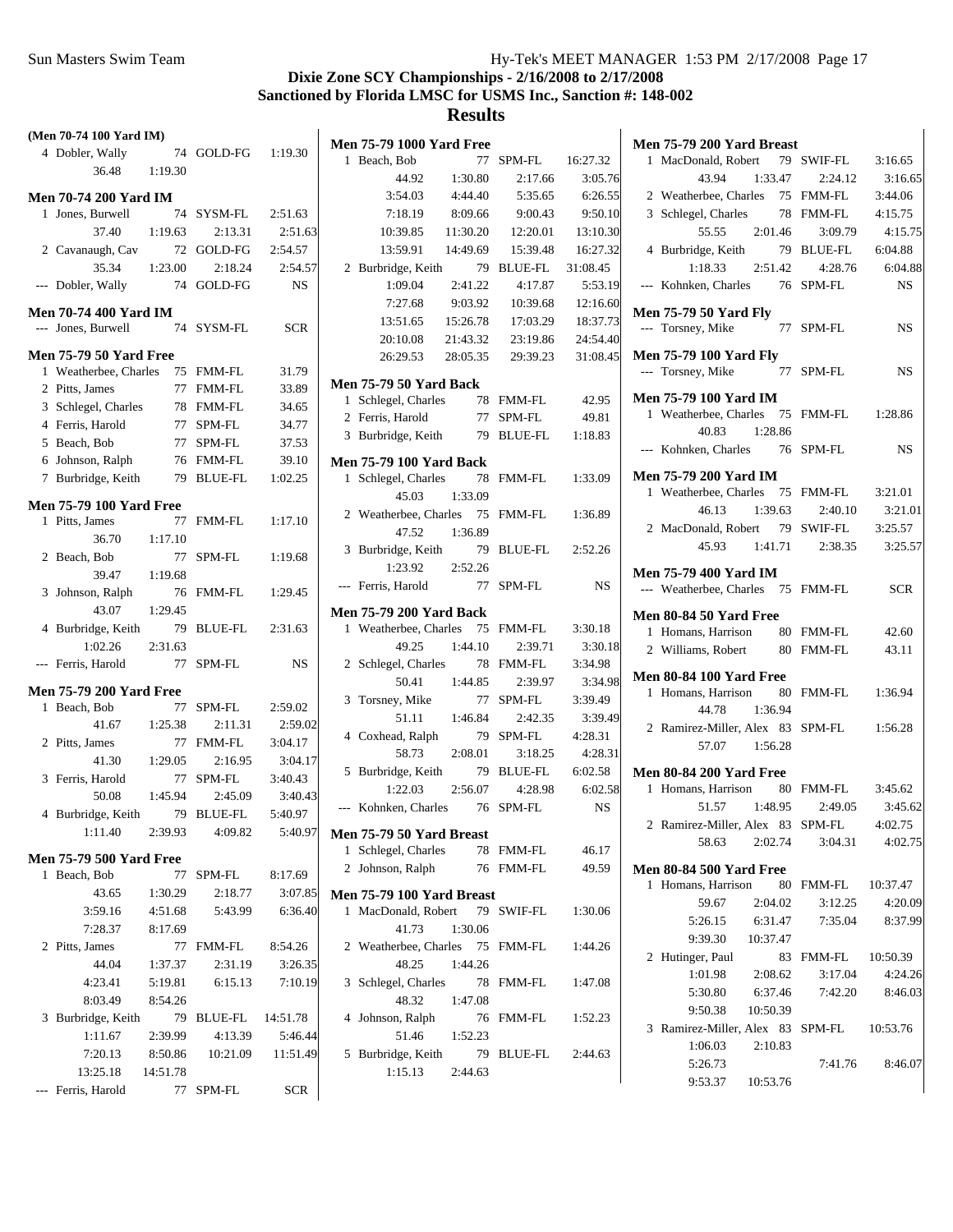| <b>Men 80-84 1000 Yard Free</b>  |           |          | <b>Men 80-84 200 Yard IM</b>                        |                         |                      |
|----------------------------------|-----------|----------|-----------------------------------------------------|-------------------------|----------------------|
| 1 Ramirez-Miller, Alex 83 SPM-FL |           | 22:08.03 | 1 Williams, Robert                                  | 80 FMM-FL               | 4:44.90              |
| 2:12.55                          | 3:20.33   | 4:26.74  | 1:13.76<br>2:22.25                                  | 3:49.39                 | 4:44.90              |
| 6:39.97                          |           |          | <b>Men 85-89 50 Yard Free</b>                       |                         |                      |
|                                  |           | 14:30.87 | 1 Eastwood, Cliff                                   | 86 FMM-FL               | 1:07.69              |
| 16:42.80<br>20:00.36<br>21:04.96 | 22:08.03  | 18:54.81 | 2 Schofield, Elliott                                | 85 SUNF-FL              | 1:08.28              |
|                                  |           |          | --- Edwards, Charles                                | 88 FMM-FL               | <b>NS</b>            |
| Men 80-84 50 Yard Back           |           |          | <b>Men 85-89 100 Yard Free</b>                      |                         |                      |
| 1 Hutinger, Paul                 | 83 FMM-FL | 42.84    | 1 Eastwood, Cliff                                   | 86 FMM-FL               | 2:56.45              |
| 2 Williams, Robert               | 80 FMM-FL | 48.55    | 1:29.95<br>2:56.45                                  |                         |                      |
| 3 Homans, Harrison               | 80 FMM-FL | 48.58    | 2 Schofield, Elliott                                | 85 SUNF-FL              | 3:35.10              |
| Men 80-84 100 Yard Back          |           |          | 1:28.21<br>3:35.10                                  |                         |                      |
| 1 Hutinger, Paul                 | 83 FMM-FL | 1:40.65  | --- Edwards, Charles                                | 88 FMM-FL               | <b>NS</b>            |
| 48.87<br>1:40.65                 |           |          | <b>Men 85-89 200 Yard Free</b>                      |                         |                      |
| 2 Homans, Harrison               | 80 FMM-FL | 1:49.29  | 1 Eastwood, Cliff                                   | 86 FMM-FL               | 6:13.05              |
| 53.64<br>1:49.29                 |           |          | 1:17.14<br>2:50.64                                  | 4:35.50                 | 6:13.05              |
| 3 Williams, Robert               | 80 FMM-FL | 1:49.91  | --- Edwards, Charles                                | 88 FMM-FL               | NS.                  |
| 51.34<br>1:49.91                 |           |          |                                                     |                         |                      |
| 4 Ramirez-Miller, Alex 83 SPM-FL |           | 2:06.01  | <b>Men 85-89 500 Yard Free</b><br>1 Eastwood, Cliff | 86 FMM-FL               | 18:32.16             |
| 58.34<br>2:06.01                 |           |          | 1:35.36<br>3:22.38                                  | 5:16.76                 | 7:08.01              |
| <b>Men 80-84 200 Yard Back</b>   |           |          | 9:02.77<br>10:58.80                                 | 12:54.41                | 14:51.80             |
| 1 Hutinger, Paul                 | 83 FMM-FL | 3:50.05  | 16:51.42<br>18:32.16                                |                         |                      |
| 53.14<br>1:52.50                 | 2:55.10   | 3:50.05  | 2 Schofield, Elliott                                | 85 SUNF-FL              | 24:20.36             |
| 2 Homans, Harrison               | 80 FMM-FL | 3:52.33  | 2:02.65<br>4:34.69                                  |                         | 9:44.48              |
| 53.80<br>1:51.85                 | 2:54.23   | 3:52.33  | 12:15.70<br>14:44.23                                | 17:09.03                | 19:30.29             |
| 3 Williams, Robert               | 80 FMM-FL | 4:08.16  | 21:54.61<br>24:20.36                                |                         |                      |
| 54.78<br>1:57.33                 | 3:02.59   | 4:08.16  |                                                     |                         |                      |
| 4 Ramirez-Miller, Alex 83 SPM-FL |           | 4:36.51  | <b>Men 85-89 50 Yard Back</b>                       |                         |                      |
| 1:02.08                          | 3:26.15   | 4:36.51  | 1 Schofield, Elliott<br>--- Edwards, Charles        | 85 SUNF-FL<br>88 FMM-FL | 1:33.36<br><b>NS</b> |
| Men 80-84 50 Yard Breast         |           |          |                                                     |                         |                      |
| 1 Williams, Robert               | 80 FMM-FL | 1:02.84  | <b>Men 85-89 100 Yard Back</b>                      |                         |                      |
| Men 80-84 100 Yard Breast        |           |          | 1 Schofield, Elliott                                | 85 SUNF-FL              | 3:46.43              |
| 1 Williams, Robert               | 80 FMM-FL | 2:18.15  | 1:40.81<br>3:46.43                                  |                         |                      |
| 1:04.10<br>2:18.15               |           |          | <b>Men 85-89 200 Yard Back</b>                      |                         |                      |
|                                  |           |          | 1 Schofield, Elliott                                | 85 SUNF-FL              | 8:40.39              |
| Men 80-84 200 Yard Breast        | 80 FMM-FL |          | 4:07.16<br>1:48.45                                  | 6:26.21                 | 8:40.39              |
| 1 Williams, Robert<br>1:06.15    |           | 5:11.88  | Men 85-89 50 Yard Breast                            |                         |                      |
| 2:24.26                          | 3:47.64   | 5:11.88  | --- Edwards, Charles                                | 88 FMM-FL               | NS.                  |
| <b>Men 80-84 50 Yard Fly</b>     |           |          |                                                     |                         |                      |
| 1 Hutinger, Paul                 | 83 FMM-FL | 52.18    | Men 85-89 100 Yard Breast                           |                         |                      |
| 2 Williams, Robert               | 80 FMM-FL | 1:01.64  | --- Brainin, Abrasha                                | 85 SPM-FL               | NS.                  |
| <b>Men 80-84 100 Yard Fly</b>    |           |          | Men 85-89 200 Yard Breast                           |                         |                      |
| 1 Hutinger, Paul                 | 83 FMM-FL | 2:02.65  | --- Brainin, Abrasha                                | 85 SPM-FL               | NS                   |
| 1:00.26<br>2:02.65               |           |          | <b>Men 85-89 50 Yard Fly</b>                        |                         |                      |
| <b>Men 80-84 200 Yard Fly</b>    |           |          | --- Edwards, Charles                                | 88 FMM-FL               | NS.                  |
| --- Hutinger, Paul               | 83 FMM-FL | NS.      |                                                     |                         |                      |
|                                  |           |          | Men 85-89 100 Yard IM<br>--- Edwards, Charles       | 88 FMM-FL               | NS                   |
| <b>Men 80-84 100 Yard IM</b>     |           |          |                                                     |                         |                      |
| 1 Williams, Robert               | 80 FMM-FL | 2:00.18  | <b>Men 90-94 50 Yard Free</b>                       |                         |                      |
| 2:00.18<br>54.51                 |           |          | 1 Cleaveland, Brud                                  | 90 FMM-FL               | 42.60                |

|        |                     | <b>Men 90-94 100 Yard Free</b>           |                      |
|--------|---------------------|------------------------------------------|----------------------|
| 4-FL   | 4:44.90             | 1 Cleaveland, Brud                       | 90 FMM-FL 1:46.17    |
| :49.39 | 4:44.90             | 47.55<br>1:46.17                         |                      |
|        |                     | <b>Men 90-94 200 Yard Free</b>           |                      |
| 4-FL   | 1:07.69             | 1 Cleaveland, Brud                       | 90 FMM-FL<br>5:26.93 |
| F-FL   | 1:08.28             | 2:43.59                                  | 5:26.93<br>4:13.76   |
| 4-FL   | <b>NS</b>           | Men 90-94 50 Yard Back                   |                      |
|        |                     | 1 Cleaveland, Brud 90 FMM-FL             | 1:05.18              |
| 4-FL   | 2:56.45             |                                          |                      |
|        |                     | <b>Men 90-94 100 Yard Back</b>           |                      |
| F-FL   | 3:35.10             | 1 Cleaveland, Brud                       | 90 FMM-FL<br>2:31.37 |
|        |                     | 1:09.35<br>2:31.37                       |                      |
| 1-FL   | <b>NS</b>           | <b>Men 90-94 200 Yard Back</b>           |                      |
|        |                     | 1 Cleaveland, Brud                       | 90 FMM-FL<br>6:09.19 |
| 4-FL   | 6:13.05             | 1:20.65<br>2:58.72                       | 4:37.92<br>6:09.19   |
| :35.50 | 6:13.05             | Men 90-94 50 Yard Breast                 |                      |
| 4-FL   | <b>NS</b>           | 1 Cleaveland, Brud 90 FMM-FL             | 56.55                |
|        |                     |                                          |                      |
|        |                     | Men 90-94 100 Yard Breast                | 90 FMM-FL<br>2:29.02 |
| 4-FL   | 18:32.16            | 1 Cleaveland, Brud<br>1:10.46<br>2:29.02 |                      |
| :16.76 | 7:08.01             |                                          |                      |
| :54.41 | 14:51.80            | Men 90-94 200 Yard Breast                |                      |
|        |                     | 1 Cleaveland, Brud                       | 90 FMM-FL<br>5:59.77 |
| F-FL   | 24:20.36            | $1:13.29$ $2:50.75$ $4:35.19$            | 5:59.77              |
| :09.03 | 9:44.48<br>19:30.29 | Women 18+200 Yard Free Relay             |                      |
|        |                     | 1 FLAQ-FG                                | 2:12.30<br>A         |
|        |                     | Coulson, Naudine W19 Aron, Vanessa W27   |                      |
|        |                     | Sherman, Heather W33 Moran, Danielle W30 |                      |
| F-FL   | 1:33.36             | 32.07 1:01.91                            | 1:40.25<br>2:12.30   |
| 1-FL   | <b>NS</b>           | Women 25+200 Yard Free Relay             |                      |
|        |                     | 1 FLAQ-FG                                | 1:50.34<br>A         |
| F-FL   | 3:46.43             | McLuckie, Lisa W28                       | Ingoldsby, Laura W28 |
|        |                     | Hester, Heidi W27                        | Kafin, Lauren W26    |
|        |                     | 26.24<br>54.49                           | 1:21.68<br>1:50.34   |
| F-FL   | 8:40.39             | 2 TMMF-FL                                | 2:06.15<br>A         |
| :26.21 | 8:40.39             | Sinclair, Lisa W47                       | Bassetti, Luce W28   |
|        |                     | Ness, Karen W39                          | Byron, Beth W25      |
|        |                     | 31.89<br>1:02.46                         | 2:06.15<br>1:38.95   |
| ⁄I-FL  | NS                  | Women 25+200 Yard Medley Relay           |                      |
|        |                     | 1 FLAQ-FG                                | 2:07.44<br>А         |
| l-FL   | NS                  | Hester, Heidi W27                        | McLuckie, Lisa W28   |
|        |                     | Kafin, Lauren W26                        | Ingoldsby, Laura W28 |
| l-FL   | NS                  | 33.64<br>1:07.07                         | 1:38.63<br>2:07.44   |
|        |                     | 2 TMMF-FL                                | А<br>2:21.93         |
|        |                     | McIntyre, Janice W51                     | Byron, Beth W25      |
| ⁄I-FL  | NS                  | Deering, Tara W30                        | Sinclair, Lisa W47   |
|        |                     | 40.95<br>1:14.18                         | 2:21.93<br>1:55.65   |
| ⁄I-FL  | NS                  |                                          |                      |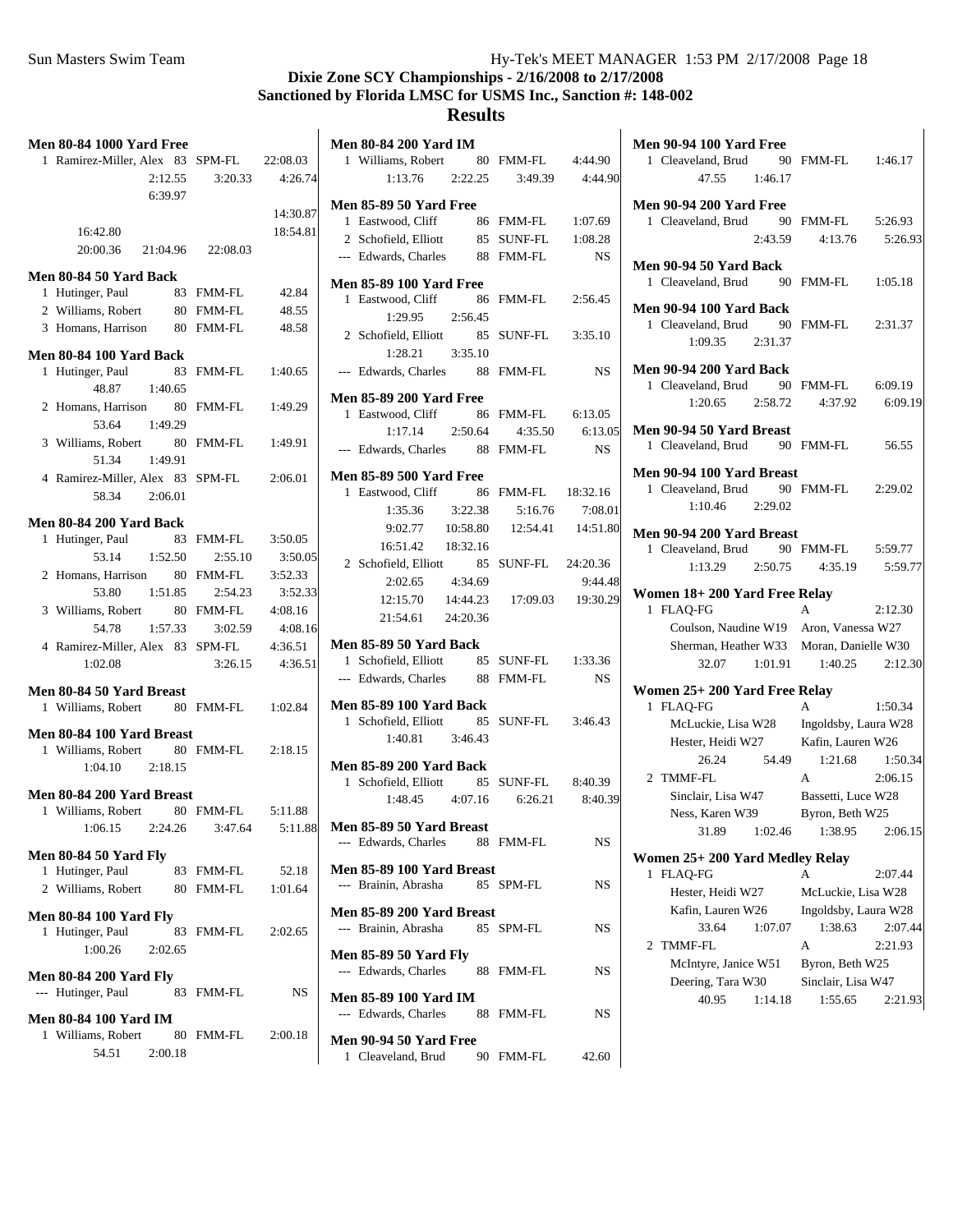## **Dixie Zone SCY Championships - 2/16/2008 to 2/17/2008 Sanctioned by Florida LMSC for USMS Inc., Sanction #: 148-002**

| Women 35+200 Yard Free Relay<br>1 FLAQ-FG<br>A |                                           | 2:11.52               | 2 FLAQ-FG<br>Renwick, Martin M18<br>Walker, Brady M25 |                              | 1:36.29<br>A<br>Rangel, Kevin M20<br>Sottile, Domenico M30 |                                        | 2 FLAQ-FG<br>Hendrick, Marty M49<br>Pesetsky, Walter M73 |         | 2:22.19<br>A<br>Erickson, Tim M51<br>Ward, James M68 |                                            |                                            |                                              |           |
|------------------------------------------------|-------------------------------------------|-----------------------|-------------------------------------------------------|------------------------------|------------------------------------------------------------|----------------------------------------|----------------------------------------------------------|---------|------------------------------------------------------|--------------------------------------------|--------------------------------------------|----------------------------------------------|-----------|
|                                                | Webb, Linda W62                           | Baugh, Inge W40       |                                                       |                              | 23.99                                                      | 49.44                                  | 1:12.72                                                  | 1:36.29 |                                                      |                                            | 1:09.54                                    | 1:51.78                                      | 2:22.19   |
|                                                | Bennett, Sarah W45                        | Forre, Lena W51       |                                                       |                              |                                                            |                                        |                                                          |         |                                                      |                                            |                                            |                                              |           |
|                                                | 33.54<br>1:03.29                          | 1:37.18               | 2:11.52                                               |                              | Men 18+200 Yard Medley Relay                               |                                        |                                                          |         |                                                      | Men 55+200 Yard Free Relay                 |                                            |                                              |           |
|                                                | Women 35+200 Yard Medley Relay            |                       |                                                       |                              | 1 FLAQ-FG                                                  |                                        | A                                                        | 1:47.38 |                                                      | --- FLAQ-FG                                |                                            | A                                            | <b>NS</b> |
|                                                | 1 SYSM-FL                                 | A                     | 2:32.25                                               |                              | Sottile, Domenico M30 Renwick, Martin M18                  |                                        |                                                          |         |                                                      | Men 55+200 Yard Medley Relay               |                                            |                                              |           |
|                                                | Dawson, Karleen W50                       | Cattermole, Wendy W39 |                                                       |                              | Rangel, Kevin M20                                          |                                        | Walker, Brady M25                                        |         |                                                      | 1 SYSM-FL                                  |                                            | A                                            | 2:11.78   |
|                                                | Gnerre, Beverly W37                       | Amesbury, Eileen W57  |                                                       |                              | 28.29                                                      | 57.47                                  | 1:24.38                                                  | 1:47.38 |                                                      | Trimble, Gary M65                          |                                            | Sjoberg, Darryl M62                          |           |
|                                                | 36.02<br>1:14.07                          | 1:56.97               | 2:32.25                                               |                              | Men 25+200 Yard Free Relay                                 |                                        |                                                          |         |                                                      | Daniels, Arthur M57                        |                                            | Kelley, Bill M60                             |           |
|                                                | 2 FLAQ-FG                                 | A                     | 2:35.16                                               |                              | 1 FLAQ-FG                                                  |                                        | A                                                        | 1:38.63 |                                                      | 36.04                                      | 1:13.49                                    | 1:43.05                                      | 2:11.78   |
|                                                | Bennett, Sarah W45                        | Webb, Linda W62       |                                                       |                              | Blavatnik, Alex M43                                        |                                        | Hendrick, Marty M49                                      |         |                                                      |                                            |                                            |                                              |           |
|                                                | Forre, Lena W51                           | Baugh, Inge W40       |                                                       |                              | Erickson, Tim M51                                          |                                        | Hooper, Matt M34                                         |         |                                                      | Men 65+200 Yard Free Relay<br>1 FACT-FL    |                                            | A                                            | 2:03.52   |
|                                                | 42.55<br>1:27.26                          | 2:04.57               | 2:35.16                                               |                              | 24.63                                                      | 50.06                                  | 1:15.16                                                  | 1:38.63 |                                                      |                                            |                                            | Stollmeyer, Michael M7 Puchalski, Donald M68 |           |
|                                                |                                           |                       |                                                       |                              | 2 TMMF-FL                                                  |                                        | A                                                        | 1:42.52 |                                                      | Wakelin, Fred M65                          |                                            | Wiedamann, Karl M69                          |           |
|                                                | Women 55+200 Yard Free Relay<br>1 VASF-FL | A                     | 2:20.64                                               |                              | Elkins, David M26                                          |                                        | Carroll, Timothy M56                                     |         |                                                      | 30.89                                      | 1:01.03                                    | 1:33.86                                      | 2:03.52   |
|                                                | Hirr, Patrice W58                         | Kelly, Alice W59      |                                                       |                              | Maitland, Michael M25 Calvert, Mark M48                    |                                        |                                                          |         |                                                      |                                            |                                            |                                              |           |
|                                                | Tittle, Kathleen W56                      | Greb, Connie W56      |                                                       |                              | 25.31                                                      | 50.96                                  | 1:18.82                                                  | 1:42.52 |                                                      | Men 65+200 Yard Medley Relay               |                                            |                                              |           |
|                                                | 33.55<br>1:10.93                          | 1:48.03               | 2:20.64                                               |                              | 3 SWIM-FL                                                  |                                        | A                                                        | 1:47.41 |                                                      | 1 FACT-FL                                  |                                            | A                                            | 2:25.74   |
|                                                |                                           |                       |                                                       |                              | Dulmer, John M34                                           |                                        | Lanlgan, Ken M56                                         |         |                                                      | Stollmeyer, Michael M7 Wiedamann, Karl M69 |                                            |                                              |           |
|                                                | Women 65+200 Yard Free Relay              |                       |                                                       |                              | Watkins, Hugh M36                                          |                                        | Mohl, Bruce M61                                          |         |                                                      | MacDonald, Robert M7! Wakelin, Fred M65    |                                            |                                              |           |
|                                                | 1 FMM-FL                                  | A                     | 2:54.01                                               |                              | 28.20                                                      | 55.41                                  | 1:21.18                                                  | 1:47.41 |                                                      | 40.14                                      | 1:14.32                                    | 1:54.23                                      | 2:25.74   |
|                                                | Prokopi, Doris W72                        | Allen, Jean W67       |                                                       |                              | 4 FLAQ-FG                                                  |                                        | $\mathbf B$                                              | 2:01.12 |                                                      | 2 FMM-FL                                   |                                            | A                                            | 2:50.65   |
|                                                | Bond, Patricia W70                        | Tullman, Patricia W70 |                                                       |                              | Carasco, Juan M43                                          |                                        | Humpleby, Michael M40                                    |         |                                                      | Williams, Robert M80                       |                                            | Kilbourne, Charles M68                       |           |
|                                                | 53.43<br>1:10.16                          | 1:38.01               | 2:54.01                                               |                              | Fugiwara, Eduardo M37 Morse, Patrick M30                   |                                        |                                                          |         |                                                      | Browne, James M69                          |                                            | Pitts, James M77                             |           |
|                                                | Women 65+200 Yard Medley Relay            |                       |                                                       |                              | 27.57                                                      | 1:03.91                                | 1:31.50                                                  | 2:01.12 |                                                      | 50.20                                      | 1:30.97                                    | 2:13.29                                      | 2:50.65   |
|                                                | 1 FACT-FL                                 | A                     | 3:13.46                                               |                              | Men 25+200 Yard Medley Relay                               |                                        |                                                          |         |                                                      | Men 75+200 Yard Free Relay                 |                                            |                                              |           |
|                                                | Lorenzi, Betty W80                        | Jebe, Margit W69      |                                                       |                              | 1 FLAQ-FG                                                  |                                        | A                                                        | 1:55.24 |                                                      | 1 SPM-FL                                   |                                            | A                                            | 2:34.90   |
|                                                | Durstein, Nancy W78                       | Campbell, Joan W77    |                                                       |                              | Hooper, Matt M34                                           |                                        | Blavatnik, Alex M43                                      |         |                                                      | Ferris, Harold M77                         |                                            | Torsney, Mike M77                            |           |
|                                                | 1:30.20<br>46.27                          | 2:26.97               | 3:13.46                                               |                              | Fugiwara, Eduardo M37 Carasco, Juan M43                    |                                        |                                                          |         |                                                      | Kohnken, Charles M76                       |                                            | Beach, Bob M77                               |           |
|                                                | 2 FMM-FL                                  | A                     | 3:43.45                                               |                              | 26.39                                                      | 57.69                                  | 1:28.02                                                  | 1:55.24 |                                                      | 36.38                                      | 1:18.92                                    | 1:56.33                                      | 2:34.90   |
|                                                | Prokopi, Doris W72                        | Allen, Jean W67       |                                                       |                              | 2 TMMF-FL                                                  |                                        | A                                                        | 2:00.75 |                                                      | 2 FMM-FL                                   |                                            | B                                            | 3:34.12   |
|                                                | Tullman, Patricia W70                     | Vijil, Rosie W73      |                                                       |                              | Maitland, Michael M25 Young, Bruce M50                     |                                        |                                                          |         |                                                      | Eastwood, Cliff M86                        |                                            | Cleaveland, Brud M90                         |           |
|                                                | 56.27<br>1:13.32                          | 1:49.41               | 3:43.45                                               |                              | Elkins, David M26                                          |                                        | Corrigan, George M55                                     |         |                                                      | Williams, Robert M80                       |                                            | Homans, Harrison M80                         |           |
|                                                | Women 75+ 200 Yard Free Relay             |                       |                                                       |                              | 31.58                                                      | 1:04.91                                | 1:34.39                                                  | 2:00.75 |                                                      | 1:07.69                                    | 1:56.41                                    | 2:45.82                                      | 3:34.12   |
|                                                | 1 FACT-FL                                 | A                     | 3:04.39                                               |                              | 3 SYSM-FL                                                  |                                        | A                                                        | 2:13.89 |                                                      | --- FMM-FL                                 |                                            | A                                            | DQ.       |
|                                                | Cederlund, Bunny W86 Campbell, Joan W77   |                       |                                                       |                              | Butcher, Paul M39                                          |                                        | De, Tony M40                                             |         |                                                      | Johnson, Ralph M76                         |                                            | Schlegel, Charles M78                        |           |
|                                                | Durstein, Nancy W78 Lorenzi, Betty W80    |                       |                                                       |                              | Madrigal, Francisco M3 Rastrelli, Massimo M26              |                                        |                                                          |         |                                                      | Pitts, James M77                           |                                            | Weatherbee, Charles M7                       |           |
|                                                | 54.04<br>1:36.31                          | 2:21.02               | 3:04.39                                               |                              | 35.14                                                      | 1:11.33                                | 1:45.08                                                  | 2:13.89 |                                                      | 37.69                                      | 1:12.90                                    | 1:48.37                                      | <b>DQ</b> |
|                                                | --- FMM-FL                                | А                     | DQ                                                    |                              |                                                            |                                        |                                                          |         |                                                      | Men 75+200 Yard Medley Relay               |                                            |                                              |           |
|                                                | Troy, Jean W80                            | Reynolds, June W86    |                                                       |                              | Men 45+200 Yard Free Relay<br>1 TMMF-FL                    |                                        | A                                                        | 1:45.76 |                                                      | 1 FMM-FL                                   |                                            | A                                            | 2:55.60   |
|                                                | Vann, Marianne W76                        | Hoskinson, Ruth W78   |                                                       |                              | Corrigan, George M55                                       |                                        | Ruelf, Michael M54                                       |         |                                                      | Homans, Harrison M80 Schlegel, Charles M78 |                                            |                                              |           |
|                                                | 44.02<br>1:23.33                          | DQ                    |                                                       |                              | Naffziger, Dave M60                                        |                                        | Young, Bruce M50                                         |         |                                                      | Weatherbee, Charles M7 Johnson, Ralph M76  |                                            |                                              |           |
|                                                |                                           |                       |                                                       |                              | 26.43                                                      | 52.33                                  | 1:20.23                                                  | 1:45.76 |                                                      | 50.57                                      | 1:35.65                                    | 2:18.74                                      | 2:55.60   |
|                                                | Women 75+200 Yard Medley Relay            |                       |                                                       |                              | 2 SYSM-FL                                                  |                                        | A                                                        | 2:11.50 |                                                      |                                            |                                            |                                              |           |
|                                                | 1 FMM-FL                                  | A                     | 4:06.35                                               |                              | Allbritton, Steve M50                                      |                                        | Brenner, Bill M49                                        |         |                                                      | Mixed 18+200 Yard Free Relay               |                                            |                                              |           |
|                                                | Vann, Marianne W76                        | Reynolds, June W86    |                                                       |                              | Cajka, Paul M50                                            |                                        | Trimble, Gary M65                                        |         |                                                      | 1 FLAQ-FG                                  |                                            | A                                            | 1:41.44   |
|                                                | Hoskinson, Ruth W78                       | Troy, Jean W80        |                                                       |                              | 23.39                                                      | 48.09                                  | 1:42.23                                                  | 2:11.50 |                                                      | Renwick, Martin M18                        |                                            | Kafin, Lauren W26                            |           |
| 1:06.68<br>2:21.27<br>3:22.07<br>4:06.35       |                                           |                       |                                                       |                              |                                                            | Hooper, Matt M34<br>McLuckie, Lisa W28 |                                                          |         |                                                      |                                            |                                            |                                              |           |
| Men 18+200 Yard Free Relay                     |                                           |                       |                                                       | Men 45+200 Yard Medley Relay |                                                            |                                        |                                                          |         | 25.28                                                | 52.26                                      | 1:18.08                                    | 1:41.44                                      |           |
| 1:30.16<br>1 SWIM-FL<br>А                      |                                           |                       |                                                       | 1 TMMF-FL                    |                                                            | 1:50.83<br>A                           |                                                          |         | 2 300F-FL                                            |                                            | A                                          | 1:58.47                                      |           |
| O'Neill, Timothy M33                           |                                           | Dobroski, Scott M28   |                                                       | Claflin, Casey M54           |                                                            |                                        | Ruelf, Michael M54                                       |         | Wilson, Marly W24<br>Rodenfels, Bill M65             |                                            | Wilson, Meegan W59<br>Wayland, Gregory M47 |                                              |           |
|                                                | Miller, Matthew M29                       | Babaev, Pavel M24     |                                                       |                              | Carroll, Timothy M56                                       |                                        | Calvert, Mark M48                                        |         |                                                      |                                            |                                            | 1:34.38                                      |           |
|                                                | 22.17<br>45.85                            | 1:09.24               | 1:30.16                                               |                              | 27.17                                                      | 59.14                                  | 1:27.41                                                  | 1:50.83 |                                                      | 28.15                                      | 1:01.53                                    |                                              | 1:58.47   |
|                                                |                                           |                       |                                                       |                              |                                                            |                                        |                                                          |         |                                                      |                                            |                                            |                                              |           |